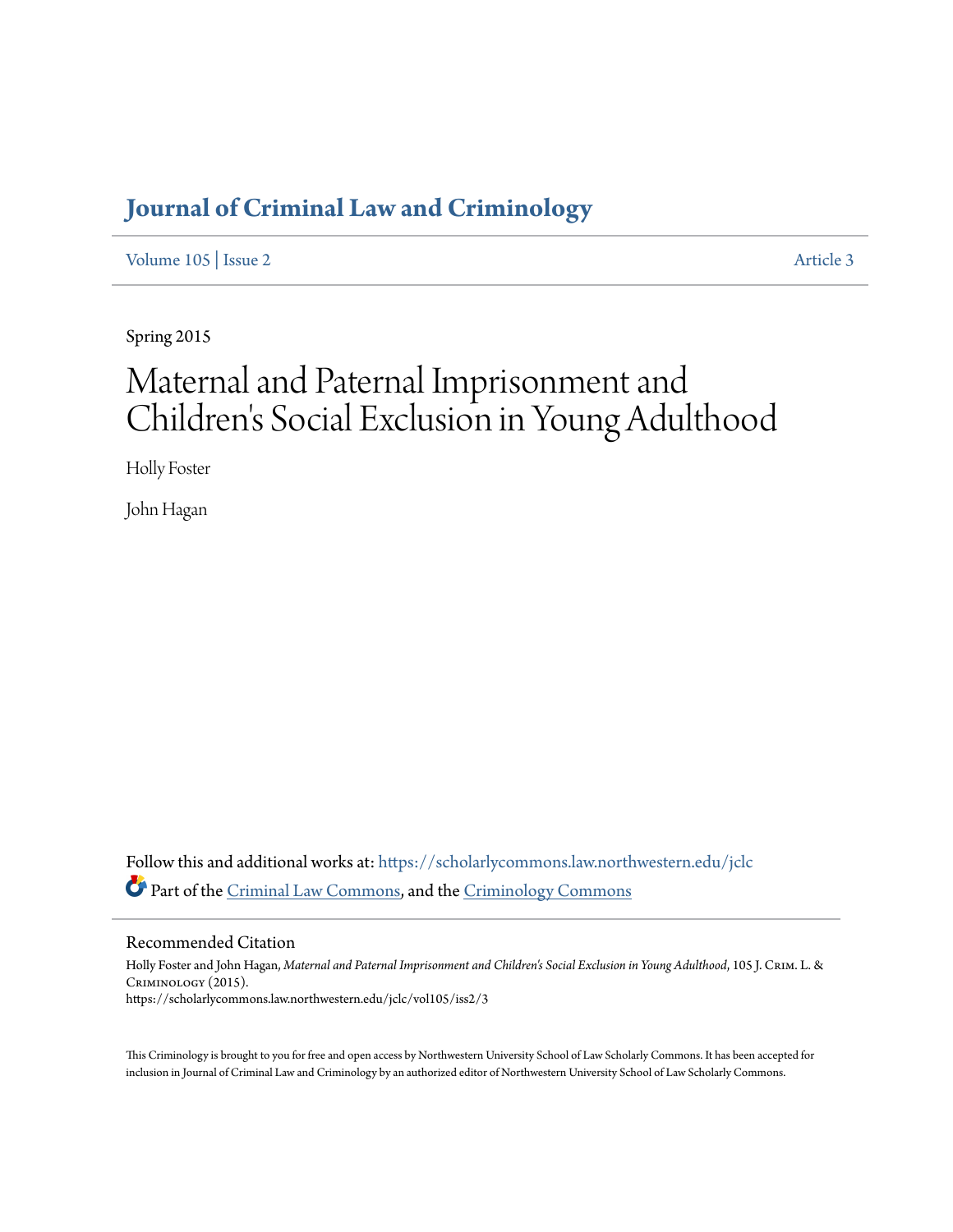## **CRIMINOLOGY**

## **MATERNAL AND PATERNAL IMPRISONMENT AND CHILDREN'S SOCIAL EXCLUSION IN YOUNG ADULTHOOD**

#### **HOLLY FOSTER\* AND JOHN HAGAN\*\*†**

*The United States has entered its fourth decade of high imprisonment levels. It is now possible to assess the impact of parental imprisonment on children who have completed the transition to adulthood. We elaborate the role of parental incarceration from a life course perspective on intergenerational social exclusion in young adulthood. The National Longitudinal Study of Adolescent Health [Add Health] representatively sampled the historically unique national cohort born in the 1980s, during the onset of mass incarceration. Four waves of the Add Health survey provide a* 

<sup>\*</sup> Holly Foster is an Associate Professor of Sociology at Texas A&M University. Her work focuses on parental incarceration influences, women's experiences with incarceration, and children's exposure to violence. Her coauthored research on parental incarceration has been published in *Social Problems*, *Sociology of Education*, and *Law & Society Review*.

<sup>\*\*</sup> John Hagan is the John D. MacArthur Professor of Sociology & Law at Northwestern University, Co-Director of the Center on Law and Globalization at the American Bar Foundation, and lead author with Joshua Kaiser and Anna Hanson of *Iraq and the Crimes of Aggressive War*, forthcoming from Cambridge University Press. He received the 2009 Stockholm Prize in criminology and the 2012 Harry J. Kalven Law & Society Award.

<sup>†</sup> We thank the National Sciences Foundation for support for this research in grant #SES-1535563. This research uses data from Add Health, a program project directed by Kathleen Mullan Harris and designed by J. Richard Udry, Peter S. Bearman, and Kathleen Mullan Harris at the University of North Carolina at Chapel Hill, and funded by grant P01-HD31921 from the Eunice Kennedy Shriver National Institute of Child Health and Human Development, with cooperative funding from 23 other federal agencies and foundations. Special acknowledgment is due Ronald R. Rindfuss and Barbara Entwisle for assistance in the original design. Information on how to obtain the Add Health data files is available on the Add Health website (http://www.cpc.unc.edu/addhealth). No direct support was received from grant P01- HD31921 for this analysis.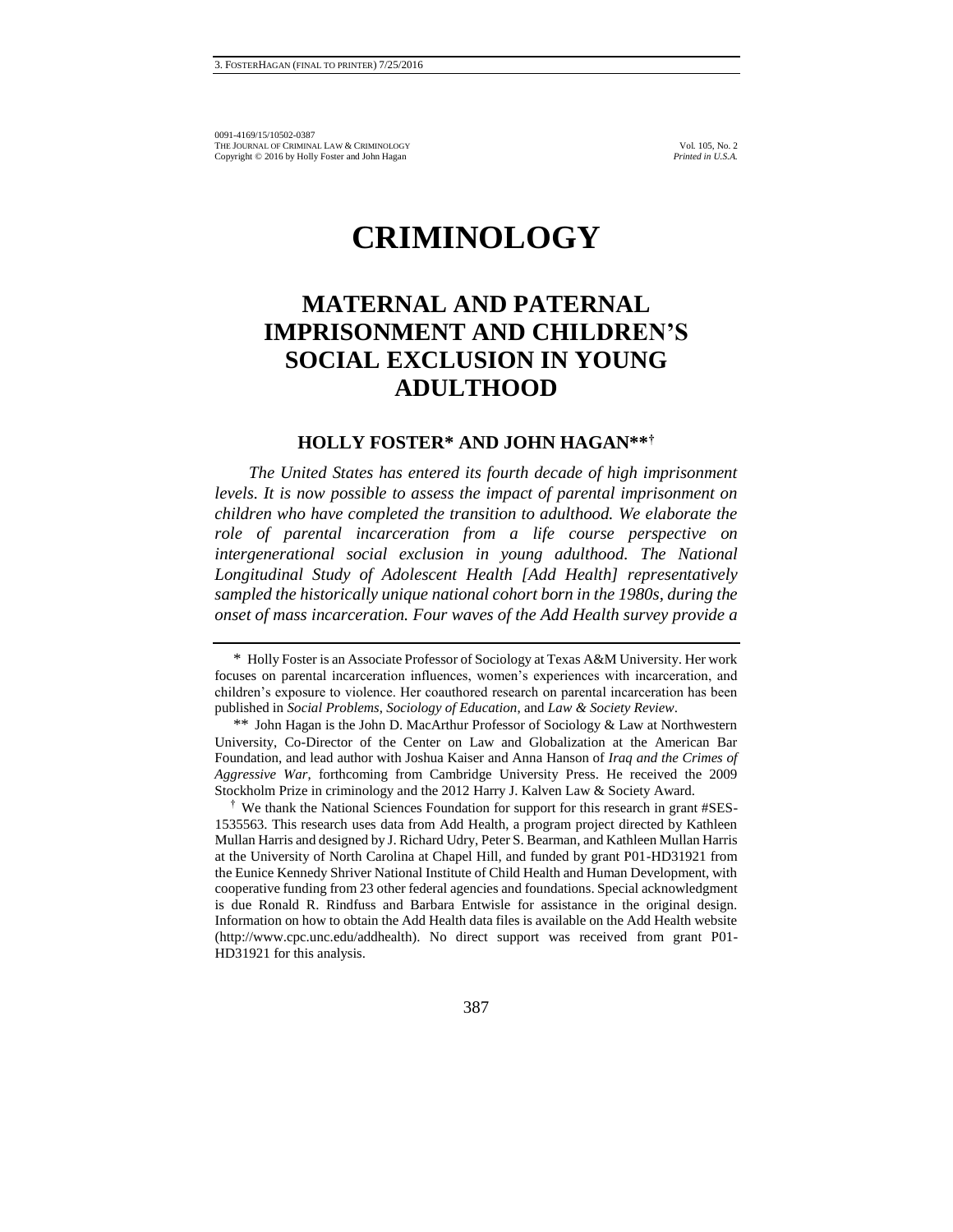*valuable moving window on incarcerated parents and the transitions of their children from adolescence, through school, to young adulthood. We focus on four young adult outcomes as indicators of social exclusion: personal income, household income, perceived socioeconomic status, and feelings of powerlessness. Our findings indicate that both maternal and paternal incarceration significantly contribute to young adult social exclusion among offspring in their late twenties to early thirties. Successful completion of college is a mediator of the exclusionary effects of maternal and paternal*  incarceration, reducing parental imprisonment effects 14%–50% (net of *college completion of the mothers and fathers and a comprehensive set of further controls). This mediating college effect is consistent with other growing evidence of the salience of the college/non-college divide as an exclusionary barrier in American society. The implication is that prisons and schools are now strongly linked institutions in the intergenerational reproduction of American socioeconomic inequality.*

#### TABLE OF CONTENTS

| II. SOCIOECONOMIC EFFECTS OF THE MASS INCARCERATION OF      |  |
|-------------------------------------------------------------|--|
|                                                             |  |
|                                                             |  |
|                                                             |  |
| V. MULTI-LEVEL MODELS OF PARENTAL IMPRISONMENT EFFECTS  404 |  |
|                                                             |  |
|                                                             |  |
|                                                             |  |

#### **INTRODUCTION**

From its beginning, American status attainment research has been concerned with intergenerational mobility and its implications for opportunity and inequality in future generations. Because the escalation of imprisonment in the United States during the 1980s and 1990s was so rapid, early research on American mass incarceration focused primarily on the diminished opportunities of the first generation of affected young men who themselves most directly experienced this imprisonment. In the 1980s and 1990s, incarceration rapidly threatened to become normative for highly disadvantaged males. The leading edge of research on this escalating use of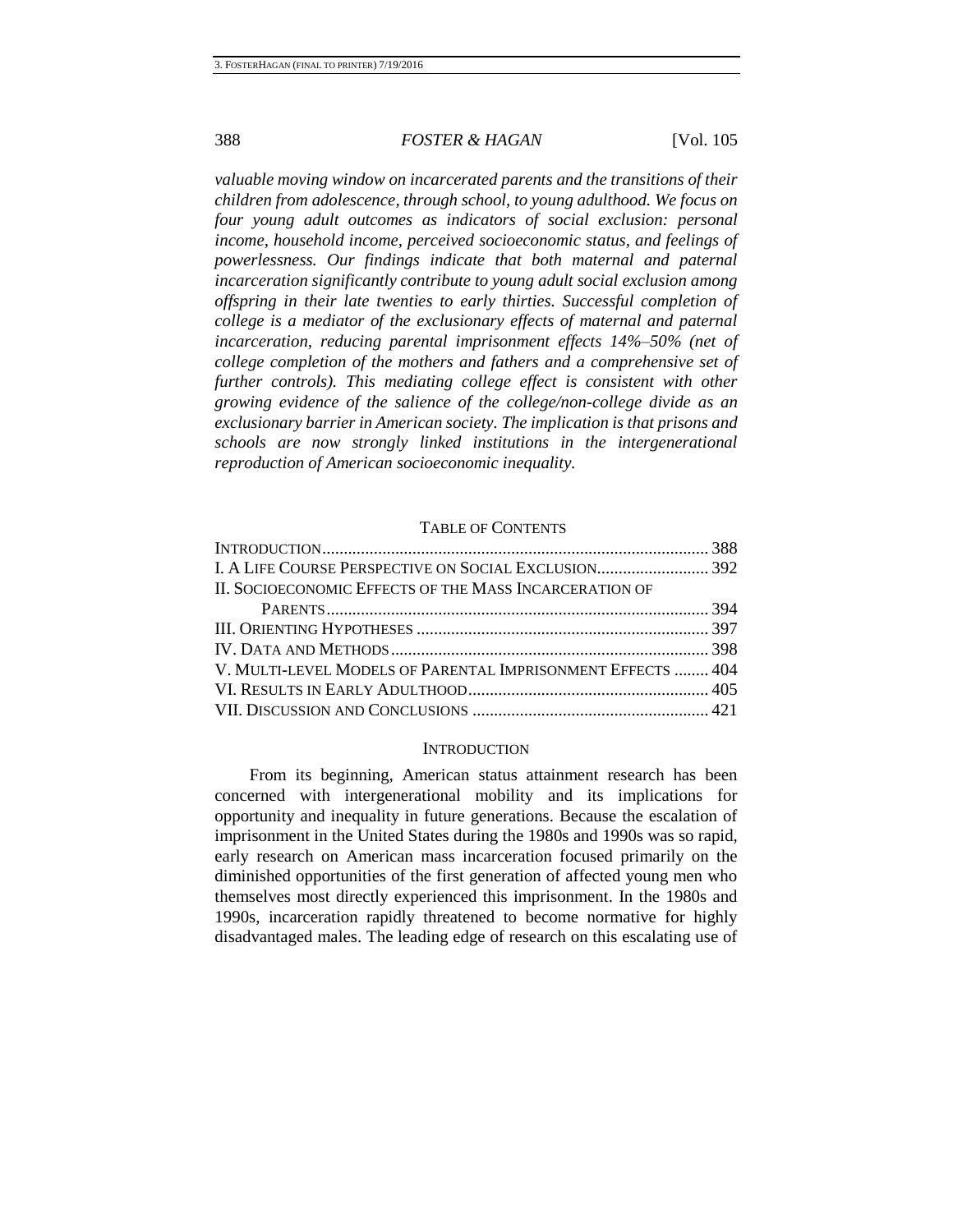<span id="page-3-1"></span><span id="page-3-0"></span>imprisonment documented that mass incarceration was a new and powerful engine of American male inequality<sup>1</sup> as well as social exclusion.<sup>2</sup>

However, with some exceptions, $3$  few of the path-breaking first wave studies focused on women or children and the further effects of increasing imprisonment on their socioeconomic outcomes.<sup>4</sup> Within a generation, imprisonment became more common among disadvantaged women and for the children of economically marginalized parents.<sup>5</sup> Children are now at increased risk of maternal and paternal incarceration.<sup>6</sup> By the mid-1990s, the

<sup>2</sup> BECKY PETTIT, INVISIBLE MEN: MASS INCARCERATION AND THE MYTH OF BLACK PROGRESS 33 (2012).

3 *See, e.g.*, Minhyo R. Cho, *Short-Term Labor Market Outcomes of Female Ex-Offenders*, 12 INT'L REV. PUB. ADMIN. 133 (2007) (showing that incarceration may not adversely affect female employment post-release); Robert J. Lalonde & Rosa M. Cho, *The Impact of Incarceration in State Prison on the Employment Prospects of Women*, 24 .J. QUANTITATIVE CRIMINOLOGY 243 (2008) (showing employment chances of females may not be diminished by incarceration).

4 *See* Wildeman & Western, *supra* note [1,](#page-3-0) at 165 (showing that most literature on incarceration consequences pertains to males, and noting the lack of research on the effects of incarceration on the earnings of adult women).

5 *See* Bruce Western & Christopher Wildeman, *The Black Family and Mass Incarceration*, 621 ANNALS AM. ACAD. POL. & SOC. SCI. 221, 237 (2009) (providing statistics on children's chances of experiencing maternal and paternal incarceration by race and education level); Christopher Wildeman, *Parental Imprisonment, the Prison Boom, and the Concentration of Childhood Disadvantage*, 46 DEMOGRAPHY 265, 271, 273–75 (2009) (providing information on parental incarceration statistics among children with attention to race and education levels, and showing minority children are more likely to experience parental incarceration).

6 *See* Candace Kruttschnitt, *The Paradox of Women's Imprisonment*, DAEDALUS*,* Summer 2010, at 32, 35 (discussing the importance of attending to the costs of incarcerating the growing group of female offenders in the population for families and communities, and specifically discussing literature that shows when fathers go to prison, children tend to live with the other parent, but when women go to prison, children go to other living arrangements,

<span id="page-3-3"></span><span id="page-3-2"></span><sup>&</sup>lt;sup>1</sup> See PEW CHARITABLE TRUSTS, COLLATERAL COSTS: INCARCERATION'S EFFECT ON ECONOMIC MOBILITY 12 (2010), *available at* http://www.pewtrusts.org/~/media/legacy/ uploadedfiles/pcs\_assets/2010/CollateralCosts1pdf.pdf, *archived at* http://perma.cc/7FP8- VF34 (showing incarceration is linked to diminished earnings among former inmates); Becky Pettit & Bruce Western, *Mass Imprisonment and the Life Course: Race and Class Inequality in U.S. Incarceration*, 69 AM. SOC. REV. 151 (2004) (detailing inequality in the risks of imprisonment over the life course for males (e.g., African-American males are more likely to be imprisoned than to obtain a bachelor's degree)); Sara Wakefield & Christopher Uggen, *Incarceration and Stratification*, 36 ANN. REV. SOC. 387 (2010) (detailing literature on social inequality and incarceration, and arguing that incarceration is a contemporary source of social stratification and social inequality in society); Christopher Wildeman & Bruce Western, *Incarceration in Fragile Families*, 20 FUTURE CHILD. 157 (2010) (explaining that incarceration contributes to social inequality among men and among their families and may shape future race and class inequality in American society, as well as potentially lead to more crime). *See generally* BRUCE WESTERN, PUNISHMENT AND INEQUALITY IN AMERICA (2006) (detailing the diminished earnings of males following incarceration).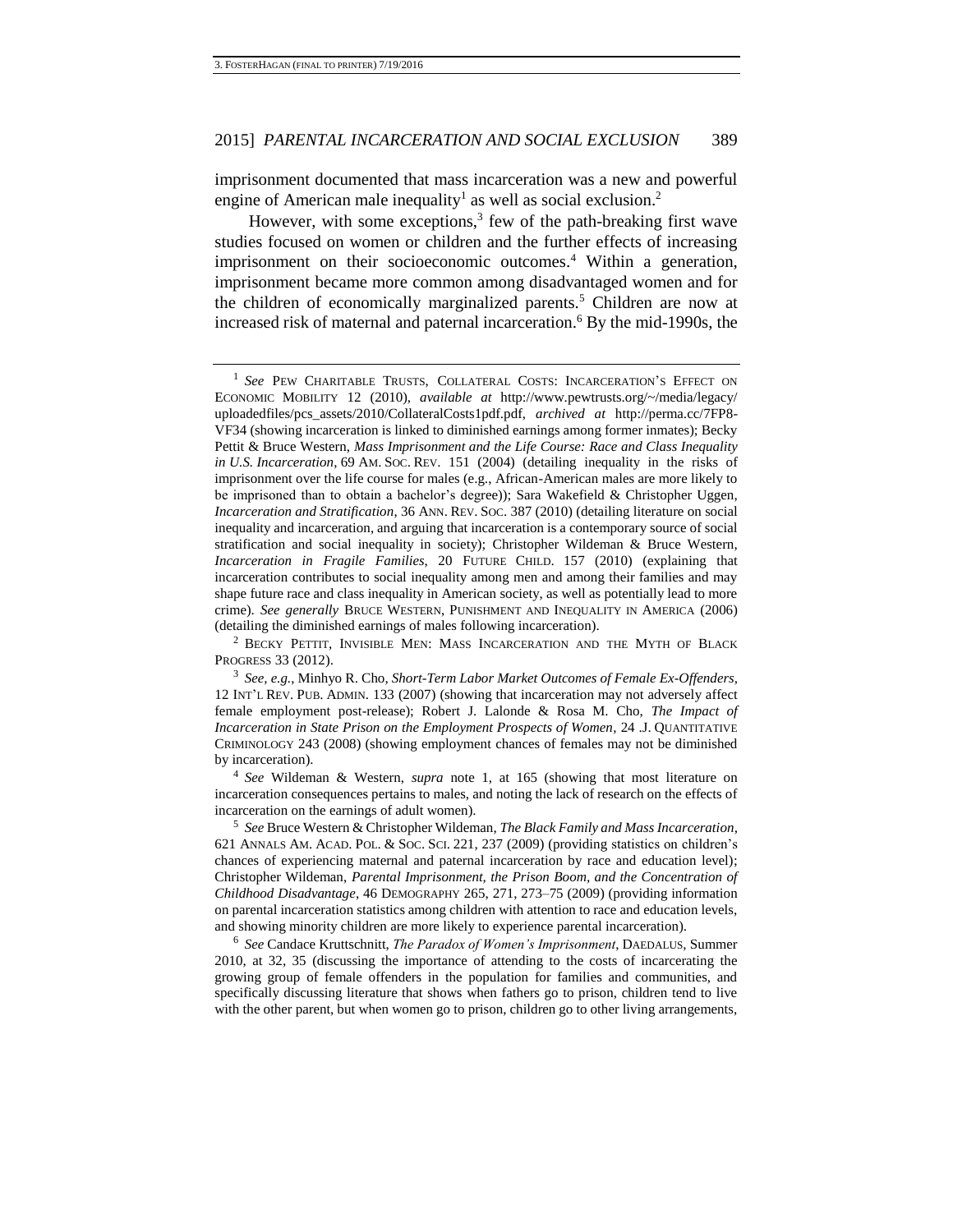<span id="page-4-1"></span>children of the first wave of America's increasingly incarcerated parents were entering adolescence. Research revealed notable effects of parental incarceration on the antisocial behavior of their children.<sup>7</sup> Yet more work is now needed on the reproduction of socioeconomic inequality. The children of incarcerated mothers and fathers are now transitioning from adolescence into young adulthood. Three decades into the prison boom, we are just beginning to learn about the longer-term educational and occupational consequences for the children of imprisoned parents.

<span id="page-4-0"></span>For example, researchers have found effects of paternal imprisonment on later adolescence and early adult social exclusion $\delta$ —including homelessness,  $9$  political disenfranchisement,  $10$  and health care uninsuredness<sup>11</sup>—as well as educational attainment.<sup>12</sup> A further link has been found between recent paternal incarceration and child homelessness.<sup>13</sup> In this

<sup>12</sup> Foster & Hagan 2009, *supra* not[e 8,](#page-4-0) at 185–86.

<sup>13</sup> Christopher Wildeman, *Parental Incarceration, Child Homelessness, and the Invisible Consequences of Mass Imprisonment*, 651 ANNALS. AM. ACAD. POL. & SOC. SCI. 74, 84, 86 (2014) (showing the risks of child homelessness connected to paternal incarceration, and this link for African-American children in particular).

not with the other parent).

<sup>7</sup> *See* Joseph Murray et al., *Children's Antisocial Behavior, Mental Health, Drug Use, and Educational Performance After Parental Incarceration: A Systematic Review and Metaanalysis*, 138 PSYCHOL. BULL. 175 (2012) (synthesizing empirical data and showing robust effect of parental incarceration on children's antisocial behaviors); Michael E. Roettger et al., *Paternal Incarceration and Trajectories of Marijuana and Other Illegal Drug Use from Adolescence into Young Adulthood: Evidence from Longitudinal Panels of Males and Females in the United States*, 106 ADDICTION 121, 126 (2011) (showing paternal incarceration increases marijuana use among male and female offspring); Michael E. Roettger & Raymond R. Swisher, *Associations of Fathers' History of Incarceration with Sons' Delinquency and Arrest Among Black, White, and Hispanic Males in the United States*, 49 CRIMINOLOGY 1109 (2011) (showing paternal incarceration is associated with increased delinquency and risk of arrest among sons); Sara Wakefield & Christopher Wildeman, *Mass Imprisonment and Racial Disparities in Childhood Behavioral Problems*, 10 CRIMINOLOGY & PUB. POL'Y 793 (2011) (indicating that risks of behavior problems are greater among African-American children than white children due to racial inequality in imprisonment of fathers); Christopher Wildeman, *Paternal Incarceration and Children's Physically Aggressive Behaviors: Evidence from the Fragile Families and Child Wellbeing Study*, 89 SOC. FORCES 285 (2010) (detailing associations between paternal incarceration and children's aggressive behavior problems, particularly for sons).

<sup>8</sup> *See* Holly Foster & John Hagan, *Incarceration and Intergenerational Social Exclusion*, 54 SOC. PROBS. 399, 416–17 (2007) [hereinafter "Foster & Hagan 2007"]; Holly Foster & John Hagan, *The Mass Incarceration of Parents in America: Issues of Race/Ethnicity, Collateral Damage to Children, and Prisoner Reentry*, 623 ANNALS. AM. ACAD. POL. & SOC. SCI. 179, 185–86 (2009) [hereinafter "Foster & Hagan 2009"].

<sup>9</sup> Foster & Hagan 2007, *supra* note [8,](#page-4-0) at 413.

<sup>10</sup> *Id.*

<sup>11</sup> *Id.*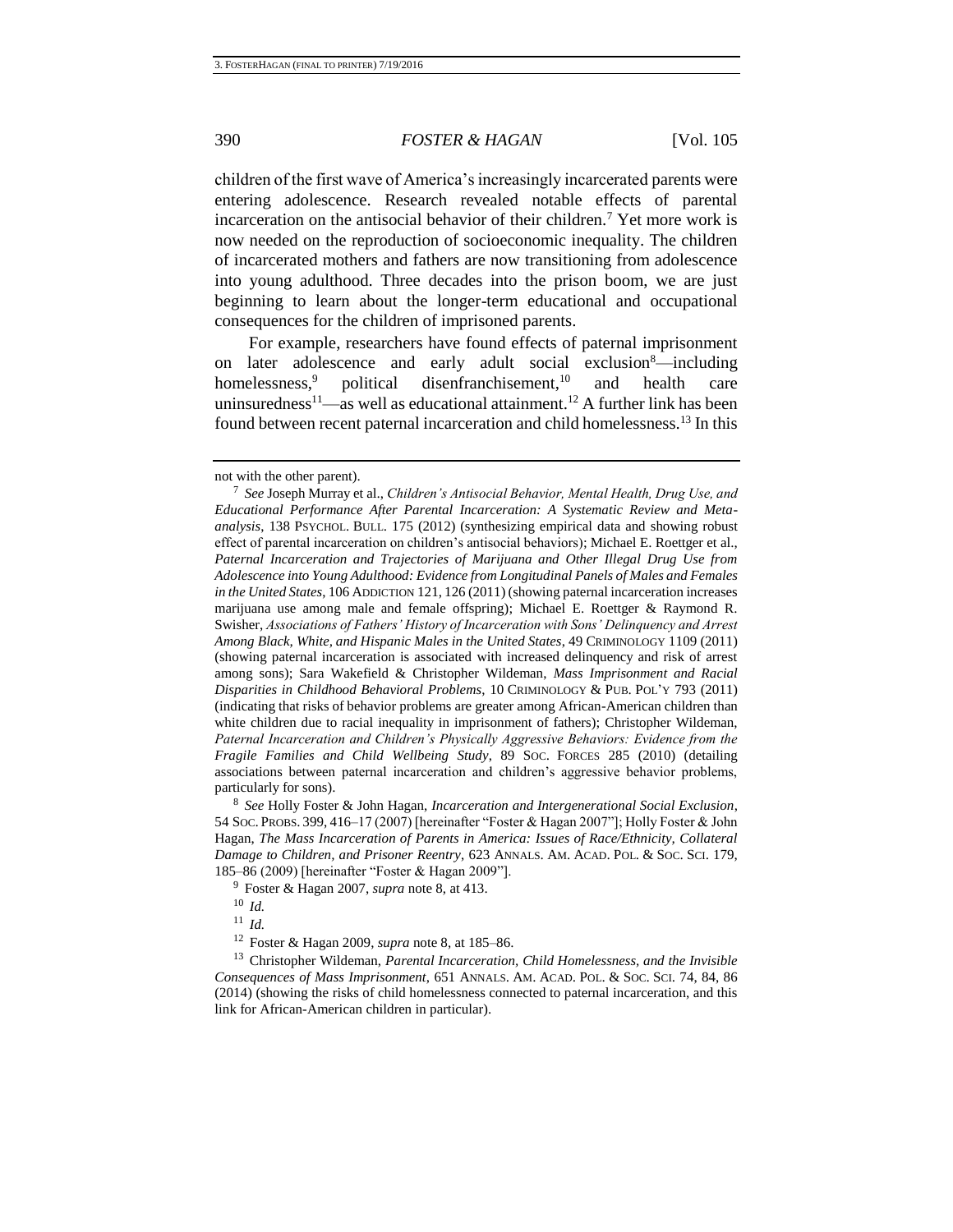<span id="page-5-0"></span>Article, we explore maternal and paternal incarceration influences. Following leads in work on spillover effects from the prison to the community,  $14$  our research<sup>15</sup> has also extended work on educational outcomes by estimating school-level spillover effects of paternal incarceration. The latter refers to effects on children whose own parents were not incarcerated but who attend schools with high levels of parental incarceration. Building on the belated expansion of attention in the status attainment field to maternal effects,<sup>16</sup> our research additionally reports effects of the incarceration of mothers on the educational outcomes of their children.<sup>17</sup>

<span id="page-5-1"></span>It is now possible to extend this work from adolescence into later adulthood by considering the personal and household earnings of the children of incarcerated parents. This attention to earnings parallels earlier work on the first generation of incarcerated adults. The importance of longitudinal research on the young adult children of incarcerated parents has been recently emphasized<sup>18</sup> and a study has recently found detrimental effects of maternal (but not paternal) imprisonment on the personal earnings and educational outcomes of children.<sup>19</sup> Here, we also consider maternal and paternal imprisonment, measured at both the individual and school levels, and we expand attention to adult forms of social exclusion ranging from personal and

<sup>15</sup> John Hagan & Holly Foster, *Intergenerational Educational Effects of Mass Imprisonment in America*, 85 SOC. EDUC. 259 (2012) (showing influences of higher levels of paternal imprisonment in schools on children, including educational outcomes).

<sup>17</sup> *See* John Hagan & Holly Foster, *Children of the American Prison Generation: Student and School Spillover Effects of Incarcerating Mothers*, 46 LAW & SOC'Y REV. 37 (2012) (studying a national sample and showing the detrimental influences of concentrated school levels of maternal and paternal incarceration for children).

<span id="page-5-2"></span><sup>14</sup> *See generally* MEGAN COMFORT, DOING TIME TOGETHER: LOVE AND FAMILY IN THE SHADOW OF THE PRISON (2008) (showing how imprisonment of male partners affects women in the community); Robert J. Sampson & Charles Loeffler, *Punishment's Place: The Local Concentration of Mass Incarceration*, DAEDALUS, Summer 2010, at 20 (showing connections of incarceration for communities in terms of spillover influences and the spatial concentration of incarceration in communities); Wildeman & Western, *supra* not[e 1.](#page-3-0)

<sup>16</sup> *See* Matthijs Kalmijn, *Mother's Occupational Status and Children's Schooling*, 59 AM. SOC. REV. 257 (1994) (showing that maternal occupational status matters in addition to paternal occupational status in affecting children's educational attainment); Sylvia E. Korupp et al., *Do Mothers Matter? A Comparison of Models of the Influence of Mothers' and Fathers' Educational and Occupational Status on Children's Educational Attainment*, 36 QUALITY & QUANTITY 17 (2002) (finding that maternal education and occupational status influence children's educational attainments). As seen in these articles, the status attainment literature has shown a connection between parent and offspring socioeconomic status. This work is more recently extended from paternal to maternal influences.

<sup>18</sup> *See* PEW CHARITABLE TRUSTS, *supra* not[e 1,](#page-3-0) at 18, 21.

<sup>19</sup> *See* Christian Brown, Modern American Incarceration and Labor Economics 33, 36–37 (Aug. 2013) (unpublished Ph.D. dissertation, Middle Tennessee State University) (on file with the *Journal*).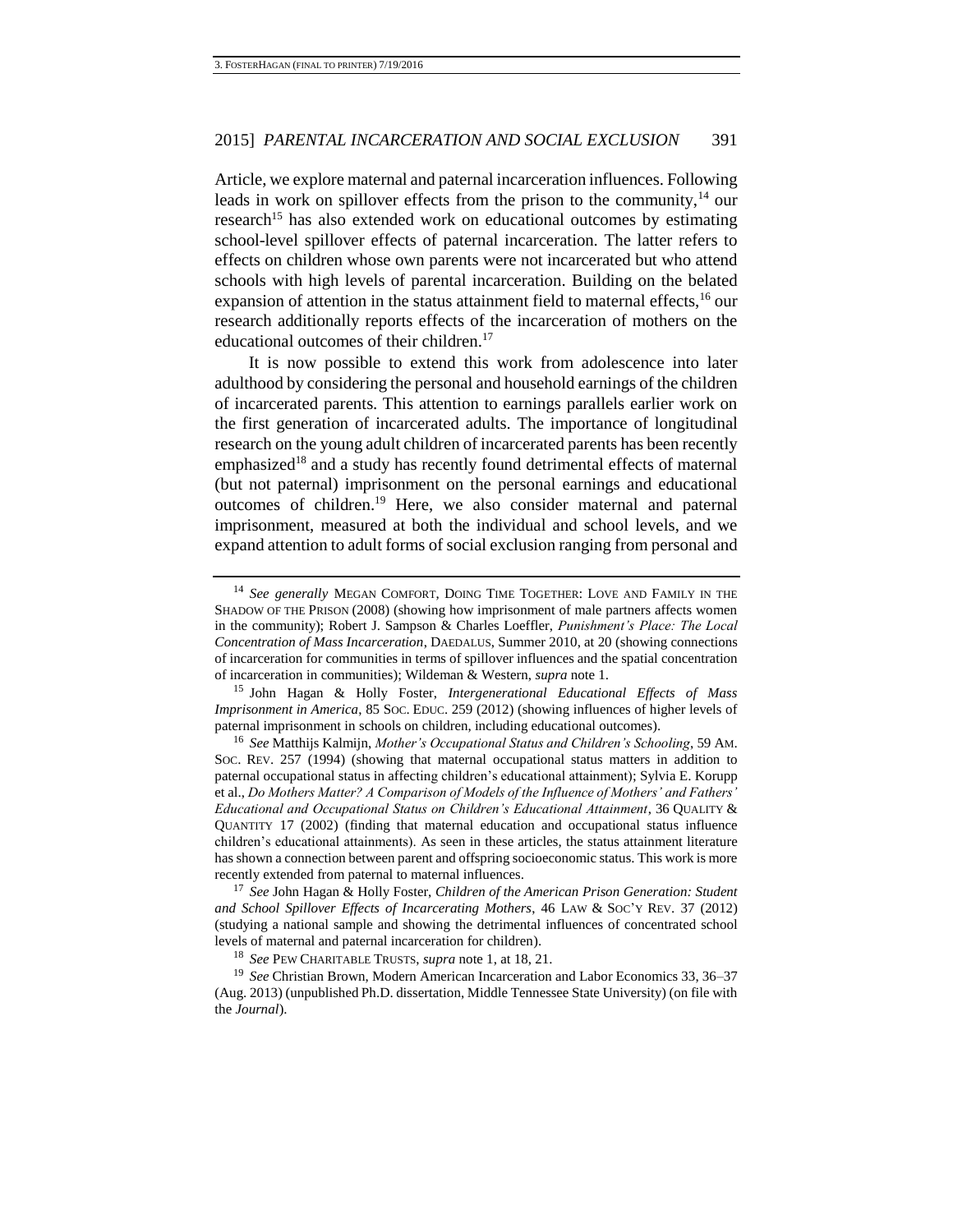household earnings, to perceived socioeconomic status, and to feelings of powerlessness at Wave IV of the National Longitudinal Study of Adolescent and Adult Health [Add Health].

Knowledge about intergenerational socioeconomic effects of parental imprisonment on adult children can fill an important gap. There is perhaps no more consequential and inadequately understood shift for American intergenerational social mobility and inequality in recent decades than the fivefold escalation in the incarceration of fathers and mothers. To ignore this kind of change in our national social reality is to engage in a "collective blindness" that "hinders the establishment of social facts, conceals inequality, and undermines the foundation of social science research." <sup>20</sup>

#### <span id="page-6-0"></span>I. A LIFE COURSE PERSPECTIVE ON SOCIAL EXCLUSION

We broaden the status attainment paradigm by incorporating a life course perspective on social exclusion.<sup>21</sup> This focus builds on earlier work by us and others linking paternal incarceration to social exclusion.<sup>22</sup> The current analysis investigates connections between parental incarceration and child social exclusion, and includes potential maternal effects as well as the influences of schools.<sup>23</sup>

<span id="page-6-1"></span>Social exclusion in adulthood "precludes full participation in the normatively prescribed activities of a given society and denies access to information, resources, sociability, recognition, and identity, eroding selfrespect and reducing capabilities to achieve personal goals."<sup>24</sup> We draw on the focus in the crime and deviance literature on age-graded life course measures to operationalize social exclusion in young adulthood.<sup>25</sup> Social

<sup>22</sup> *See* Foster & Hagan 2007, *supra* note [8,](#page-4-0) at 416–17; Joseph Murray, *The Cycle of Punishment: Social Exclusion of Prisoners and Their Children*, 7 CRIMINOLOGY &CRIM.JUST. 55 (2007) (discussing types of social exclusion and finding empirically that men in prison may not receive visits from their children and that their children may not know their whereabouts).

 $23$  Our analysis adds to research on child social exclusion including the work of BARNES, *supra* note [21](#page-6-0) (investigating empirically social exclusion in Great Britain), and Nick Buck, *Identifying Neighbourhood Effects on Social Exclusion*, 38 URB. STUD. 2251 (2001) (linking social context to social exclusion).

<sup>20</sup> PETTIT, *supra* note [2,](#page-3-1) at 3.

 $21$  For research on life course perspectives on social exclusion, see MATT BARNES, SOCIAL EXCLUSION IN GREAT BRITAIN 96–111 (2005); Caroline Dewilde, *A Life-Course Perspective on Social Exclusion and Poverty*, 54 BRIT. J. SOC. 109 (2003) (providing a framework for research on social exclusion from a life course perspective); Hilary Silver, *The Process of Social Exclusion: The Dynamics of an Evolving Concept* 9 (Chronic Poverty Res. Ctr., Working Paper No. 95, 2007) (discussing social exclusion in relation to the life course framework).

<sup>24</sup> Silver, *supra* note [21,](#page-6-0) at 1.

<sup>25</sup> *See generally* ROBERT J. SAMPSON & JOHN H. LAUB, CRIME IN THE MAKING: PATHWAYS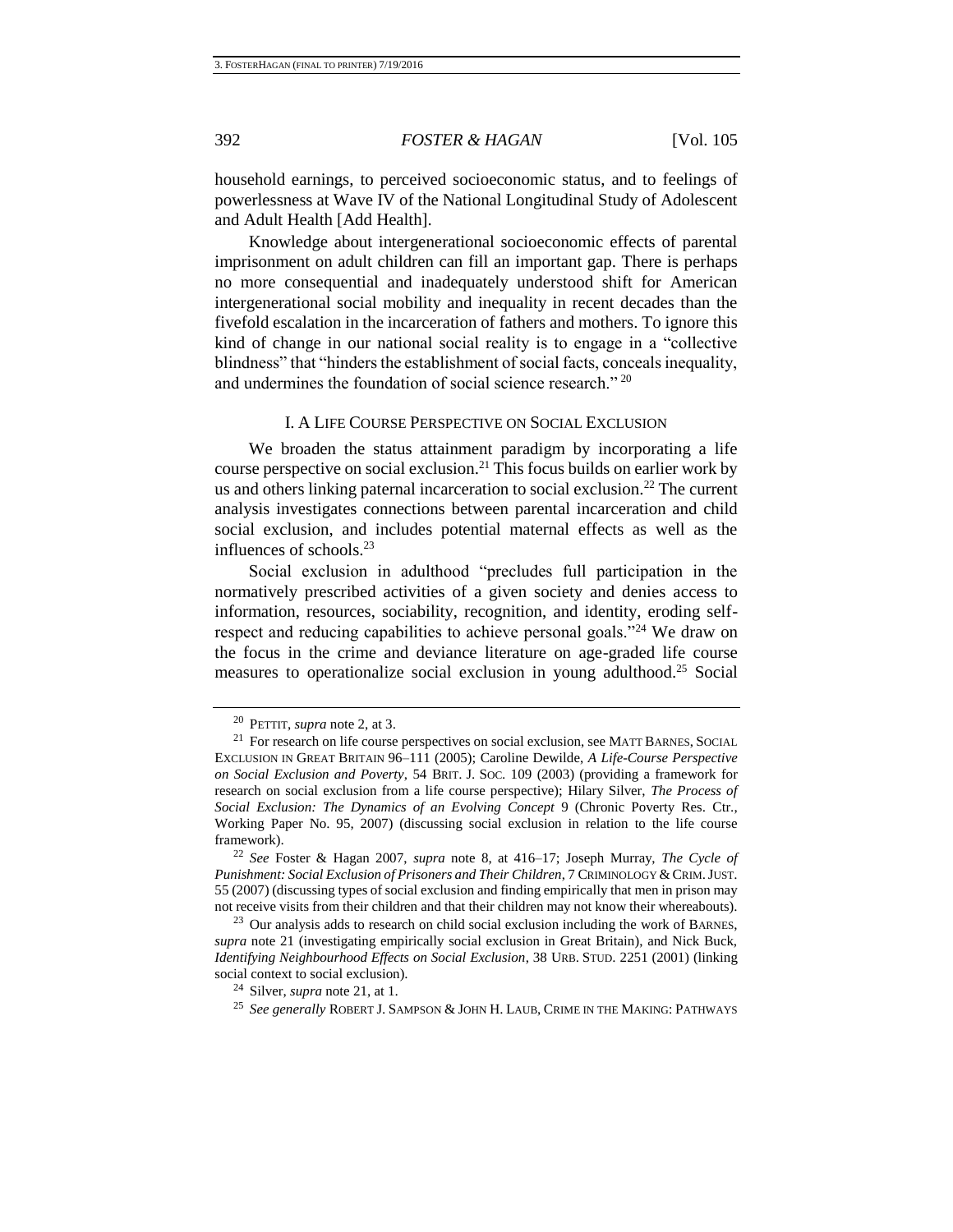exclusion is a multidimensional concept moving beyond financial disadvantage to include other forms of disadvantage.<sup>26</sup> Thus powerlessness is another dimension of adult social exclusion conceptualized in terms of limited social relationships. As noted in the social exclusion literature, this concept encompasses "inadequate social participation, lack of social integration, [and powerlessness]."<sup>27</sup> A life course perspective leads logically to an assessment of whether parental incarceration effects observed at earlier stages result in later exclusionary adult outcomes.

Thus a life course perspective focusing on adult forms of social exclusion, intergenerational ties, and the role of historical time and place<sup>28</sup> organizes our investigation of the extent to which parental incarceration is part of intergenerational exclusionary processes. Research notes that "[s]ome studies define social exclusion as a downward spiral of cumulative disadvantage."<sup>29</sup> The Pew Center for Charitable Trusts similarly suggests that "[a]s a new generation of children are touched by the incarceration of a parent, and especially as those children feel the impact of that incarceration in their family incomes and their educational success, their prospects for upward economic mobility become significantly dimmer."<sup>30</sup> The literature we have reviewed implies a central mediating role of limited education in reducing intergenerational mobility. We examine these diminished socioeconomic and relational prospects with national longitudinal data below.

Finally, we also add to work on social exclusion and parental incarceration by measuring the school-level concentration of maternal and paternal incarceration. Prior work links attending a school with high levels of parental incarceration to reduced child educational outcomes, even when controlling for an individual child's experiences of parental incarceration.<sup>31</sup> A recent study also links neighborhood levels of incarceration to higher asthma prevalence, although in this study the neighborhood effect is

<sup>30</sup> PEW CHARITABLE TRUSTS, *supra* note [1,](#page-3-0) at 21.

AND TURNING POINTS THROUGH LIFE (1993) (providing a life course perspective on crime and deviance).

<sup>26</sup> *See generally* BARNES, *supra* note [21](#page-6-0) (detailing the further measurement of social exclusion).

<sup>27</sup> Mark Shucksmith & Pollyanna Chapman, *Rural Development and Social Exclusion*, 38 SOCIOLOGIA RURALIS 225, 230 (1998).

<sup>28</sup> *See* Glen H. Elder, Jr., *The Life Course as Developmental Theory*, 69 CHILD DEV. 1, 3 (1998).

<sup>29</sup> Silver, *supra* note [21,](#page-6-0) at 12.

<sup>31</sup> *See* Hagan & Foster, *supra* note [15,](#page-5-0) at 269, 271, 274, 276, 278; Hagan & Foster, *supra* note [17,](#page-5-1) at 53–54, 56–57 (linking both maternal and paternal incarceration in schools to children's educational outcomes).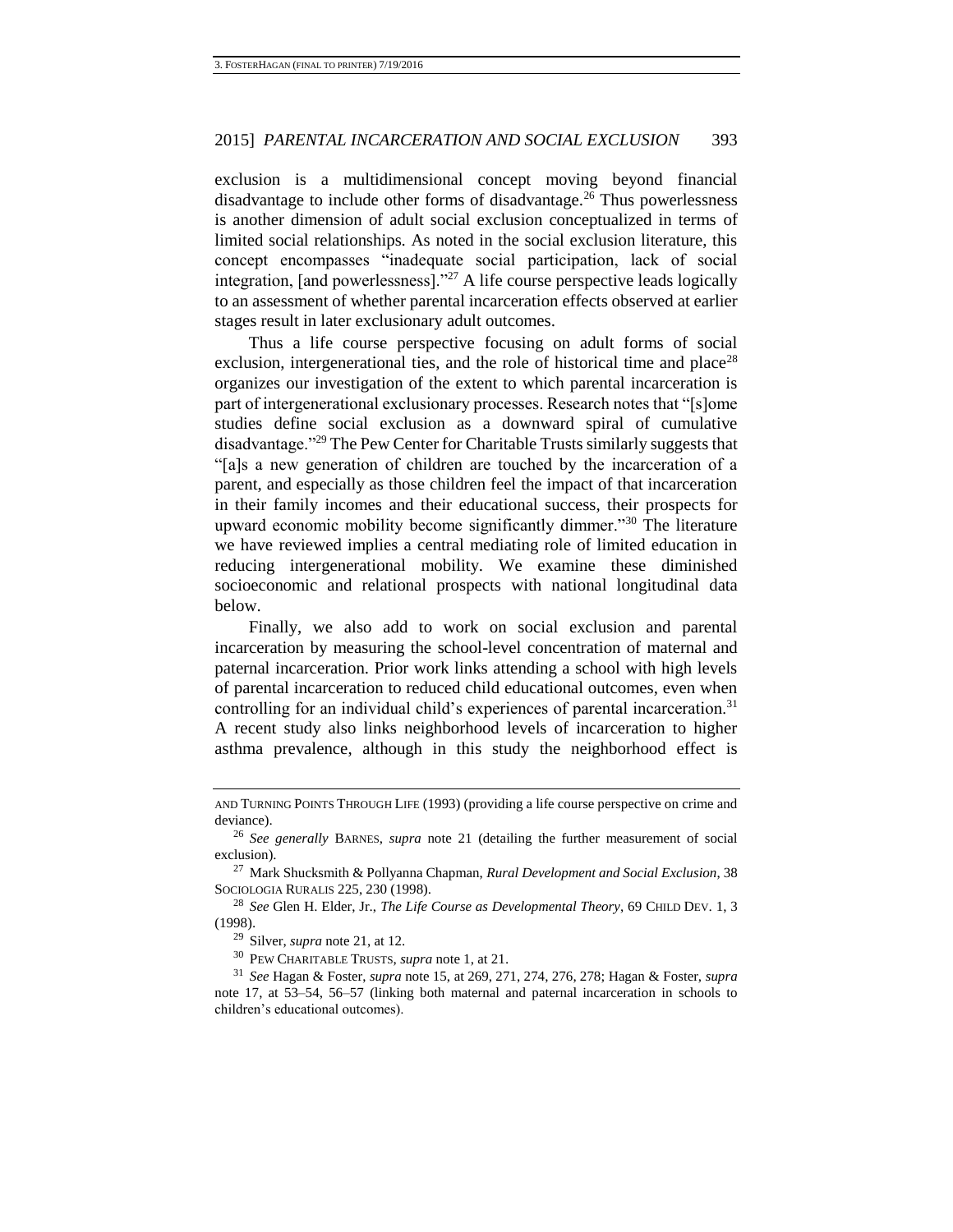explained by other contextual factors (while an individual level incarceration effect holds).<sup>32</sup> There is also evidence that area level deprivation is associated with consumption-based measures of social exclusion, net of numerous other factors.<sup>33</sup> Some research on social exclusion has tended to emphasize neighborhood deprivation effects, $34$  while we suggest that elevated school incarceration rates may also be significant.

#### <span id="page-8-0"></span>II. SOCIOECONOMIC EFFECTS OF THE MASS INCARCERATION OF PARENTS

<span id="page-8-2"></span>The fundamental facts of mass incarceration in the United States are now well established. The massiveness is reflected by America's worldleading level of adult imprisonment; $35$  its incarceration levels are six to ten times those of European nations.<sup>36</sup> The contemporary rate of imprisonment in the United States is about four to five times higher than it was in the 1970s.<sup>37</sup> Around two million persons—one in every one hundred adults—are incarcerated in U.S. state and federal prisons, and county and municipal jails.<sup>38</sup>

Although Americans may rarely think of the inmates in these correctional facilities—non-white or white, male or female—as parents, a majority of these prison inmates have children.<sup>39</sup> The number of incarcerated

<sup>36</sup> PETTIT, *supra* note [2,](#page-3-1) at 11; David Garland, *Introduction* to MASS IMPRISONMENT: SOCIAL CAUSES AND CONSEQUENCES 1, 1 (David Garland ed., 2001).

<sup>32</sup> Joseph W. Frank et al., *Neighborhood Incarceration Rate and Asthma Prevalence in New York City: A Multilevel Approach*, 103 AM. J. PUB. HEALTH e38, e42 (2013).

<span id="page-8-1"></span><sup>33</sup> Buck, *supra* not[e 23,](#page-6-1) at 2264.

<sup>34</sup> *Id.*

<sup>35</sup> *Highest to Lowest – Prison Population Total*, INT'L CTR. FOR PRISON STUDIES, http:// www.prisonstudies.org/highest-to-lowest/prison-population-total?field\_region\_taxonomy\_ tid=All (last visited Mar. 10, 2015), *archived at* http://perma.cc/28RJ-C8GA*.* Although the United States leads the world in absolute number of individuals incarcerated, it ranks second to the Seychelles in the *rate* of incarceration. *Highest to Lowest – Prison Population Rate*, INT'L CTR. FOR PRISON STUDIES, http://www.prisonstudies.org/highest-to-lowest/prison\_ population\_rate?field\_region\_taxonomy\_tid=All (last visited Mar. 10, 2015*), archived at*  http://perma.cc/P3HU-LRC2.

<sup>&</sup>lt;sup>37</sup> JEREMY TRAVIS, BUT THEY ALL COME BACK: FACING THE CHALLENGES OF PRISONER REENTRY xvii (2005); *see also* MARY PATILLO ET AL., IMPRISONING AMERICA: THE SOCIAL EFFECTS OF MASS INCARCERATION 5 (2004).

<sup>38</sup> PEW CHARITABLE TRUSTS, ONE IN 100: BEHIND BARS IN AMERICA IN 2008, at 5 (2008), *available at* http://www.pewtrusts.org/~/media/legacy/uploadedfiles/wwwpewtrustsorg/ reports/sentencing\_and\_corrections/onein100pdf.pdf, *archived at* http://perma.cc/6VDT-EF 93; *see* PAUL GUERINO ET AL., BUREAU OF JUSTICE STATISTICS, NCJ 236096, PRISONERS IN 2010, at 1 (2011) (revised Feb. 9, 2012), *available at* http://www.bjs.gov/content/pub/pdf/ p10.pdf, *archived at* http://perma.cc/Y763-HQ6B; Hagan & Foster, *supra* note [15,](#page-5-0) at 259; INT'L CTR. FOR PRISON STUDIES, *supra* not[e 35.](#page-8-0)

<sup>&</sup>lt;sup>39</sup> CHRISTOPHER J. MUMOLA, BUREAU OF JUSTICE STATISTICS, NCJ 182335, INCARCERATED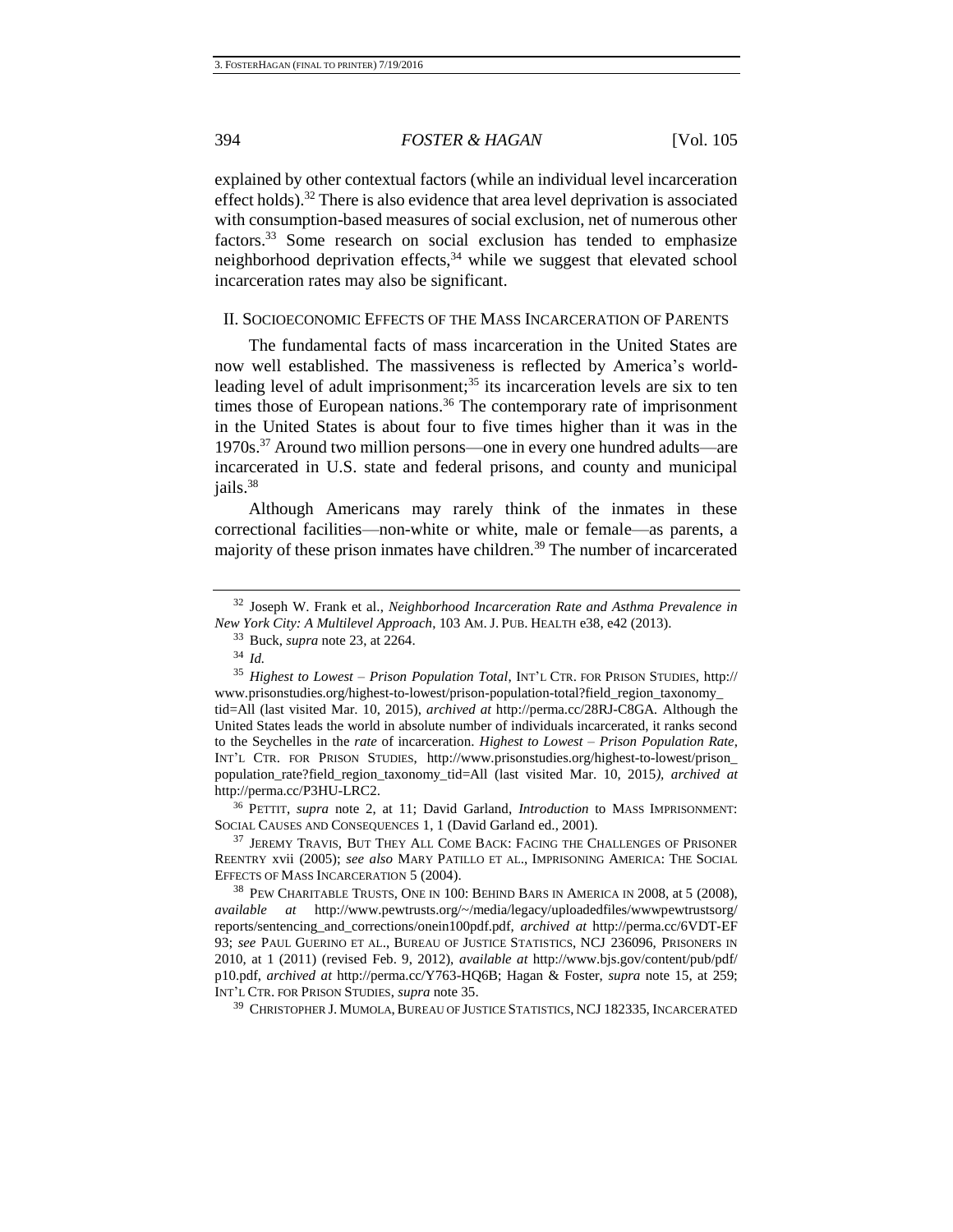<span id="page-9-0"></span>parents has been increasing over time, as has the percentage of children with an incarcerated parent.<sup>40</sup>

About two million children have an incarcerated parent.<sup>41</sup> In 2000, African-American children were most likely to have a parent in prison  $(7.5\%)$ , followed by Hispanic children  $(2.3\%)$ , and white children  $(1.0\%)$ <sup>42</sup> By age fourteen, among children born in 1990, the cumulative risk of parental imprisonment was 25.1%–28.4% for African-American children compared to 3.6%–4.2% for white children, or about seven times higher in the former group.<sup>43</sup> Together, these intergenerational trends trace the consequential retrospective and prospective dimensions of the contemporary U.S. policy phenomenon known as mass incarceration.<sup>44</sup>

This Article focuses on the interplay of parents, schools, and children as they individually and collectively experience incarceration. We focus on the educational process and schools more broadly as important institutional mechanisms through which the individual and spillover effects of maternal and paternal incarceration play out in the transitions of children through adolescence and early adulthood. The United States has entered its fourth decade of highly elevated imprisonment levels, and it is now possible to consider the impact of parental imprisonment on children from this era who have completed the transition to adulthood.

With worldwide and historic high levels of imprisonment in the United States, this is an important time to examine the spillover effects of heightened levels of vicariously experienced parental incarceration, including maternal incarceration, which has risen at an even higher rate than paternal incarceration. Over the last three decades, the imprisonment of women increased about sixfold, compared to threefold for men.<sup>45</sup> The majority of imprisoned women are mothers, and the number of imprisoned mothers has more than doubled in the years between 1991 and 2007.<sup>46</sup>

PARENTS AND THEIR CHILDREN 2 (2000), *available at* http://www.bjs.gov/content/pub/pdf/ iptc.pdf, *archived at* http://perma.cc/8YZE-KPFC.

 $^{40}$  Lauren E. Glaze & Laura M. Maruschak, Bureau of Justice Statistics, NCJ 222984, PARENTS IN PRISON AND THEIR MINOR CHILDREN 1 (2008), *available at* http://www. bjs.gov/content/pub/pdf/pptmc.pdf, *archived at* http://perma.cc/2YEW-9SDU.

<sup>41</sup> *Id.*

<sup>42</sup> Bruce Western et al., *Introduction* to IMPRISONING AMERICA: THE SOCIAL EFFECTS OF MASS INCARCERATION 9 (Bruce Western et al., eds., 2004); *see also* MUMOLA, *supra* not[e 39,](#page-8-1) at 2.

<sup>43</sup> Wildeman, *supra* note [5,](#page-3-2) at 271.

<sup>44</sup> *See* Garland, *supra* not[e 36,](#page-8-2) at 1.

<sup>45</sup> Kruttshnitt, *supra* not[e 6,](#page-3-3) at 32–33.

<sup>46</sup> GLAZE & MARUSCHAK, *supra* note [40,](#page-9-0) at 2.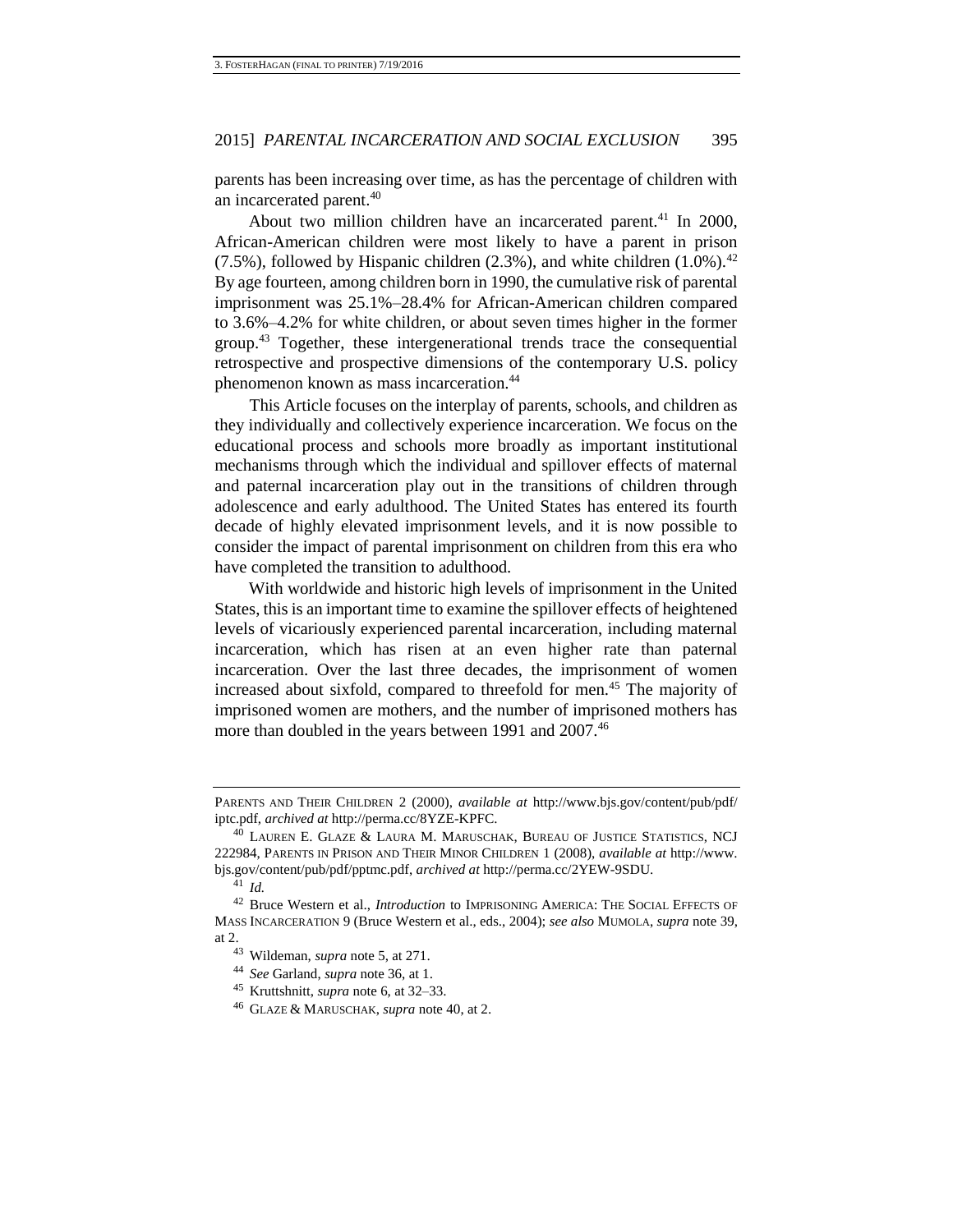<span id="page-10-5"></span><span id="page-10-3"></span><span id="page-10-2"></span><span id="page-10-1"></span><span id="page-10-0"></span>The little research that is available suggests mixed effects of the imprisonment of fathers and mothers on various child outcomes. A recent study comparing effects of maternal and paternal incarceration on children finds no cognitive differences at three years of age.<sup>47</sup> Yet other research finds correlations with child problems at school. Incarcerated mothers and substitute caregivers report that their children's school and learning difficulties are the most prevalent of their children's problems.<sup>48</sup> Parental incarceration correlates with children's lower school class rankings,<sup>49</sup> school failure and dropping out of school,<sup>50</sup> and truancy and failure to complete exams in the United Kingdom.<sup>51</sup> However, some important recent research finds maternal incarceration does not increase children's (kindergarten through grade eight) grade retention<sup>52</sup> or decrease elementary school children's math and reading standardized scores.<sup>53</sup> A national study found that paternal incarceration was positively associated with the probability of children being expelled or suspended from school, while maternal incarceration was only marginally related.<sup>54</sup> Furthermore, a meta-analysis found no evidence of the effects of parental incarceration on various child educational performance and cognitive ability measures.<sup>55</sup> However, reliance of past studies on primary and secondary school performance and ability measures, rather than the longer term graduation and credentialing process, makes the meaning of some of these results uncertain in terms of longitudinal life course consequences. Some experimental evidence suggests influences

<sup>54</sup> *See* Rucker C. Johnson, *Ever-Increasing Levels of Parental Incarceration and the Consequences for Children*, *in* DO PRISONS MAKE US SAFER? THE BENEFITS AND COSTS OF THE PRISON BOOM 177, 196 (Steven Raphael & Michael A. Stoll eds., 2009).

<span id="page-10-4"></span><sup>47</sup> Amanda Geller et al., *Parental Incarceration and Child Well-Being: Implications for Urban Families*, 90 SOC. SCI. Q. 1186, 1197–98 (2009).

<sup>48</sup> BARBARA BLOOM & DAVID STEINHART, NAT'L COUNCIL ON CRIME & DELINQUENCY, WHY PUNISH THE CHILDREN? (1993).

<sup>&</sup>lt;sup>49</sup> ANN M. STANTON, WHEN MOTHERS GO TO JAIL 91, 93 (1980).

<sup>50</sup> Ashton D. Trice & JoAnne Brewster, *The Effects of Maternal Incarceration on Adolescent Children*, 19 J. POLICE & CRIM. PSYCHOL. 27, 31 (2004).

<sup>51</sup> Joseph Murray & David P. Farrington, *The Effects of Parental Imprisonment on Children*, 37 CRIME & JUST. 133, 162 (2008).

<sup>52</sup> Rosa Minhyo Cho, *Impact of Maternal Imprisonment on Children's Probability of Grade Retention*, 65 J. URB. ECON. 11, 18–19 (2009).

<sup>53</sup> Rosa Minhyo Cho, *The Impact of Maternal Imprisonment on Children's Educational Achievement: Results from Children in Chicago Public Schools*, 44 J. HUM. RESOURCES 772, 787–88 (2009).

<sup>55</sup> Murray et al., *supra* note [7,](#page-4-1) at 188; Joseph Murray et al., *Parental Involvement in the Criminal Justice System and the Development of Youth Theft, Marijuana Use, Depression, and Poor Academic Performance*, 50 CRIMINOLOGY 255, 279, 282 (2012).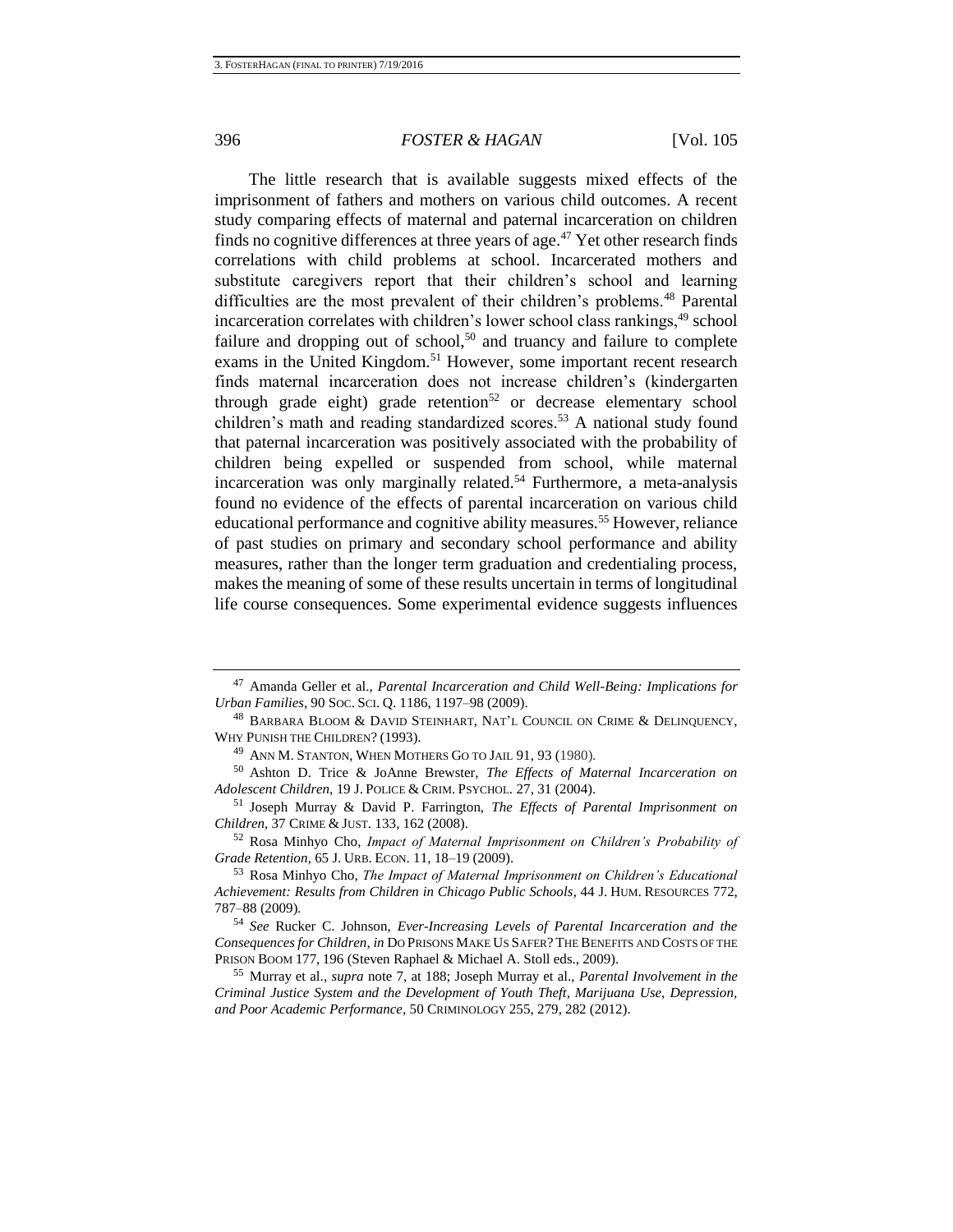of parental incarceration on teachers' perceptions of lower competence in school, an effect that may accumulate with time.<sup>56</sup>

The inconsistency of parental incarceration effects on children's educational outcomes may involve the age of the child and measurement of educational outcomes. Negative effects of parental imprisonment may accumulate and therefore be expressed more consistently at older ages and across a range of middle and later educational outcomes, like school dropout rates and educational attainment.<sup>57</sup>

Longitudinal research with designs that systematically vary the sampling of students and schools is required to trace potential impacts of maternal and paternal imprisonment across varied school settings and from childhood through adolescence into adulthood. Research on potential maternal and paternal imprisonment effects is both timely and overdue following decades of sentencing reform leading to steadily rising levels of imprisonment of mothers and fathers in America.

#### III. ORIENTING HYPOTHESES

We build on our previous work<sup>58</sup> by extending analyses of social exclusion further into the adult lives of the children of incarcerated parents. We posit that parental incarceration at both the micro/individual and macro/school levels will increase social exclusion by decreasing personal and household income and perceived socioeconomic status, while increasing feelings of powerlessness. We also propose a mediating pathway from micro and macro parental incarceration effects that operates through the diminished educational achievement of offspring to influence social exclusion outcomes in their adult years. Of course, in testing the predicted effects of paternal and maternal incarceration effects, we must take into account predisposing background factors such as parental education, alcoholism, neighborhood crime, and drug problems. These and other predisposing conditions at the individual and school levels are included in the models we estimate below.

<sup>56</sup> Danielle H. Dallaire et al., *Teachers' Experiences with and Expectations of Children with Incarcerated Parents*, 31 J. APPLIED DEV. PSYCHOL. 281, 287–88 (2010).

<sup>57</sup> *See* Rosa Minhyo Cho, *Maternal Incarceration and Children's Adolescent Outcomes: Timing and Dosage*, 84 SOC. SERV. REV. 257, 270 (2010); Foster & Hagan 2007, *supra* note [8,](#page-4-0) at 414; Foster & Hagan 2009, *supra* note [8,](#page-4-0) at 185–86; *see also* Brown, *supra* not[e 19,](#page-5-2) at 33.

<sup>58</sup> *See* Foster & Hagan 2007, *supra* note [8,](#page-4-0) at 416–17.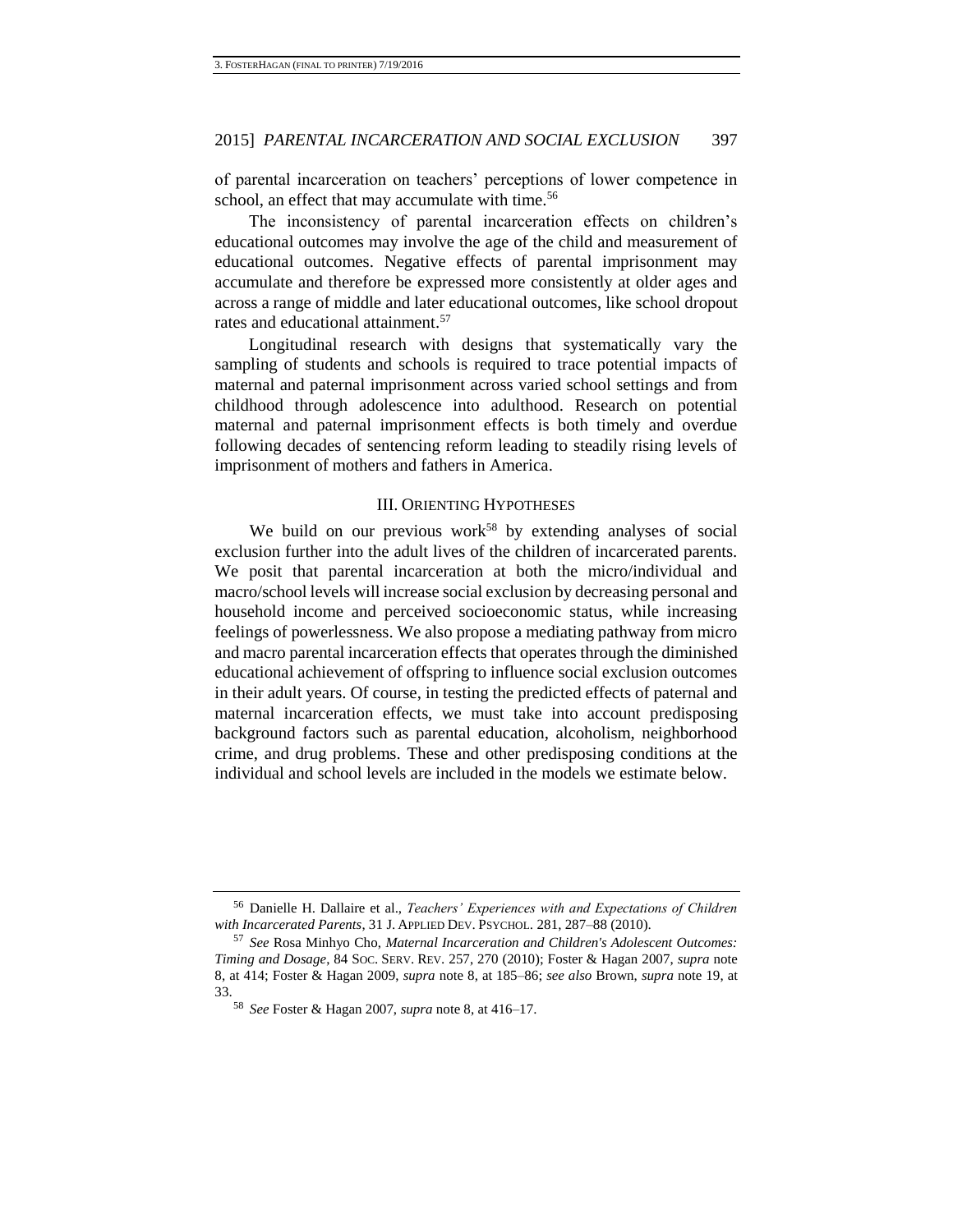#### IV. DATA AND METHODS

Research observes that social scientists and policy analysts have inadequately enumerated and explained the effects of mass incarceration policies, and that this contributes to our "collective blindness" about the effects of high rates of imprisonment in the United States.<sup>59</sup> However, an important exception to this generalization is the data collected in the ongoing National Longitudinal Study of Adolescent and Adult Health [Add Health].<sup>60</sup> The Add Health panel study has not only tracked respondents over time and inquired about parental incarceration, but it also has measured important intergenerational family, school, and work experiences that are indicated as important in the theory and research reviewed above.

The Add Health survey began in 1994 by sampling students in grades 7–12 in 132 U.S. schools.<sup>61</sup> Parents participated in one wave and students in four waves of data collection, most recently with a response rate of 80.3% at ages  $24-32$ <sup>62</sup> Add Health began at an opportune time for our purposes: it representatively sampled the historically unique national cohort born in the 1980s (i.e., during the onset of mass incarceration).

Add Health surveyed this cohort as adolescents in the mid-1990s and, with several waves of data collection, tracked and surveyed the transition of these adolescents into adulthood. When most recently surveyed in 2007– 2008, this cohort's members were in their late twenties and early thirties. They were asked in Waves III and IV to report retrospectively on parental imprisonment. At Wave IV, nearly three thousand members (n=2926) of the cohort reported having mothers and fathers who had been incarcerated.<sup>63</sup>

<sup>62</sup> K.M. Harris et al., *The National Longitudinal Study of Adolescent Health: Research Design*, ADD HEALTH: THE NATIONAL LONGITUDINAL STUDY OF ADOLESCENT TO ADULT HEALTH (2009), http://www.cpc.unc.edu/projects/addhealth/design (last visited Nov. 29, 2014), *archived at* http://perma.cc/Y4RP-V8H4.

<sup>63</sup> K.M. HARRIS ET AL., ADD HEALTH, THE NATIONAL LONGITUDINAL STUDY OF ADOLESCENT HEALTH: WAVE IV SECTION II: PARENTAL SUPPORT AND RELATIONSHIPS, *available at* http://www.cpc.unc.edu/projects/addhealth/codebooks/wave4 (last visited Mar. 10, 2015), *archived at* http://perma.cc/S25C-7UA6 (Codebooks on file with the *Journal*).

<sup>59</sup> PETTIT, *supra* note [2,](#page-3-1) at 90.

<sup>60</sup> *Id.* at 87.

<sup>61</sup> KIM CHANTALA & JOYCE TABOR, CAROLINA POPULATION CTR., NATIONAL LONGITUDINAL STUDY OF ADOLESCENT HEALTH, STRATEGIES TO PERFORM A DESIGN-BASED ANALYSIS USING THE ADD HEALTH DATA 2–3 (1999), *available at* http://www.cpc.unc.edu/ projects/addhealth/faqs/aboutdata/weight1.pdf, *archived at* http://perma.cc/E62D-5W3R; J. Richard Udry & Peter S. Bearman, *New Methods for New Research on Adolescent Sexual Behavior*, *in* NEW PERSPECTIVES ON ADOLESCENT RISK BEHAVIOR 241, 242–46 (Richard Jessor ed., 1998); *see* Michael D. Resnick et al., *Protecting Adolescents from Harm: Findings from the National Longitudinal Study on Adolescent Health*, 278 JAMA 823, 824 (1997).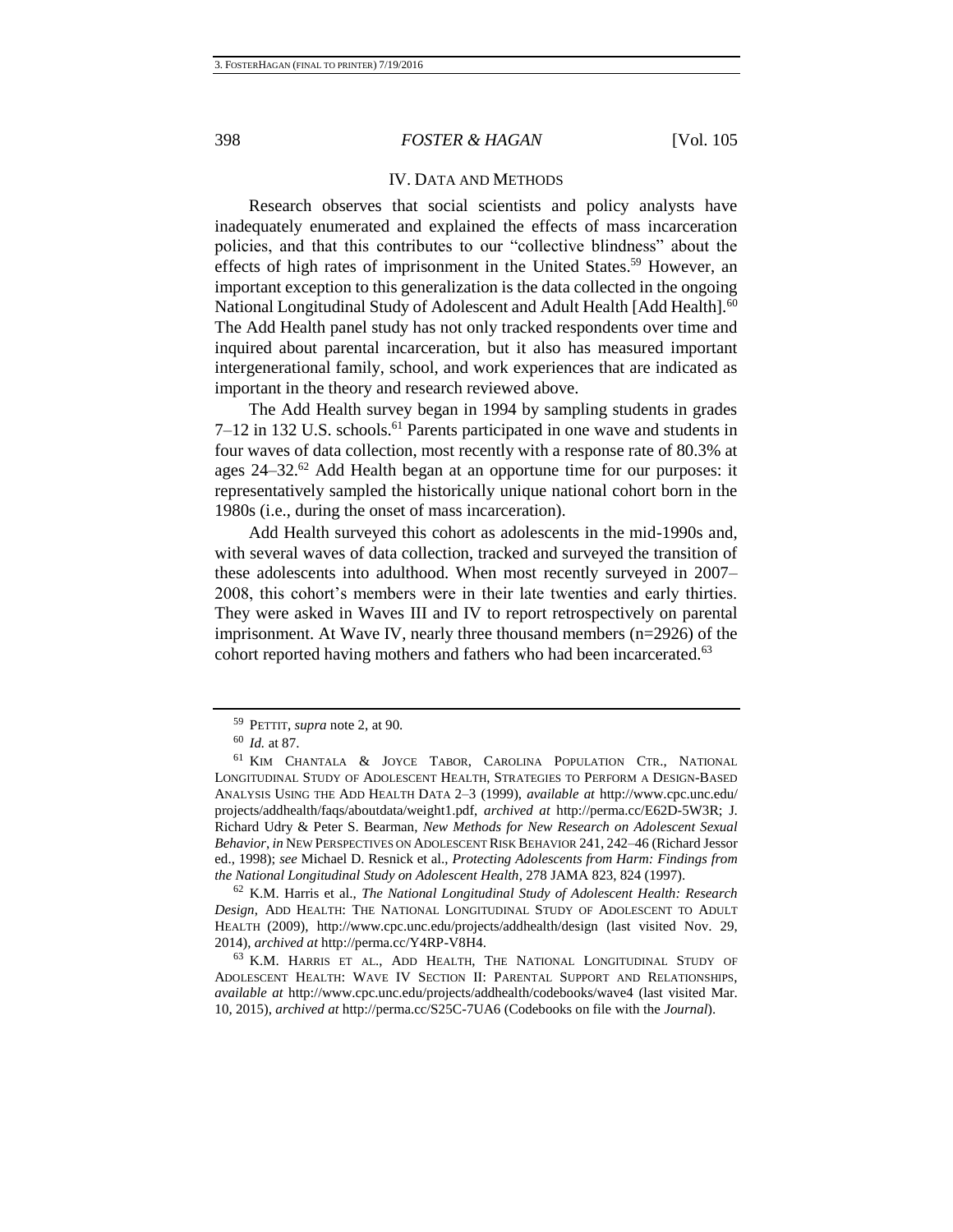Retrospective survey items can be effectively used to recreate cohorts' experiences of fertility, social mobility, and other salient behavioral events such as parental incarceration.<sup>64</sup> Add Health youth reported parental incarceration reliably: the correlation across waves in reported parental incarceration is .82 (p<.001; with new onset cases excluded at Wave IV). Overall, about 12% of the Add Health youth reported in Wave IV that their biological fathers had served time in jail or prison. About 2% of the same group reported their biological mothers had served time in jail or prison.

As we note next, the four waves of the Add Health survey provide a valuable moving window on incarcerated parents, adolescents, schools, neighborhoods, and educational and socioeconomic outcomes. These moving measures are summarized in Table 1 and described more fully in Appendix A, including the four individual-level indicators we describe first for socioeconomic inequality and powerlessness. These are the early adult social exclusion outcomes measured in Wave IV and analyzed in this Article.

<sup>64</sup> John Hagan & Alberto Palloni, *Crimes as Social Events in the Life Course: Reconceiving a Criminological Controversy*, 26 CRIMINOLOGY 87, 94 (1988); *see* Alberto Palloni & Aäge Sørensen, *Methods for the Analysis of Event History Data: A Didactic Overview*, 10 LIFE-SPAN DEV. & BEHAV. 291, 293 (1990).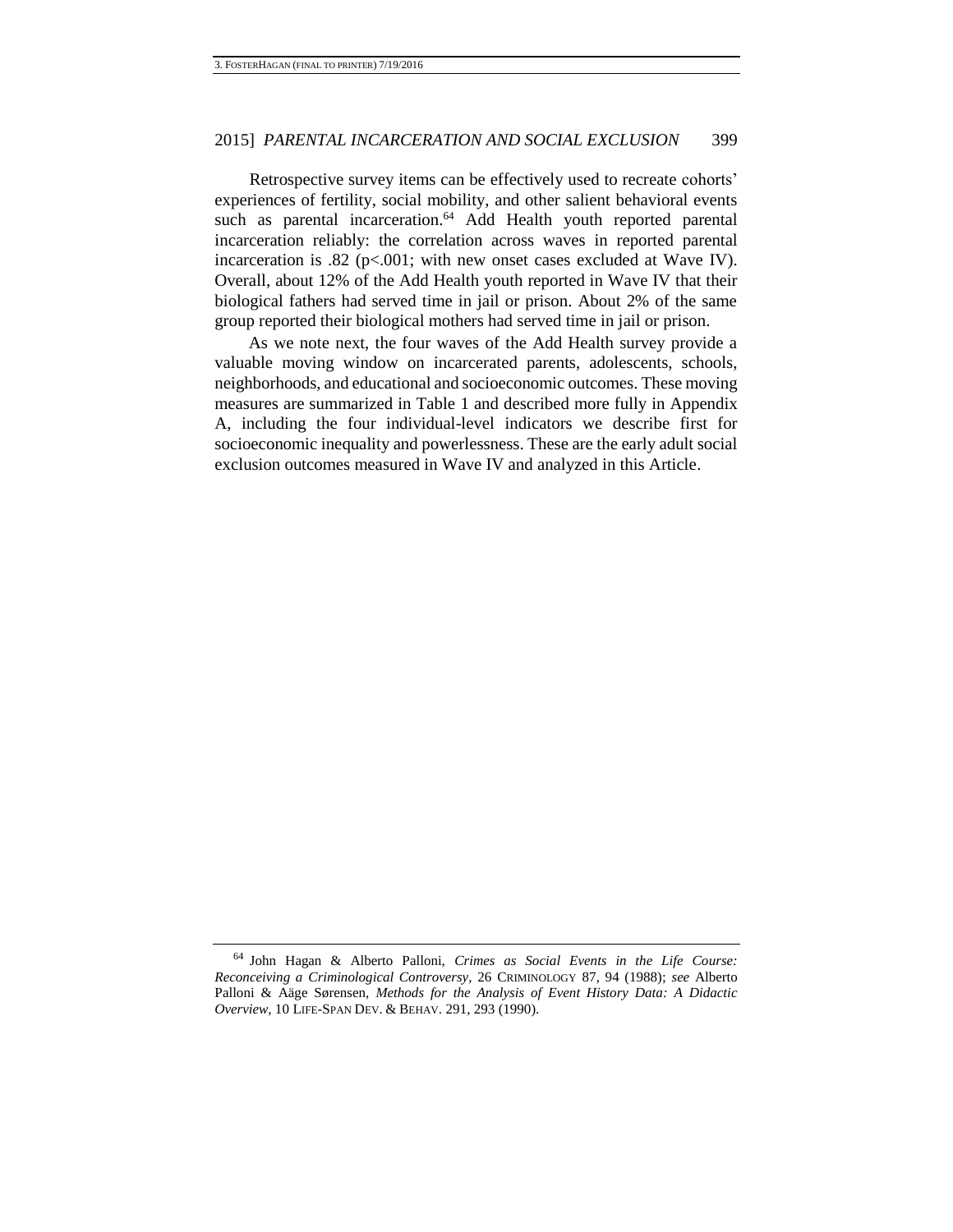#### 400 *FOSTER & HAGAN* [Vol. 105

| Descriptive Statistics                       |         |           |                |
|----------------------------------------------|---------|-----------|----------------|
|                                              | Mean    | Std. Dev. | Range          |
| School Characteristics ( $n=125$ schools)    |         |           |                |
| Biological Father's Imprisonment             | .16     | .08       | $.01 - .42$    |
| Biological Mother's Imprisonment             | .04     | .03       | $0 - 16$       |
| Mean Household Income (000s of \$)           | 46.02   | 11.92     | 24-111.37      |
| <b>Total Crime Rate</b>                      | 5539.08 | 2769.26   | $0 - 14124.13$ |
| Number of Full-Time Teachers                 | 56.32   | 33.40     | $9 - 182$      |
| Average Daily School Attendance              | 4.21    | .89       | $1 - 5$        |
| Size of School                               | 2.09    | .73       | $1 - 3$        |
| Type of School (1=Public)                    | .90     |           | $0 - 1$        |
| Urbanicity of School                         | 1.86    | .66       | $1 - 3$        |
| Percent African-American                     | .21     | .27       | $0 - .99$      |
| Individual Level Characteristics $(n=4208)$  |         |           |                |
| Biological Father's Imprisonment             | .12     |           | $0 - 1$        |
| Biological Father Has College Education      | .32     |           | $0 - 1$        |
| Biological Father's Alcoholism               | .12     |           | $0 - 1$        |
| Perceived Closeness with Biological Father   | 4.44    | 1.05      | $1 - 5$        |
| <b>Biological Father Smokes</b>              | .60     |           | $0 - 1$        |
| Biological Mother's Imprisonment             | .02     |           | $0 - 1$        |
| Biological Mother Has College Education      | .31     |           | $0 - 1$        |
| Biological Mother's Alcoholism               | .01     |           | $0 - 1$        |
| Perceived Closeness with Biological Mother   | 4.55    | .77       | $1 - 5$        |
| <b>Biological Mother Smokes</b>              | .45     |           | $0 - 1$        |
| Gender <sup>a</sup>                          | .55     |           | $0 - 1$        |
| Hispanic <sup>b</sup>                        | .13     |           | $0 - 1$        |
| African-American                             | .15     |           | $0 - 1$        |
| Asian-American                               | .05     |           | $0 - 1$        |
| Other                                        | .02     |           | $0 - 1$        |
| Age                                          | 15.17   | 1.56      | $11 - 20$      |
| Household Income (000s of \$) (W1)           | 51.19   | 46.93     | $0 - 870$      |
| Two-Biological Parent Family                 | .72     |           | $0 - 1$        |
| Respondent Has College degree (W4)           | .42     |           | $0 - 1$        |
| <b>Individual Outcomes</b>                   |         |           |                |
| Personal Earnings (W4) (000s of \$) (n=3518) | 41.80   | 26.32     | $0 - 150$      |
| Household Earnings (W4) (000s of \$)         | 67.62   | 38.16     | $2.50 - 150$   |
| Powerlessness (W4)                           | 2.03    | .54       | $1 - 5$        |
| Perceived Socioeconomic Status (W4)          | 5.23    | 1.64      | $1 - 10$       |
|                                              |         |           |                |

**Table 1** *Descriptive Statistics*

Reference categories: <sup>a</sup>Female=1; Male=0; <sup>b</sup>Non-Hispanic White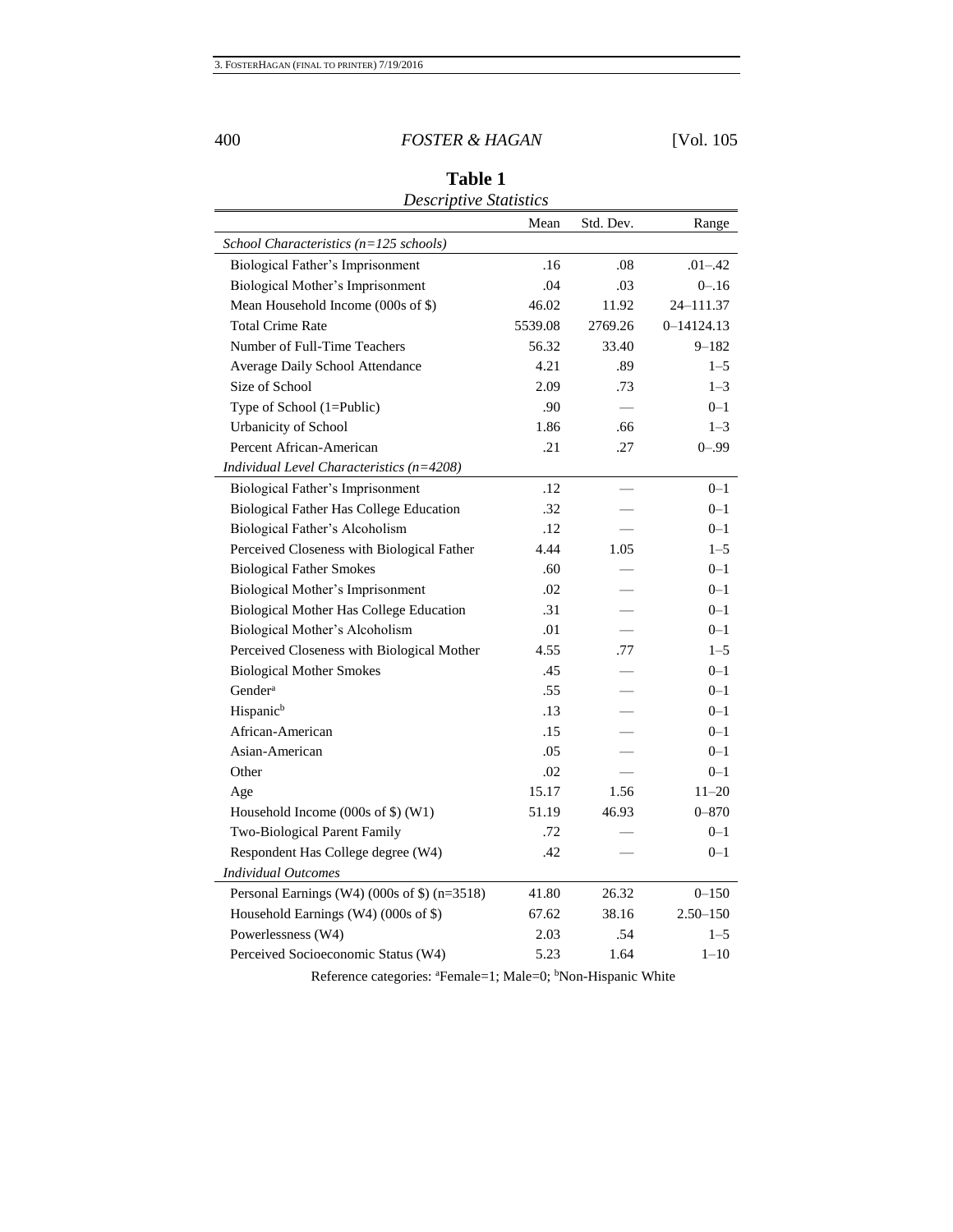*Individual Outcomes:* The Add Health cohort has aged sufficiently into their late twenties and early thirties—that a series of benchmark measures can be regarded as identifying early trajectories of socioeconomic inequality and powerlessness, and more broadly, social exclusion. The four individual level early adult outcomes that we analyze are personal and household earnings, perceived socioeconomic status, and perceived powerlessness.

At Wave IV, the average personal earnings are under \$42,000 and the average household earnings are about \$68,000. We follow the convention of analyzing the income outcomes in logged thousands of dollars.

Perceived socioeconomic status is measured by asking respondents to imagine themselves on a ten-step ladder reflecting "where people stand in America" in terms of money, education, and respected jobs, with the average reported rank just over five. This measure parallels the perception of social status scales.<sup>65</sup>

Powerlessness is measured with a five-item scale ranging from "there is little I can do to change important things in my life" to "there is really no way I can solve the problems I have." Scholars note that there is considerable overlap in measures of powerlessness, mastery, personal autonomy, personal efficacy, and instrumentalism, as well as fatalism and perceived helplessness.<sup>66</sup> So while we refer to the items in this scale as measuring a sense of powerlessness, a broader range of meanings may be involved. Our interpretation is that this scale indicates structural and subjective dimensions of inequality, powerlessness, and social exclusion among young adults in American society.

*Individual-level Characteristics:* We have already introduced the individual level reports of biological father and mother incarceration. For each biological parent, we also include measures reported in the Wave I parent survey of education, alcoholism, smoking, and perceived closeness with the child. We further include Wave I measures of whether the two biological parents were present in the family, the household income, as well as the gender, age, and Hispanic, African-American, Asian-American, or

<sup>65</sup> *See* Elizabeth Goodman et al., *Adolescents' Perceptions of Social Status: Development and Evaluation of a New Indicator*, 108 PEDIATRICS e31, e33 (2001); Elizabeth Goodman et al., *Perceived Socioeconomic Status: A New Type of Identity that Influences Adolescents' Self-Rated Health*, 41 J. ADOLESCENT HEALTH 479, 482 (2007).

<sup>66</sup> *See* Jay R. Turner & Patricia Roszell, *Psychosocial Resources and the Stress Process*, *in* STRESS AND MENTAL HEALTH 179, 181 (William R. Avison & Ian H. Gotlib eds., 1994). *See generally* JOHN MIROWSKY & CATHERINE E. ROSS, SOCIAL CAUSES OF PSYCHOLOGICAL DISTRESS (2d ed. 2003) (general resource on these various forms of psychosocial resources and adversities).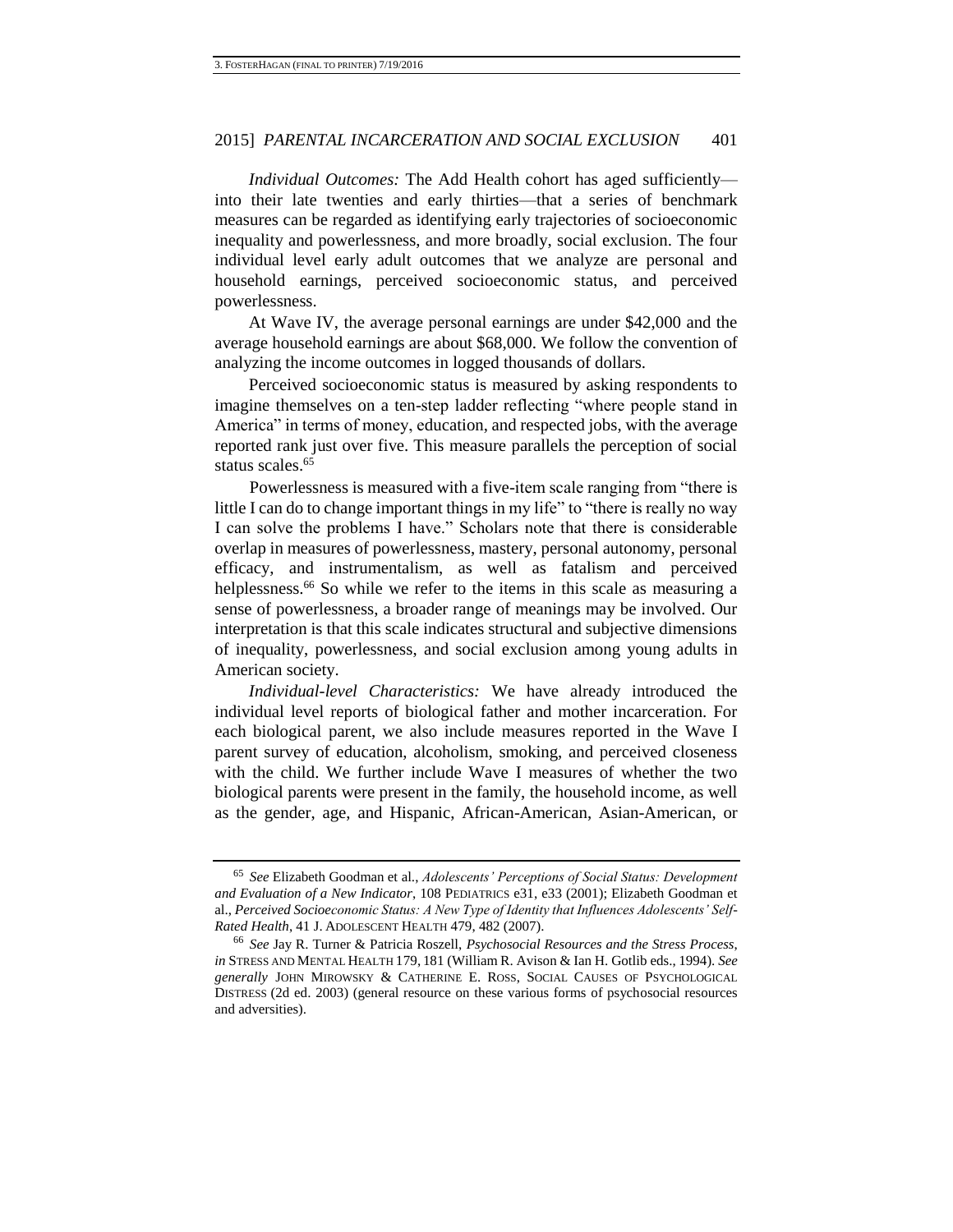other racial/ethnic identity of the child. The inclusion of family household income at Wave I is a useful way of controlling for significant unmeasured background sources of socioeconomic inequality and powerlessness in our models below.

We give particular attention to educational attainment of parents as predisposing factors and of their children as a key mediating variable, focusing on college completion for fathers and mothers at Wave I and for their children at Wave IV. As scholars note in their work on punishment and inequality, a sharpened non-college/college divide emerged with the dramatic expansion of postsecondary education following World War II.<sup>67</sup> By 1950, 30%–35% of persons age twenty-five and over graduated from high school, while by 2000 nearly the same proportion were now graduating from college, and nearly 80% were now graduating from high school. $68$  College graduation is replacing high school completion as the newly salient pathway to adult socioeconomic achievement.

*School Characteristics:* It is necessary to modify the classical status attainment paradigm by incorporating the effects of a national policy of mass incarceration.<sup>69</sup> Some scholars argue that it is necessary today to incorporate into this theoretical and empirical paradigm the influence of parental imprisonment and the ways in which it operates through the educational experiences of children—net of family relationship and resource factors. Research suggests the educational attainment of the children of incarcerated parents is a key mediating influence on their occupationally based adult socioeconomic outcomes.<sup>70</sup> We assess the statistical significance of this mediational influence below with an asymptotic interval test<sup>71</sup> and an interactive calculation tool.<sup>72</sup>

Since schools are the institutional transmitters of educational attainment, it is essential to include the macro- as well as micro-level

<sup>67</sup> *See* WESTERN, *supra* not[e 1,](#page-3-0) at 30–31; Hagan & Foster, *supra* not[e 15,](#page-5-0) at 265; Hagan & Foster, *supra* not[e 17,](#page-5-1) at 47–48.

<sup>68</sup> NICOLE STOOPS, U.S. CENSUS BUREAU, EDUCATIONAL ATTAINMENT IN THE UNITED STATES: 2003, at 2 (2004), *available at* http://www.census.gov/prod/2004pubs/p20-550.pdf, *archived at* http://perma.cc/2GG8-N7S8.

<sup>69</sup> *See* Foster & Hagan 2007, *supra* note [8,](#page-4-0) at 399–400.

<sup>70</sup> *See id.* at 417–18.

<sup>71</sup> *See generally* Michael E. Sobel, *Asymptotic Confidence Intervals for Indirect Effects in Structural Equation Models*, 13 SOC. METHODOLOGY 290 (1982) (explaining the tests for assessing the significance of indirect effects).

<sup>72</sup> Kristopher J. Preacher & Geoffrey J. Leonardelli, *Calculation for the Sobel Test: An Interactive Calculation Tool for Mediation Tests*, QUANTPSY, http://quantpsy.org/sobel/ sobel.htm (last visited Oct. 18, 2014), *archived at* http://perma.cc/LG73-KKCZ (calculation tool for running the Sobel test).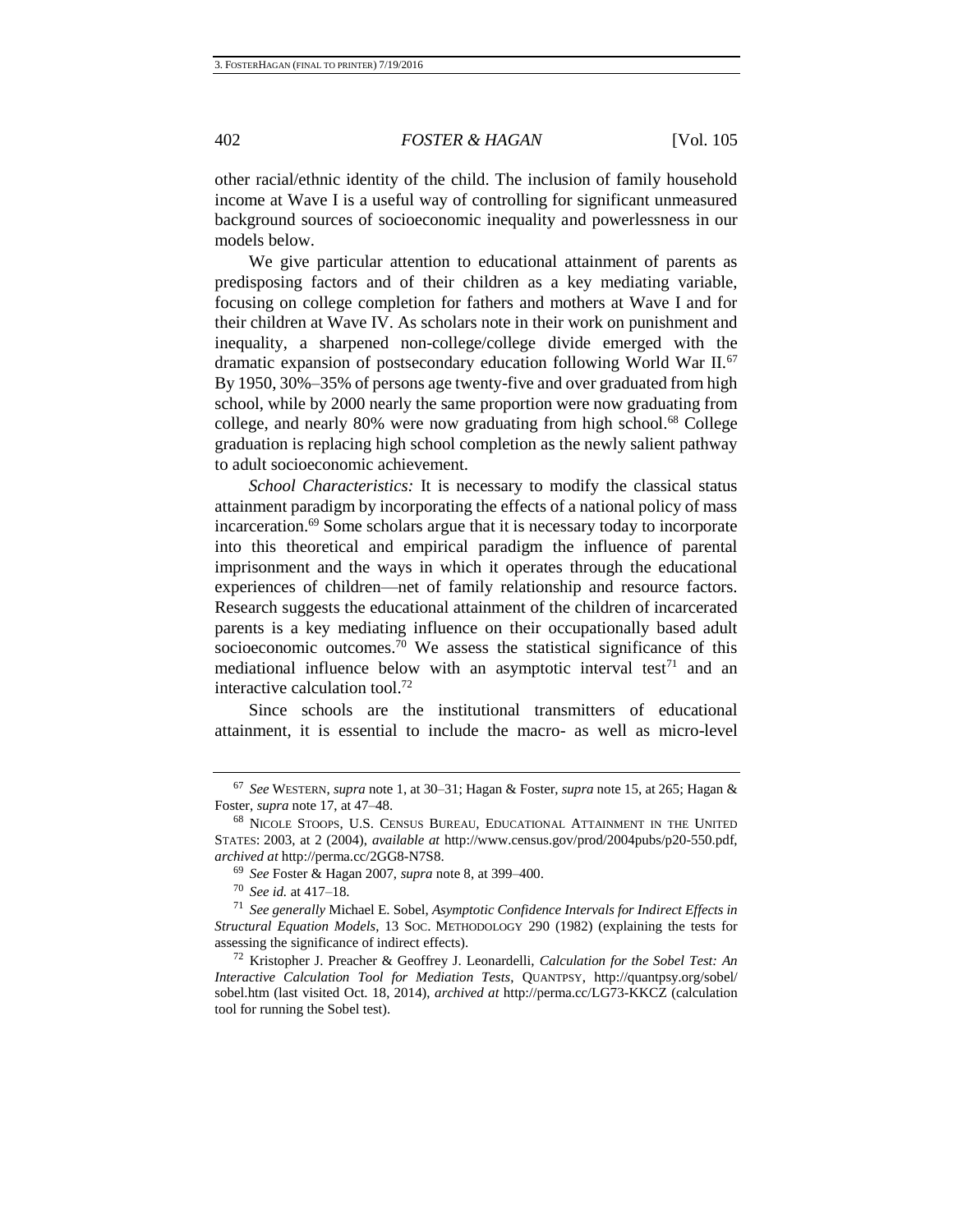influences of these institutions in our models. Macro-institutional contexts are acknowledged influences on processes of social exclusion over the life course.<sup>73</sup> Scholars increasingly are tracing connections between state-based punishment regimes and schools. Many urban schools actually incorporate features more often associated with prisons in their everyday practices.<sup>74</sup> For example, there is a significant police presence at some urban schools.<sup>75</sup>

Scholarship has noted that American mass incarceration is so spatially concentrated in its selection of inmates from neighborhoods and schools that "we can think of [these sites] as 'prison places."<sup>76</sup> Schools can further play a preparatory role for incarceration.<sup>77</sup> As a result, there is a burgeoning research literature on the "school to prison pipeline." Yet relatively little is known about how inter-institutional punishment regimes associated with expanded incarceration influence schools, families and the educational outcomes of children.<sup>78</sup>

To capture the notion of schools as "prison places," we aggregated the measures of biological fathers' and mothers' imprisonment to create schoollevel indicators of parental incarceration. The effects of interrupted parentchild relationships can flow both at the individual level through families and at the school level through students who are influenced not only by disruptions of their own families but also by the spillover influence from disruptions and absences in the families of others.

In some sampled American schools, as many as a quarter of the fathers and a tenth of the mothers experience incarceration during the respondent's childhood and adolescence. By using reports of parental imprisonment at the

<sup>73</sup> Silver, *supra* note [21,](#page-6-0) at 17.

<sup>74</sup> Janay B. Sander, *School Psychology, Juvenile Justice, and the School to Prison Pipeline*, COMMUNIQUÉ, Dec. 2010, at 4, 4–6.

<sup>75</sup> Ellen Tuzzolo & Damon T. Hewitt, *Rebuilding Inequity: The Re-emergence of the School-to-Prison Pipeline in New Orleans*, 90 HIGH SCH. J. 59, 64 (2006–2007).

<sup>76</sup> TODD R. CLEAR, IMPRISONING COMMUNITIES 68 (2007).

<sup>77</sup> *See generally* Pamela Fenning & Jennifer Rose, *Overrepresentation of African American Students in Exclusionary Discipline: The Role of School Policy*, 42 URB. EDUC. 536 (2007) (discussing the development of the term school to prison pipeline and the disproportionate emphasis of school disciplinary policies on African-American students).

 $78$  The following articles link parental incarceration to diminished educational outcomes for children; however, research has yet to link parental incarceration and educational attainments to broader inter-institutional punishment regimes including school disciplinary practices. *See* Cho, *supra* not[e 52;](#page-10-0) Cho, *supra* note [53;](#page-10-1) Foster & Hagan 2007, *supra* note [8;](#page-4-0) Foster & Hagan 2009, *supra* not[e 8;](#page-4-0) Sidney Friedman & T. Conway Esselstyn, *The Adjustment of Children of Jail Inmates*, 29 FED. PROBATION 55 (1965); Trice & Brewster, *supra* not[e 50;](#page-10-2) *see also* STANTON, *supra* note [49,](#page-10-3) at 91 (showing that children of jailed mothers have lower and below average academic performance compared to children whose mothers are on probation).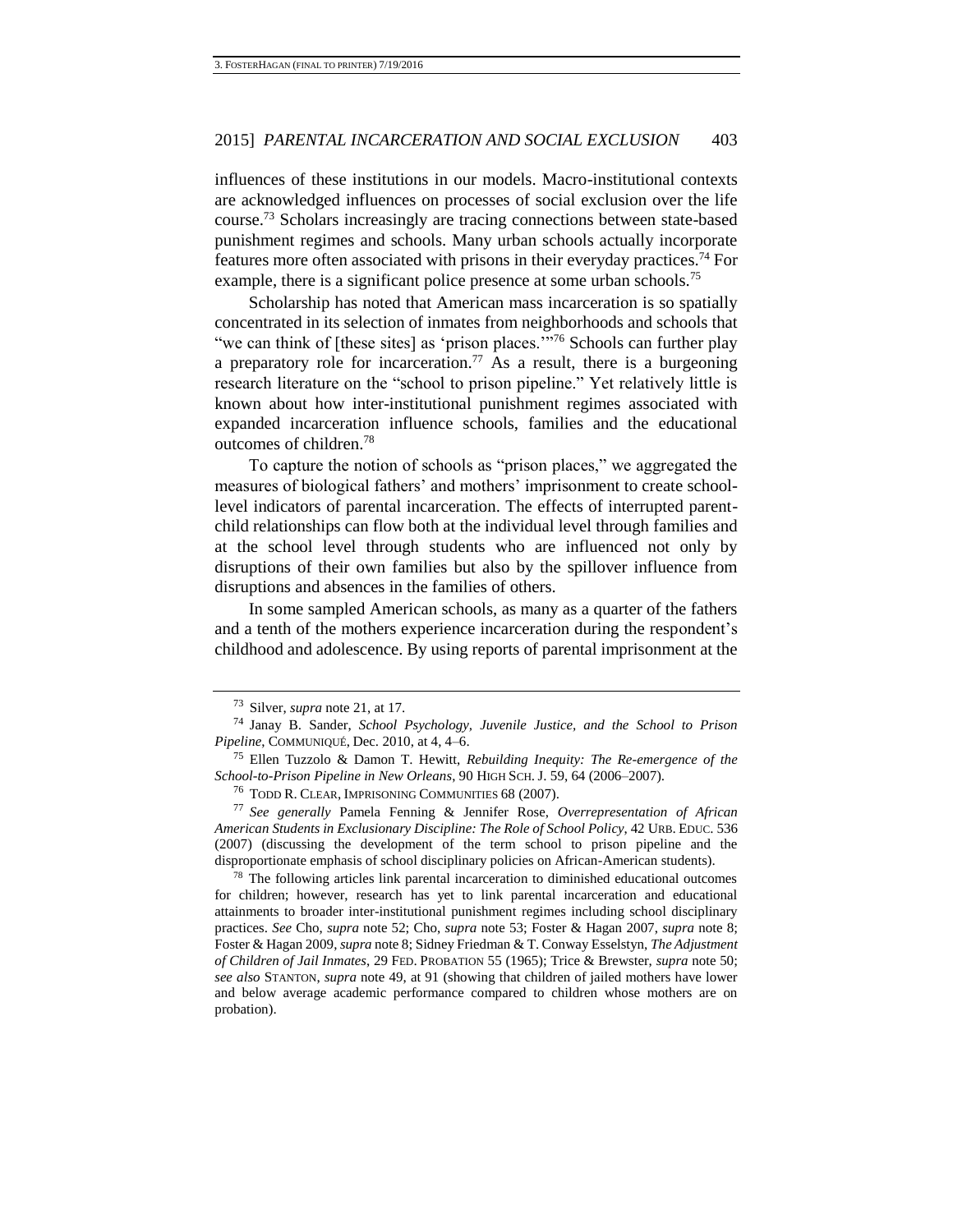individual level and school level as measures of maternal and paternal imprisonment, we can estimate separately individual- and school-level spillover effects of parental imprisonment and the interruption of parent– child relationships on children's educational outcomes.

In addition to parental imprisonment, we also include several measures of school resources. The most familiar of such measures is the mean household income level of parents of children at the school. We introduce related educational resource measures of number of full-time teachers and we control for the school proportion of two-biological parent families and school size, average daily school attendance, percent African-American families, urbanicity, public funding, and total crime rate in the school county.

#### V. MULTI-LEVEL MODELS OF PARENTAL IMPRISONMENT EFFECTS

We estimate joined individual- and school-level multi-level equations for educational attainment (our focal mediating variables) and the four exclusionary measures of socioeconomic inequality and powerlessness, using HLM estimations for the inequality and powerlessness outcomes and HGLM estimates for college completion.<sup>79</sup> We first estimate an individuallevel equation separately for students in each school, yielding regression coefficients (for each predictor) and an intercept term representing the student-input adjusted outcome for each outcome measure (with the continuous predictors centered on their means) for each school. Our withinschool modeling of the outcomes thus takes the following form:

$$
Outcome_{ij} = \beta 0j + \sum \sum_{q=1} \beta_q X_{qij} + \varepsilon_{ij}
$$

where  $\beta_{0i}$  is the intercept;  $X_{\text{qij}}$  is the value of covariate q associated with respondent *i* in school-level *j*; and  $\beta_q$  is the partial effects on the outcome of both the respondent father's and mother's imprisonment and the other specified individual and school characteristics. The error term,  $\varepsilon_{ij}$ , is the unique contribution of each student, which is assumed to be independently and normally distributed with constant variance  $\sigma^2$ .

Second, we estimate the school-level equation in which the intercept terms for each school represent the dependent variable adjusted for student intake characteristics, which we then explain with school-level characteristics. This between-school equation thus takes the following form:

<sup>79</sup> *See generally* STEPHEN W. RAUDENBUSH & ANTHONY S. BRYK, HIERARCHICAL LINEAR MODELS: APPLICATIONS AND DATA ANALYSIS METHODS (2d ed. 2002) (detailing the application of HLM models to continuous outcomes and HGLM models for dichotomous or categorical outcomes).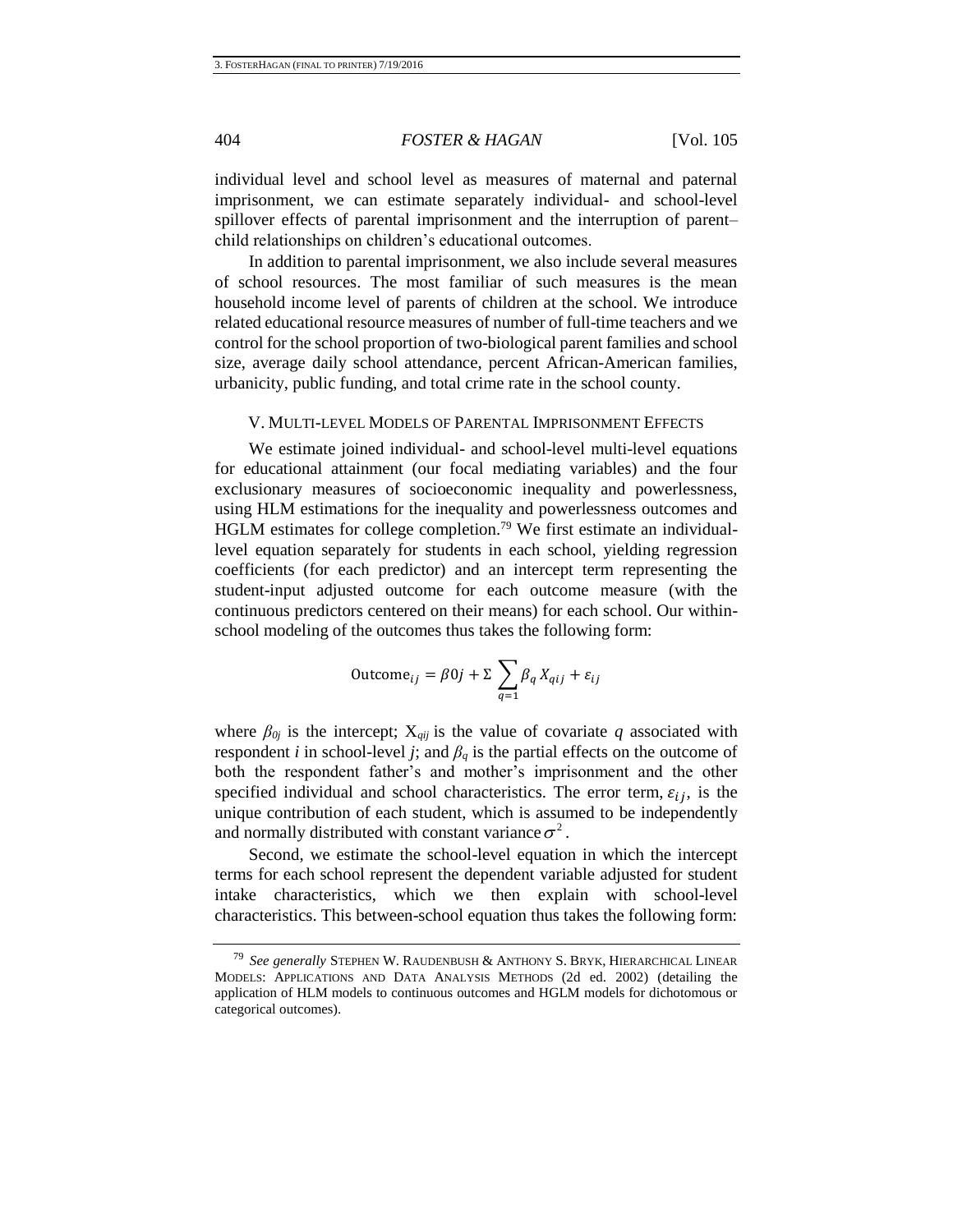$\beta_{0i} = \theta_{00} + \theta_{01}$ (paternal imprisonment) +  $\cdots$  +  $U_{0i}$ 

where  $\theta_{00}$  is school overall average outcome, and  $\theta_{01}$  is the regression coefficient of the effect of paternal imprisonment measured as a school-level mean score on the overall school average outcome net of the specified additional school-level covariates. We further test for significant cross-level interactions with race/ethnicity and gender of the child.  $U_{0j}$  is the schoollevel error term, assumed to be normally distributed with a variance of  $\tau$ .

Because the model parameters are initially estimated separately for each school, the input characteristics are not assumed to have a constant effect across all schools, and this allows the multi-level modeling to provide a more accurate representation of the complex multi-level error structure. To reduce missing data across parents, we estimate paternal and maternal incarceration effects in separate equations below.

#### VI. RESULTS IN EARLY ADULTHOOD

By Wave IV of Add Health, members of the longitudinal cohort were approaching or entering their fourth decade of life and had largely transitioned from education to work. Table 2 focuses first on completion of college, our focal mediating variable for our following models of adult social exclusion. An important difference of this analysis from earlier work is that the influence of parental incarceration is measured over a longer period that extends beyond age eighteen and up to the time of the Wave IV interviews when the young adult respondents on average are in their late twenties.<sup>80</sup>

<sup>80</sup> *See* Hagan & Foster, *supra* note [17](#page-5-1) (measuring parental imprisonment up to age eighteen).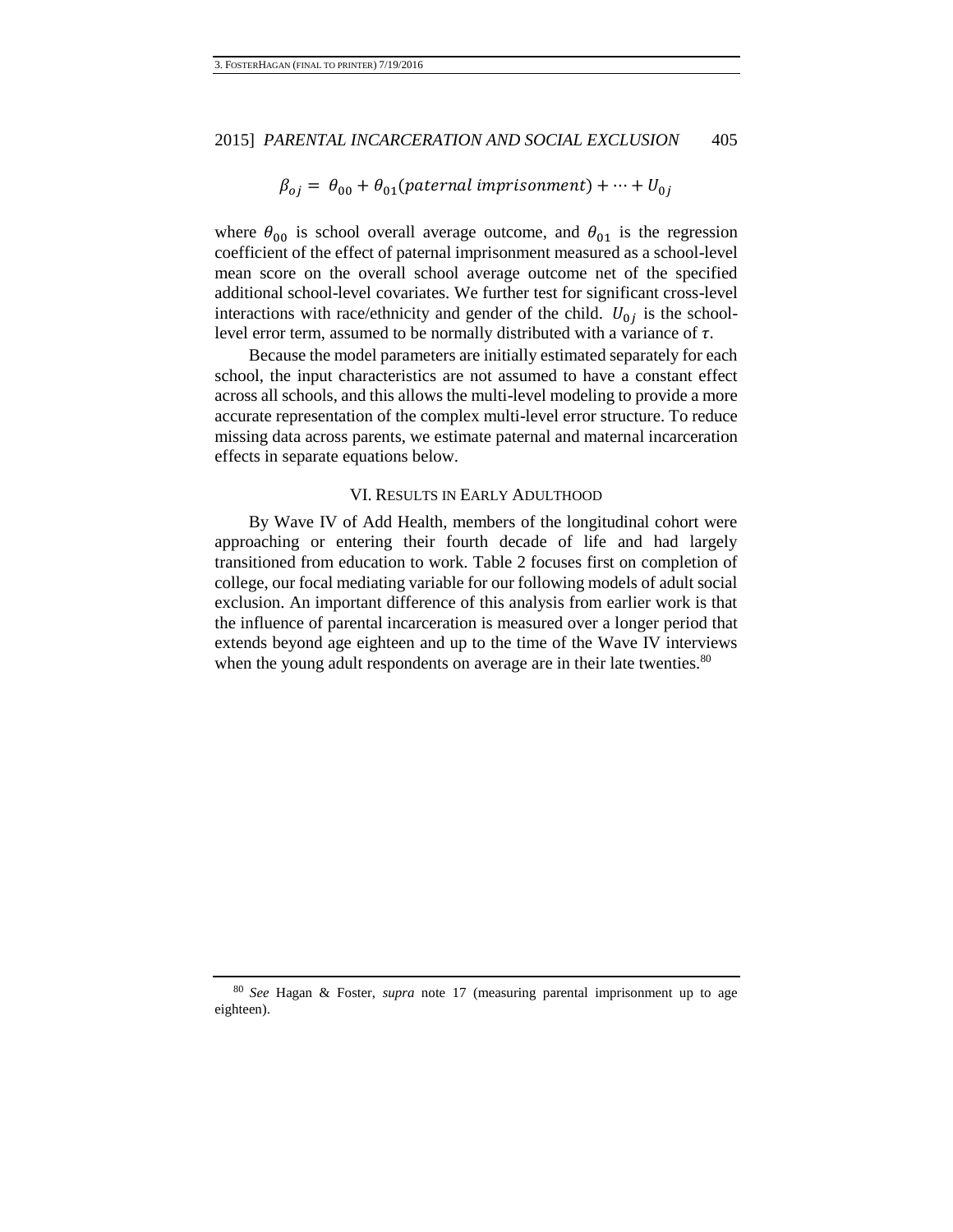|                                      |            | 2          | 3               | 4          | 5         |
|--------------------------------------|------------|------------|-----------------|------------|-----------|
| Intercept                            | $-.72***$  | $-1.21***$ | $-1.16***$      | $-1.26***$ | $-1.21$   |
|                                      | (.15)      | (.19)      | (.19)           | (.16)      | (.11)     |
| School Characteristics $(n=125)$     |            |            |                 |            |           |
| Biological Father's Imprisonment     |            |            | $-.49***$       |            |           |
| (Standardized)                       |            |            | (.11)           |            |           |
| Biological Mother's Imprisonment     |            |            |                 |            | $-.25***$ |
| (Standardized)                       |            |            |                 |            | (.08)     |
| Mean Household Income (Std.)         |            |            | .10             |            | $.31***$  |
|                                      |            |            | (.09)           |            | (.07)     |
| Total Crime Rate (Std.)              |            |            | $-.06$          |            | $-.03$    |
|                                      |            |            | (.08)           |            | (.06)     |
| Number of Full-Time Teachers         |            |            | $.17^{\dagger}$ |            | .02       |
| (Std.)                               |            |            | (.10)           |            | (.07)     |
| Average Daily School Attendance      |            |            | .11             |            | $.14*$    |
| (Std.)                               |            |            | (.08)           |            | (.06)     |
| Size of School (Std.)                |            |            | $.14^{\dagger}$ |            | $.23***$  |
|                                      |            |            | (.08)           |            | (.08)     |
| Type of School (1=Public) (Std.)     |            |            | $-0.06$         |            | $-.03$    |
|                                      |            |            | (.05)           |            | (.06)     |
| Urbanicity of School (Std.)          |            |            | $-.04$          |            | .05       |
|                                      |            |            | (.07)           |            | (.06)     |
| Percent African-American (Std.)      |            |            | .11             |            | $.22***$  |
|                                      |            |            | (.10)           |            | (.08)     |
| Individual-Level Characteristics     | $(n=4208)$ |            |                 |            |           |
| Biological Father's Imprisonment     |            | $-.62**$   | $-.56^*$        |            |           |
|                                      |            | (.23)      | (.25)           |            |           |
| <b>Biological Father Has College</b> |            | $1.18***$  | $1.20***$       |            |           |
| Education                            |            | (.15)      | (.15)           |            |           |
| Biological Father's Alcoholism       |            | $-.22$     | $-.24$          |            |           |
|                                      |            | (.18)      | (.18)           |            |           |
| Perceived Closeness with             |            | $-.02$     | $-.03$          |            |           |
| <b>Biological Father</b>             |            | (.10)      | (.11)           |            |           |
| <b>Biological Father Smokes</b>      |            | $-.17$     | $-15$           |            |           |
|                                      |            | (.12)      | (.12)           |            |           |

*HGLM Model of College Degree Completion at Wave IV (Population Average Models with Robust Standard Errors)* 

**Table 2**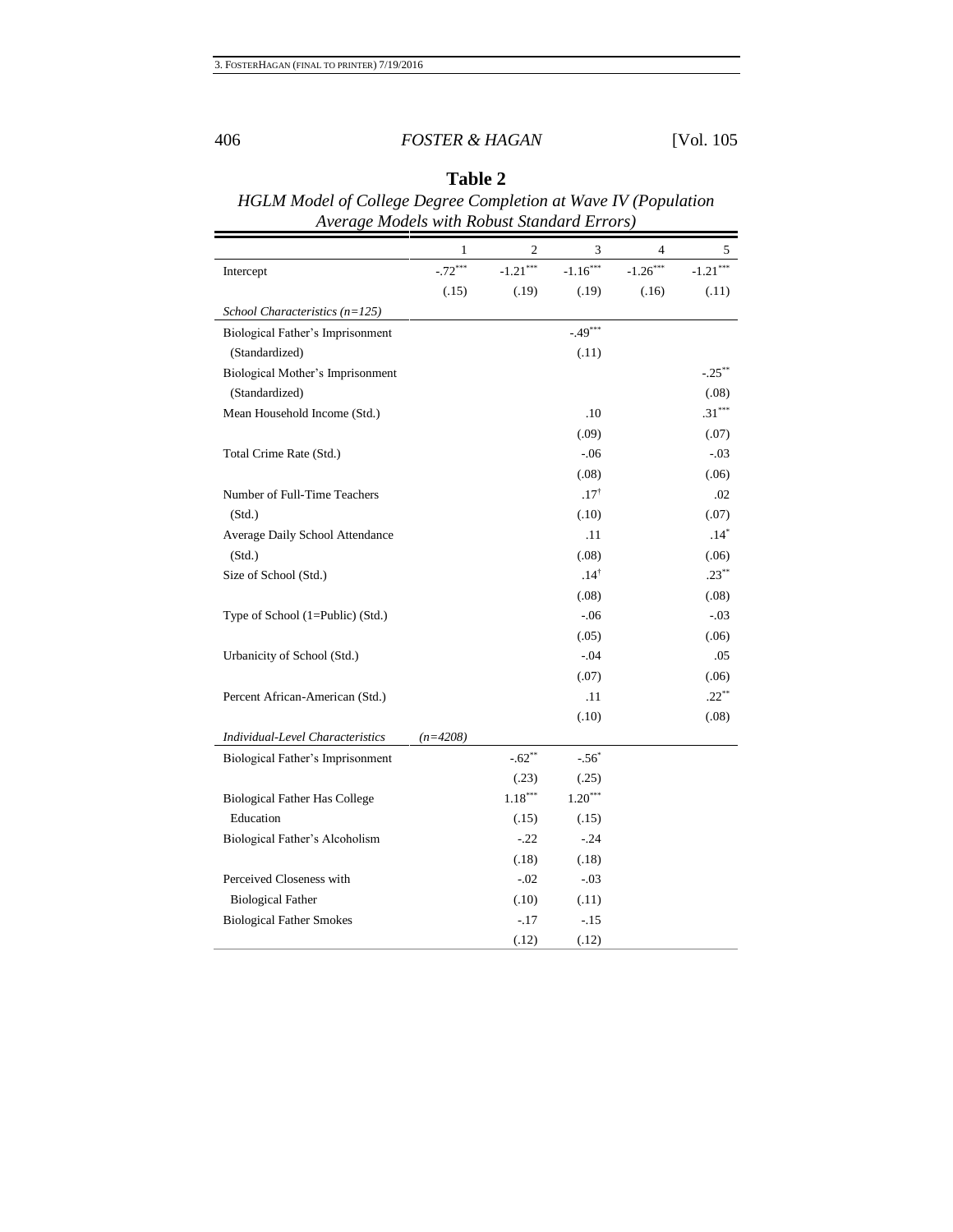| Biological Mother's Imprisonment     |          |                      |                      | $-1.69*$  | $-1.00**$ |
|--------------------------------------|----------|----------------------|----------------------|-----------|-----------|
|                                      |          |                      |                      | (.76)     | (.39)     |
| <b>Biological Mother Has College</b> |          |                      |                      | $1.09***$ | $1.08***$ |
| Education                            |          |                      |                      | (.15)     | (.08)     |
| Biological Mother's Alcoholism       |          |                      |                      | $-.15$    | $-.11$    |
|                                      |          |                      |                      | (.83)     | (.36)     |
| Perceived Closeness with             |          |                      |                      | $.21*$    | $.14***$  |
| <b>Biological Mother</b>             |          |                      |                      | (.10)     | (.05)     |
| <b>Biological Mother Smokes</b>      |          |                      |                      | $-.37***$ | $-.38***$ |
|                                      |          |                      |                      | (.09)     | (.07)     |
| Gender <sup>a</sup>                  |          | $.35***$             | $.38***$             | $.42***$  | $.56***$  |
|                                      |          | (.10)                | (.11)                | (.12)     | (.07)     |
| Hispanic <sup>b</sup>                |          | $-.08$               | $-.19$               | $-.08$    | $-.28*$   |
|                                      |          | (.32)                | (.32)                | (.30)     | (.14)     |
| African American                     |          | $.44*$               | $.40^{\dagger}$      | .34       | $-.01$    |
|                                      |          | (.23)                | (.24)                | (.21)     | (.13)     |
| Asian American                       |          | .30                  | .17                  | .34       | .18       |
|                                      |          | (.33)                | (.35)                | (.38)     | (.18)     |
| Other                                |          | .33                  | .42                  | .34       | $-.08$    |
|                                      |          | (.29)                | (.31)                | (.30)     | (.24)     |
| Age                                  |          | $-.04$               | $-.08*$              | $-.03$    | $-.07$    |
|                                      |          | (.04)                | (.03)                | (.04)     | (.03)     |
| Household Income (W1)                |          | $.01^{\ast\ast\ast}$ | $.01^{\ast\ast\ast}$ | $.01***$  | $.01***$  |
|                                      |          | (.002)               | (.003)               | (.003)    | (.001)    |
| Two-Biological Parent Family         |          | .12                  | .16                  | .20       | $.46***$  |
|                                      |          | (.19)                | (.20)                | (.12)     | (.07)     |
| Variance Components                  |          |                      |                      |           |           |
| <b>Between Schools</b>               | $.71***$ | $.31***$             | $.09***$             | $.36***$  | $.10***$  |

\*\*\*p<.001, \*\*p<.01, \*p<. 05, \*p<.10 (two-tailed) Reference categories: \*Female=1; Male=0; <sup>b</sup>Non-Hispanic White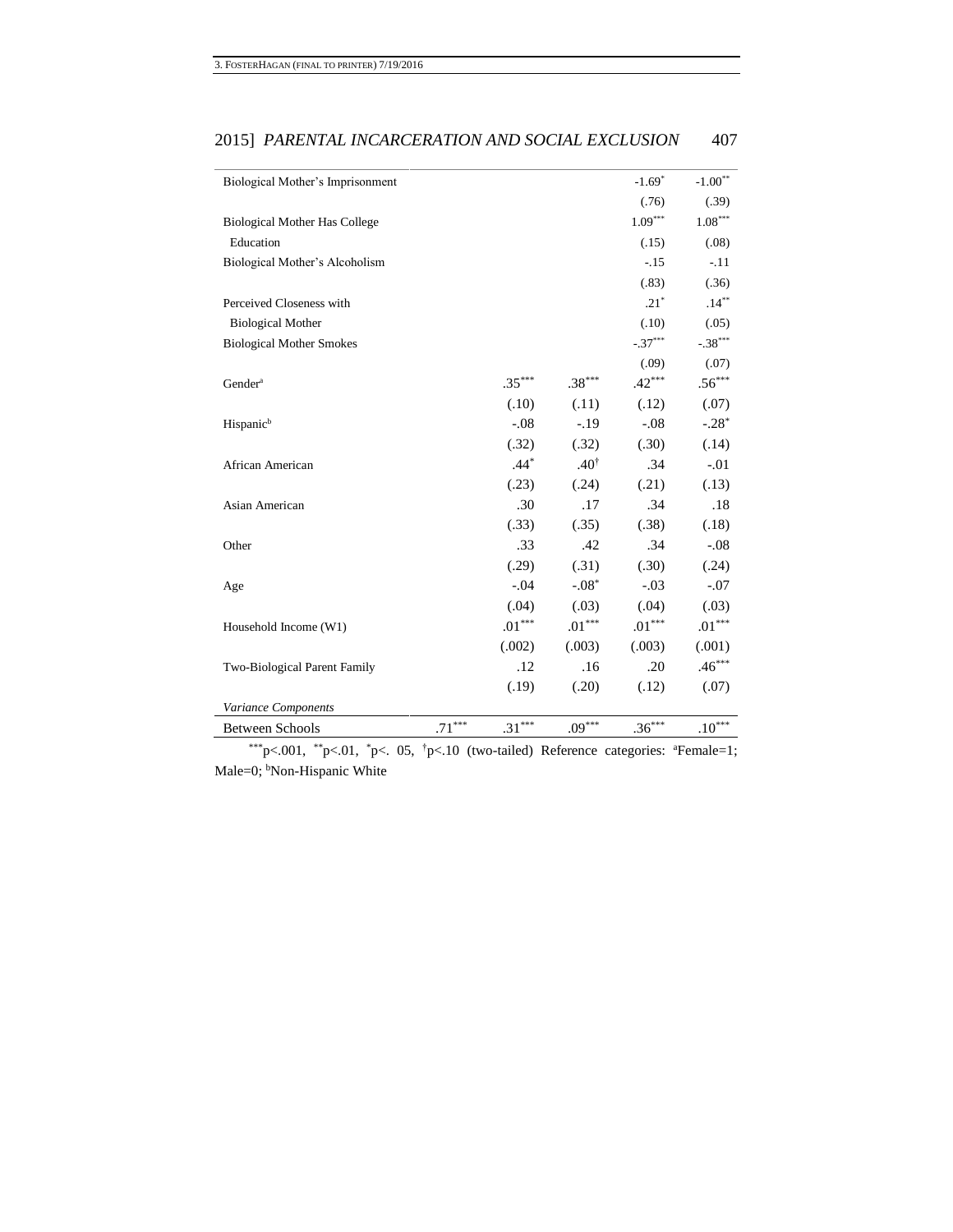Column 1 of Table 2 reveals, as expected, that there is highly significant variation (p<.001) between secondary schools attended in levels of college degree completion. This variance component drops by about half (from .71 to .31 and .36 respectively) when we introduce individual-level characteristics. Among these characteristics, individual-level paternal (b=- .62, p $\lt$ .05) and maternal (b=-1.69, p $\lt$ .05) incarceration are statistically significant predictors of child's college completion, along with, but also net of, paternal  $(b=1.18, p<0.001)$  and maternal  $(b=1.09, p<0.001)$  college completion and family household income  $(b=0.01, p<0.01)$ . The closeness of mothers to their children positively predicts—while absence of cigarette smoking negatively predicts—college degree completion.

The school characteristics introduced in Columns 3 and 5 of Table 2 also substantially and predictably reduce variation in students' college degree completion. Most important for our purposes are the spill-over effects in schools of other fathers (b=-.49, p<.001) and mothers (b=-.25, p<.01) having been incarcerated. These effects are highly significant notwithstanding the inclusion again of individual-level characteristics indicating their own parent incarceration, as well as characteristics of the schools such as mean household income and average daily school attendance. Table 2 indicates that in the fourth decade in the life cycle of the Add Health cohort, maternal and parental school and individual-level incarceration have significant negative effects on prospects for successfully completing college.

Table 3 summarizes the results of estimating logged personal earnings in early adulthood, the first of our social exclusion measures. There is highly significant variation  $(p<.001)$  between schools in personal income with an intra-class correlation of 6%. At the individual level in Columns 2 and 3, paternal incarceration is a highly significant predictor ( $b=-.21$ ,  $p<-.001$ ) of early adult personal income, although maternal incarceration  $(b=-.34, p>10)$ is not. These results suggest evidence of what we will refer to as paternal salience in individual-level parental incarceration effects. Maternal college education ( $b=0.09$ ,  $p<.05$ ) is instead a significant predictor of early adult personal income in Column 5. At the school level in Columns 3 and 6, the imprisonment of other fathers (b= $-0.08$ , p< $0.05$ ) is a significant predictor of personal income, and the imprisonment of other mothers ( $b=-.04$ ,  $p>10$ ) is not significant, which also suggests paternal salience at the school level of analysis.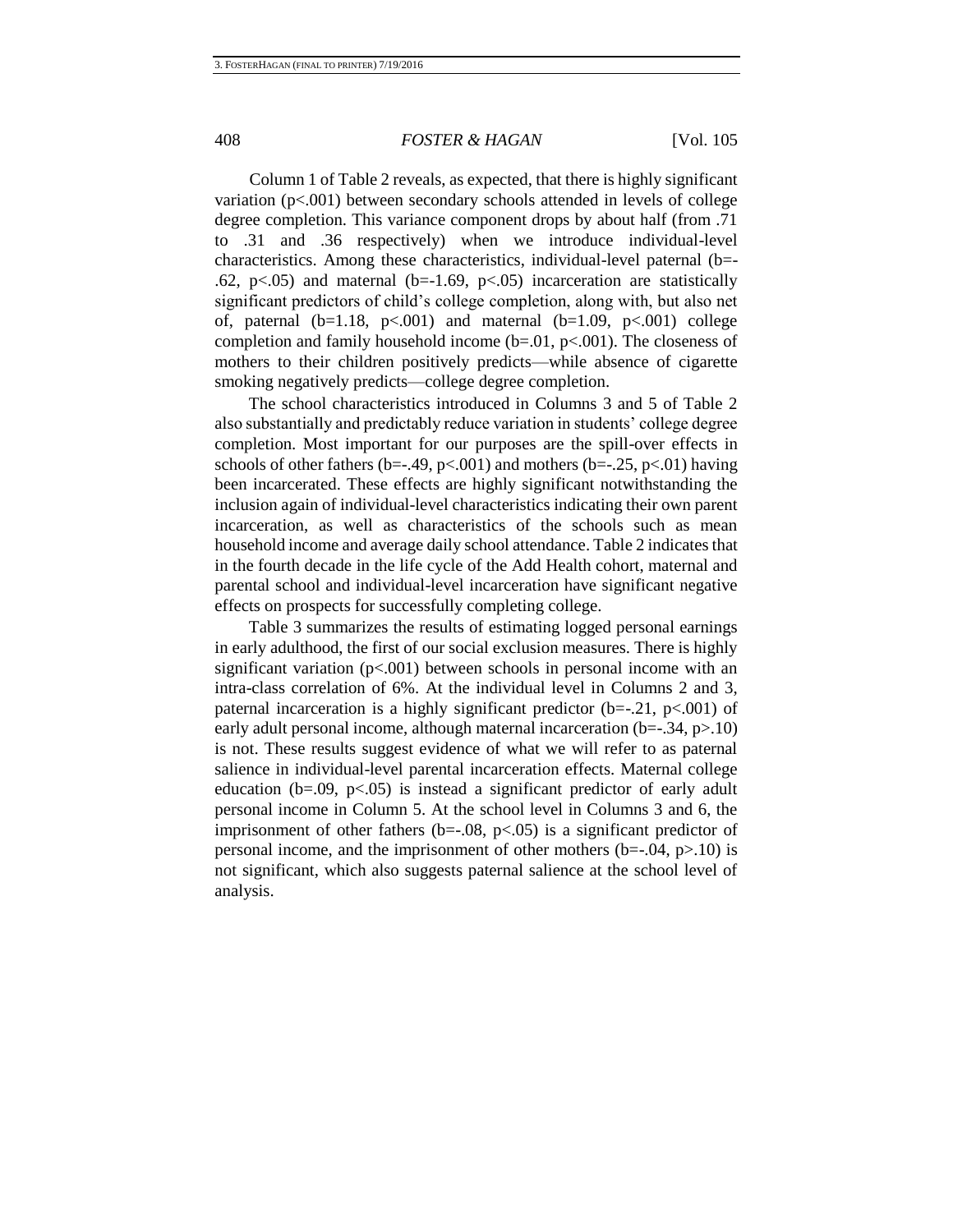| Standard Errors.                            |           |           |                  |                |           |                  |           |  |  |  |
|---------------------------------------------|-----------|-----------|------------------|----------------|-----------|------------------|-----------|--|--|--|
|                                             | 1         | 2         | 3                | $\overline{4}$ | 5         | 6                | 7         |  |  |  |
| Intercept                                   | $3.46***$ | $3.69***$ | $3.68***$        | $3.57***$      | $3.67***$ | $3.67***$        | $3.57***$ |  |  |  |
|                                             | (.03)     | (.05)     | (.05)            | (.05)          | (.06)     | (.06)            | (.06)     |  |  |  |
| School Characteristics $(n=125)$            |           |           |                  |                |           |                  |           |  |  |  |
| Biological Father's                         |           |           | $-08*$           | $-.04$         |           |                  |           |  |  |  |
| Imprisonment (Std.)                         |           |           | (.04)            | (.04)          |           |                  |           |  |  |  |
| Biological Mother's                         |           |           |                  |                |           | $-.04$           | $-.02$    |  |  |  |
| Imprisonment (Std.)                         |           |           |                  |                |           | (.03)            | (.03)     |  |  |  |
| Mean Household Income                       |           |           | .05              | .04            |           | $.07*$           | .05       |  |  |  |
| (Std.)                                      |           |           | (.03)            | (.04)          |           | (.03)            | (.03)     |  |  |  |
| Total Crime Rate (Std.)                     |           |           | $-.07^{\dagger}$ | $-.06$         |           | $-.08^{\dagger}$ | $-.07$    |  |  |  |
|                                             |           |           | (.04)            | (.04)          |           | (.04)            | (.04)     |  |  |  |
| Number of Full-Time                         |           |           | $-.01$           | $-.02$         |           | $-.02$           | $-0.03$   |  |  |  |
| Teachers (Std.)                             |           |           | (.04)            | (.04)          |           | (.04)            | (.04)     |  |  |  |
| Average Daily School                        |           |           | $-.005$          | $-.01$         |           | .01              | $-.004$   |  |  |  |
| Attendance (Std.)                           |           |           | (.03)            | (.03)          |           | (.03)            | (.03)     |  |  |  |
| Size of School (Std.)                       |           |           | .02              | .01            |           | .04              | .02       |  |  |  |
|                                             |           |           | (.04)            | (.04)          |           | (.04)            | (.04)     |  |  |  |
| Type of School (1=Public)                   |           |           | .03              | .03            |           | .04              | .04       |  |  |  |
| (Std.)                                      |           |           | (.03)            | (.03)          |           | (.03)            | (.04)     |  |  |  |
| Urbanicity of School                        |           |           | .03              | .03            |           | .05              | .05       |  |  |  |
| (Std.)                                      |           |           | (.03)            | (.03)          |           | (.04)            | (.04)     |  |  |  |
| Percent African-American                    |           |           | $-.002$          | $-.01$         |           | .01              | $-.001$   |  |  |  |
| (Std.)                                      |           |           | (.04)            | (.04)          |           | (.04)            | (.04)     |  |  |  |
|                                             |           |           |                  |                |           |                  |           |  |  |  |
| Individual Level Characteristics $(n=3518)$ |           |           |                  |                |           |                  |           |  |  |  |
| Biological Father's                         |           | $-.21***$ | $-.19**$         | $-.14*$        |           |                  |           |  |  |  |
| Imprisonment                                |           | (.06)     | (.06)            | (.06)          |           |                  |           |  |  |  |
| <b>Biological Father Has</b>                |           | .03       | .02              | $-.09$         |           |                  |           |  |  |  |
| College Education                           |           | (.06)     | (.06)            | (.06)          |           |                  |           |  |  |  |
| Biological Father's                         |           | $-.06$    | $-.07$           | $-.05$         |           |                  |           |  |  |  |
| Alcoholism                                  |           | (.06)     | (.06)            | (.06)          |           |                  |           |  |  |  |
| Perceived Closeness with                    |           | .002      | .001             | .004           |           |                  |           |  |  |  |
| <b>Biological Father</b>                    |           | (.02)     | (.02)            | (.02)          |           |                  |           |  |  |  |
| <b>Biological Father Smokes</b>             |           | $-.01$    | $-.01$           | $-.004$        |           |                  |           |  |  |  |
|                                             |           | (.05)     | (.05)            | (.05)          |           |                  |           |  |  |  |

**Table 3** *HLM Model of Logged Personal Earnings at Wave IV with Robust*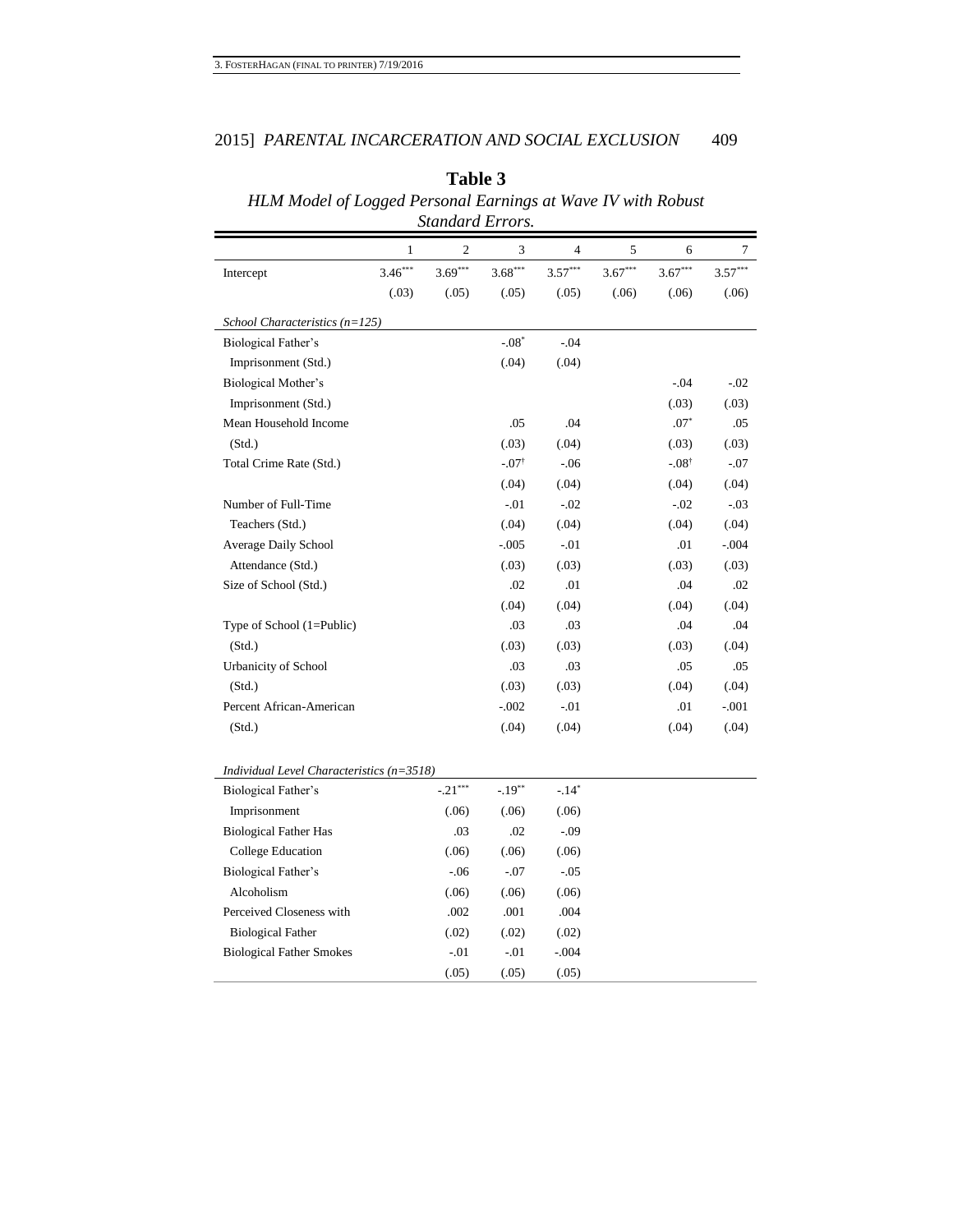410 *FOSTER & HAGAN* [Vol. 105

| Biological Mother's           |         |                 |           |                  | $-0.34$   | $-.35$    | $-28$            |
|-------------------------------|---------|-----------------|-----------|------------------|-----------|-----------|------------------|
| Imprisonment                  |         |                 |           |                  | (.27)     | (.27)     | (.26)            |
| <b>Biological Mother Has</b>  |         |                 |           |                  | $.09*$    | $.09*$    | $-.01$           |
| College Education             |         |                 |           |                  | (.04)     | (.04)     | (.04)            |
| Biological Mother's           |         |                 |           |                  | $-.24$    | $-.24$    | $-.20$           |
| Alcoholism                    |         |                 |           |                  | (.21)     | (.21)     | (.20)            |
| Perceived Closeness with      |         |                 |           |                  | .03       | .03       | .02              |
| <b>Biological Mother</b>      |         |                 |           |                  | (.03)     | (.03)     | (.03)            |
| <b>Biological Mother</b>      |         |                 |           |                  | $-.08$    | $-.08$    | $-0.05$          |
| Smokes                        |         |                 |           |                  | (.05)     | (.05)     | (.05)            |
| Gender <sup>a</sup>           |         | $-.38***$       | $-.38***$ | $-42***$         | $-.38***$ | $-.38***$ | $-.42***$        |
|                               |         | (.04)           | (.04)     | (.04)            | (.04)     | (.04)     | (.04)            |
| Hispanic <sup>b</sup>         |         | $-11$           | $-.07$    | $-.08$           | $-.13$    | $-.10$    | $-.10$           |
|                               |         | (.14)           | (.15)     | (.14)            | (.14)     | (.15)     | (.14)            |
| African American              |         | .05             | .10       | .06              | .02       | .09       | .05              |
|                               |         | (.05)           | (.06)     | (.05)            | (.05)     | (.06)     | (.05)            |
| Asian American                |         | .08             | .11       | .09              | .06       | .09       | .07              |
|                               |         | (.23)           | (.23)     | (.23)            | (.24)     | (.24)     | (.23)            |
| Other                         |         | $-.12$          | $-.09$    | $-14$            | $-.10$    | $-.08$    | $-13$            |
|                               |         | (.11)           | (.11)     | (.11)            | (.11)     | (.11)     | (.10)            |
| Age                           |         | $.02^{\dagger}$ | .02       | .03              | .03       | .02       | .03              |
|                               |         | (.01)           | (.01)     | (.01)            | (.02)     | (.02)     | (.02)            |
| Household Income (W1)         |         | $.002**$        | $.002*$   | $.001^{\dagger}$ | $.002**$  | $.002**$  | $.001^{\dagger}$ |
|                               |         | (.001)          | (.001)    | (.001)           | (.001)    | (.001)    | (.001)           |
| <b>Two-Biological Parent</b>  |         | .02             | .02       | .02              | .04       | .04       | .03              |
| Family                        |         | (.05)           | (.05)     | (.05)            | (.05)     | (.05)     | (.05)            |
| <b>Respondent Has College</b> |         |                 |           | $.39***$         |           |           | $.37***$         |
| Degree (W4)                   |         |                 |           | (.04)            |           |           | (.05)            |
| Variance Components           |         |                 |           |                  |           |           |                  |
| <b>Between Schools</b>        | .04     | .03             | .02       | .02              | .03       | .03       | .03              |
| Between Individuals           | .61     | .56             | .56       | .54              | .56       | .56       | .54              |
| Deviance                      | 8385.45 | 8153.32         | 8172.23   | 8009.62          | 8136.15   | 8159.04   | 8009.75          |
| Intra-class Correlation       | .06     |                 |           |                  |           |           |                  |
|                               |         |                 |           |                  |           |           |                  |

\*\*\*p<.001, \*\*p<.01, \*p<.05, \*p<.10 (two-tailed) Reference categories: \*Female=1; Male=0; \*Non-Hispanic White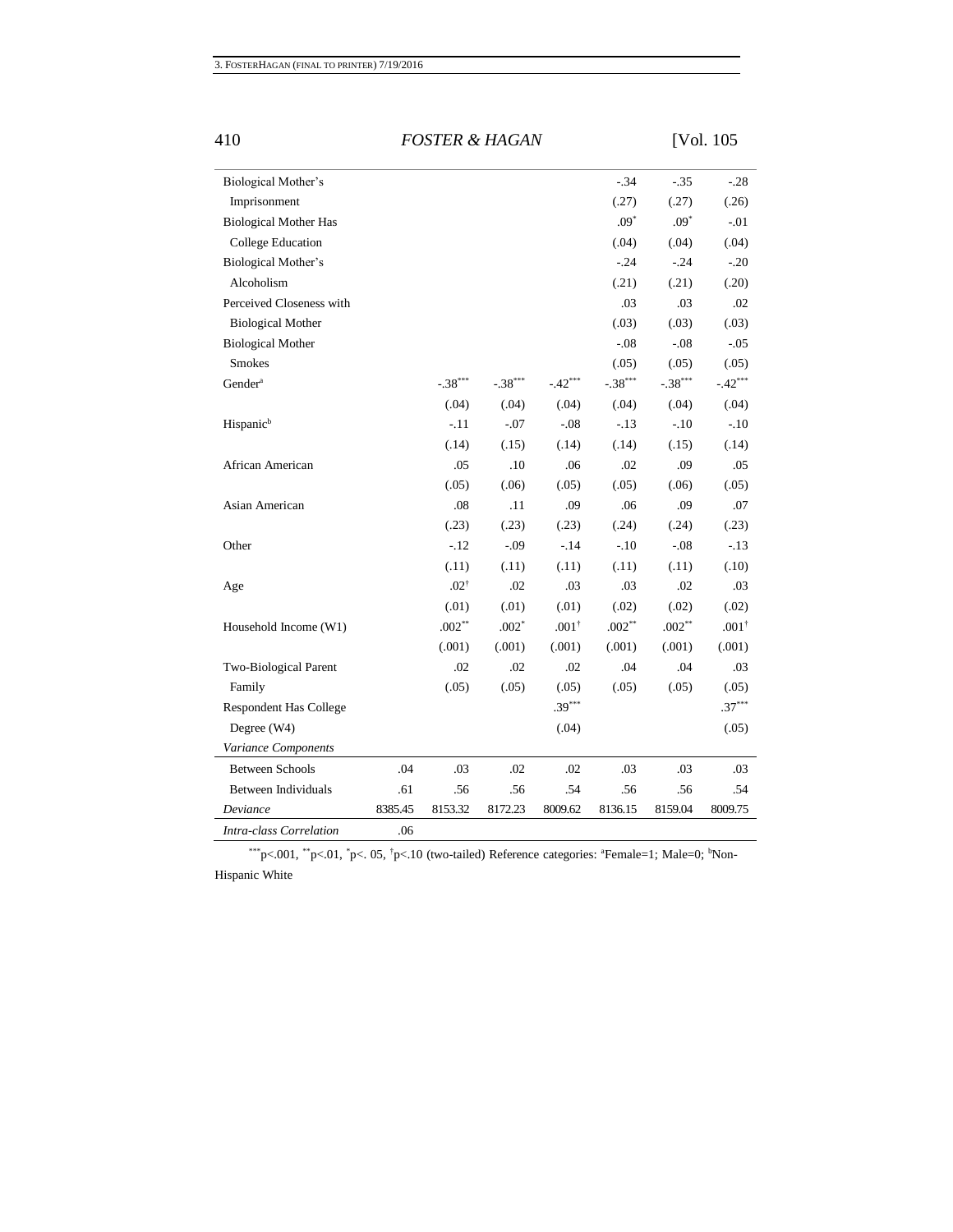Columns 4 and 7 introduce the highly significant effects (b=.39 and .37, p<.001) of a child's own college graduation on his or her adult personal income. As expected, there is clear evidence in Table 3 of the mediating role of a child's education in accounting for the effects of his or her father's incarceration on early adult personal income. At the individual level, the net effect of paternal incarceration remains statistically significant, but child's college completion nonetheless reduces the paternal incarceration effect on child's early adult personal income by 26% (from b=-.19 to -.14). The Sobel test for mediation by college education is statistically significant (z=-2.18, p<.05). The school-level effect of paternal incarceration is more fully mediated by college education, with the paternal incarceration effect reduced below statistical significance (from  $b=-.08$ ,  $p<-0.05$  to  $-.04$ ,  $p>10$ ); the Sobel test of this reduction is statistically significant ( $z=4.05$ ,  $p<.001$ ).

We turn next in Table 4 to the child's total family household income in early adulthood. Again as expected, there is significant school-level variation in child's household income in Column 1, with an intra-class correlation of 4%. At the individual level in Column 2, paternal incarceration again significantly reduces child's household income  $(b=-.16, p<.05)$ . The schoollevel impacts in Columns 3 and 6 of paternal and maternal incarceration on child's household income are not significant. At the individual level, the net effect of paternal incarceration is marginally statistically significant, and child's college completion also (i.e., as with personal income) reduces the parental incarceration effect on child's family income by 13% (from b=-15 to -.13). The Sobel test for mediation by college education is marginally statistically significant ( $z=1.86$  p $<$ .10). There are no effects of maternal incarceration on household income at either the school or individual levels of analysis. Thus far, there is evidence of paternal rather than maternal salience.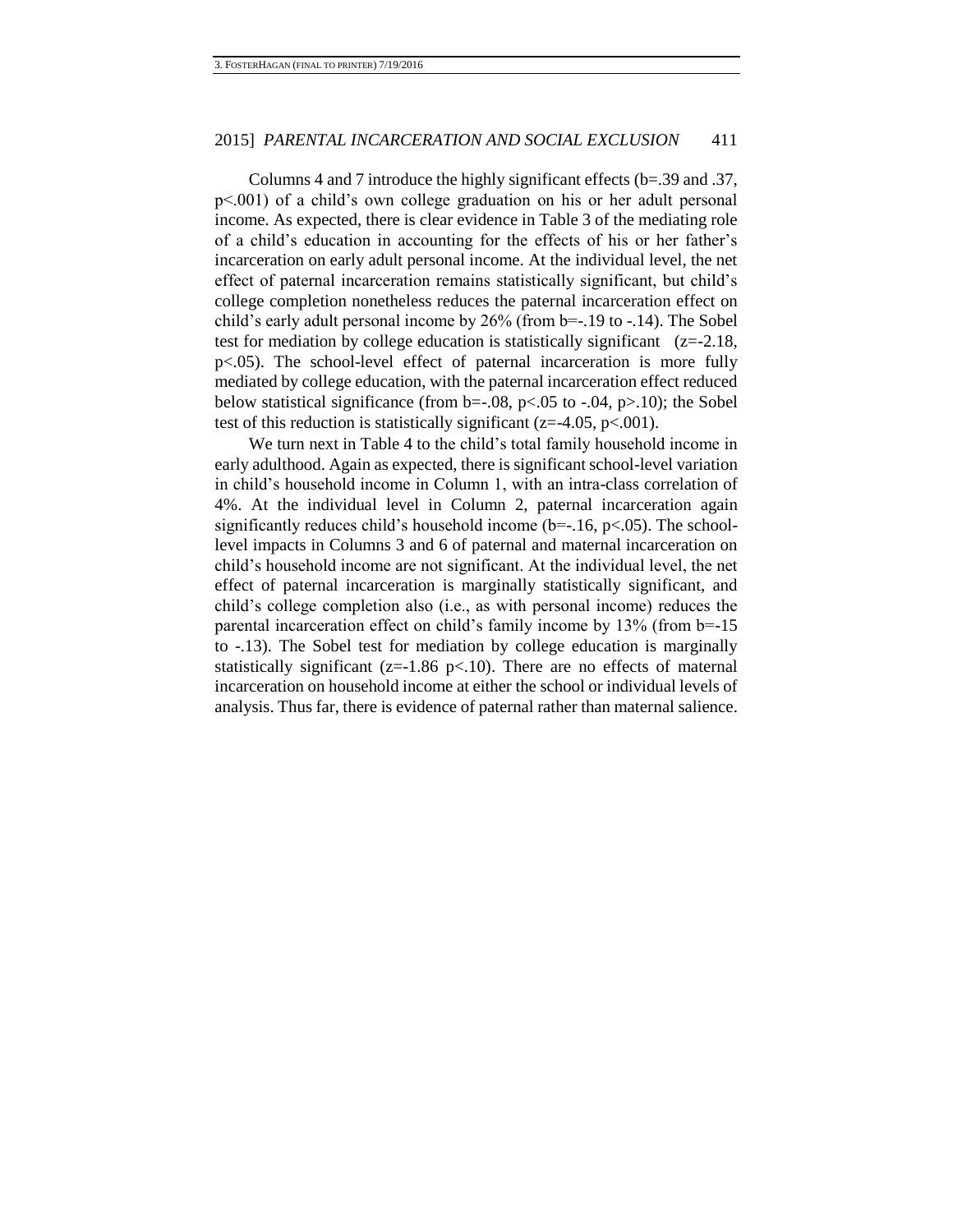| Errors.                                     |           |                |                     |                 |           |                 |                 |  |  |  |  |
|---------------------------------------------|-----------|----------------|---------------------|-----------------|-----------|-----------------|-----------------|--|--|--|--|
|                                             | 1         | $\mathfrak{2}$ | 3                   | $\overline{4}$  | 5         | 6               |                 |  |  |  |  |
| Intercept                                   | $3.96***$ | $4.03***$      | $4.02***$           | $3.98***$       | $4.04***$ | $4.03***$       | $3.98***$       |  |  |  |  |
|                                             | (.03)     | (.06)          | (.06)               | (.06)           | (.05)     | (.05)           | (.05)           |  |  |  |  |
| School Characteristics $(n=125)$            |           |                |                     |                 |           |                 |                 |  |  |  |  |
| Biological Father's                         |           |                | $-.01$              | .01             |           |                 |                 |  |  |  |  |
| Imprisonment (Std.)                         |           |                | (.04)               | (.04)           |           |                 |                 |  |  |  |  |
| Biological Mother's                         |           |                |                     |                 |           | $-.02$          | $-.01$          |  |  |  |  |
| Imprisonment (Std.)                         |           |                |                     |                 |           | (.03)           | (.03)           |  |  |  |  |
| Mean Household Income                       |           |                | .05                 | .04             |           | $.05^{\dagger}$ | .04             |  |  |  |  |
| (Std.)                                      |           |                | (.04)               | (.04)           |           | (.03)           | (.03)           |  |  |  |  |
| Total Crime Rate (Std.)                     |           |                | $-.02$              | $-.02$          |           | $-.03$          | $-.02$          |  |  |  |  |
|                                             |           |                | (.02)               | (.02)           |           | (.02)           | (.02)           |  |  |  |  |
| Number of Full-Time                         |           |                | $-.04$              | $-.04$          |           | $-.05$          | $-.05$          |  |  |  |  |
| Teachers (Std.)                             |           |                | (.04)               | (.04)           |           | (.04)           | (.04)           |  |  |  |  |
| Average Daily School                        |           |                | $.07*$              | $.06*$          |           | $.07**$         | $.07***$        |  |  |  |  |
| Attendance (Std.)                           |           |                | (.03)               | (.03)           |           | (.03)           | (.03)           |  |  |  |  |
| Size of School (Std.)                       |           |                | $.06*$              | $.05^{\dagger}$ |           | $.06*$          | $.05^{\dagger}$ |  |  |  |  |
|                                             |           |                | (.03)               | (.03)           |           | (.03)           | (.03)           |  |  |  |  |
| Type of School $(1=Public)$                 |           |                | .002                | .004            |           | .02             | .02             |  |  |  |  |
| (Std.)                                      |           |                | (.02)               | (.02)           |           | (.02)           | (.02)           |  |  |  |  |
| Urbanicity of School (Std.)                 |           |                | .01                 | .01             |           | .02             | .02             |  |  |  |  |
|                                             |           |                | (.02)               | (.02)           |           | (.02)           | (.02)           |  |  |  |  |
| Percent African-American                    |           |                | .02                 | .01             |           | .03             | .02             |  |  |  |  |
| (Std.)                                      |           |                | (.03)               | (.03)           |           | (.03)           | (.03)           |  |  |  |  |
| Individual Level Characteristics $(n=4208)$ |           |                |                     |                 |           |                 |                 |  |  |  |  |
| Biological Father's                         |           | $-.16*$        | $-.15$ <sup>*</sup> | $-13^{\dagger}$ |           |                 |                 |  |  |  |  |
| Imprisonment                                |           | (.07)          | (.07)               | (.07)           |           |                 |                 |  |  |  |  |
| <b>Biological Father Has</b>                |           | $-.03$         | $-.04$              | $-0.09$         |           |                 |                 |  |  |  |  |
| College Education                           |           | (.07)          | (.07)               | (.06)           |           |                 |                 |  |  |  |  |
| Biological Father's                         |           | $-.07$         | $-.08$              | $-.07$          |           |                 |                 |  |  |  |  |
| Alcoholism                                  |           | (.06)          | (.06)               | (.06)           |           |                 |                 |  |  |  |  |
| Perceived Closeness with                    |           | .002           | .001                | .002            |           |                 |                 |  |  |  |  |
| <b>Biological Father</b>                    |           | (.02)          | (.02)               | (.02)           |           |                 |                 |  |  |  |  |
| <b>Biological Father Smokes</b>             |           | .05            | .05                 | .06             |           |                 |                 |  |  |  |  |
|                                             |           | (.04)          | (.04)               | (.04)           |           |                 |                 |  |  |  |  |

*HLM Model of Logged Household Income at Wave IV with Robust Standard* 

**Table 4**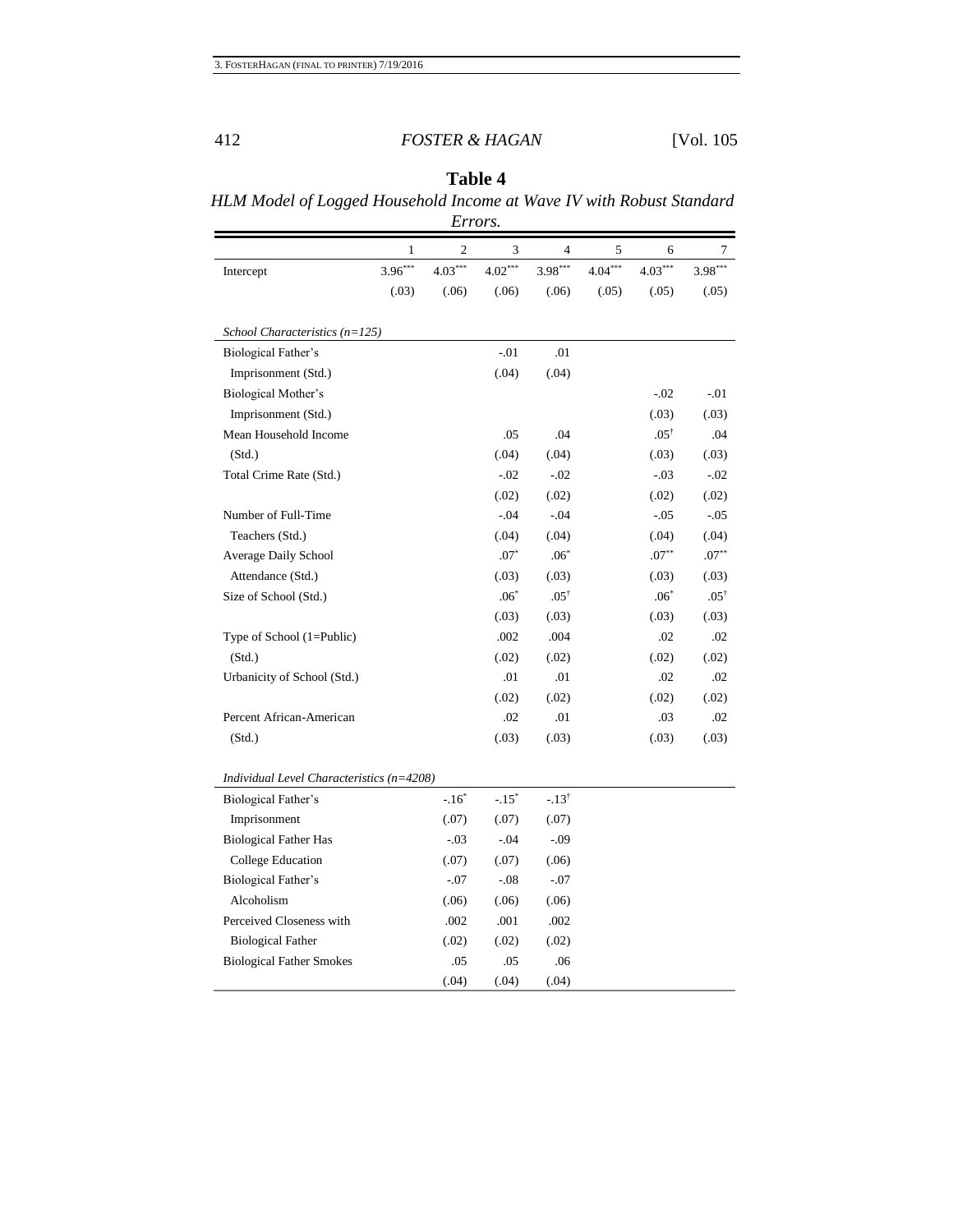| 2015] PARENTAL INCARCERATION AND SOCIAL EXCLUSION | 413 |
|---------------------------------------------------|-----|
|---------------------------------------------------|-----|

| Biological Mother's             |         |           |           |                  | $-.20$    | $-.20$           | $-.16$    |
|---------------------------------|---------|-----------|-----------|------------------|-----------|------------------|-----------|
| Imprisonment                    |         |           |           |                  | (.13)     | (.14)            | (.13)     |
| <b>Biological Mother Has</b>    |         |           |           |                  | $-.03$    | $-0.04$          | $-.09†$   |
| College Education               |         |           |           |                  | (.06)     | (.06)            | (.05)     |
| Biological Mother's             |         |           |           |                  | $-.62**$  | $-.62**$         | $-.61***$ |
| Alcoholism                      |         |           |           |                  | (.20)     | (.21)            | (.20)     |
| Perceived Closeness with        |         |           |           |                  | .03       | .03              | .02       |
| <b>Biological Mother</b>        |         |           |           |                  | (.03)     | (.03)            | (.03)     |
| <b>Biological Mother Smokes</b> |         |           |           |                  | .02       | .02              | .03       |
|                                 |         |           |           |                  | (.03)     | (.03)            | (.03)     |
| Gender <sup>a</sup>             |         | $-.09*$   | $-.09*$   | $-.11**$         | $-.10**$  | $-.10^{**}$      | $-.11***$ |
|                                 |         | (.04)     | (.04)     | (.04)            | (.03)     | (.03)            | (.03)     |
| African-American                |         | $-.17***$ | $-.14***$ | $-.16***$        | $-.19***$ | $-16^{**}$       | $-.17***$ |
|                                 |         | (.06)     | (.05)     | (.05)            | (.06)     | (.05)            | (.05)     |
| Asian-American                  |         | $.16*$    | $.18***$  | $.18^{\ast\ast}$ | $.15*$    | $.18***$         | $.18***$  |
|                                 |         | (.06)     | (.06)     | (.06)            | (.06)     | (.06)            | (.06)     |
| Other                           |         | $-.21***$ | $-.17*$   | $-.19*$          | $-.18*$   | $-.15^{\dagger}$ | $-.16*$   |
|                                 |         | (.08)     | (.08)     | (.07)            | (.08)     | (.08)            | (.08)     |
| Age                             |         | .01       | .01       | .01              | .01       | .01              | .01       |
|                                 |         | (.01)     | (.01)     | (.01)            | (.01)     | (.01)            | (.01)     |
| Household Income (W1)           |         | $.002***$ | $.002***$ | $.001**$         | $.002***$ | $.002***$        | $.001**$  |
|                                 |         | (.000)    | (.000)    | (.000)           | (.000)    | (.000)           | (.000)    |
| Two-Biological Parent           |         | .02       | .02       | .01              | .03       | .03              | .02       |
| Family                          |         | (.04)     | (.04)     | (.04)            | (.03)     | (.03)            | (.03)     |
| <b>Respondent Has College</b>   |         |           |           | $.20^{**}$       |           |                  | $.19***$  |
| Degree (W4)                     |         |           |           | (.06)            |           |                  | (.06)     |
| Variance Components             |         |           |           |                  |           |                  |           |
| <b>Between Schools</b>          | .02     | .01       | .01       | .01              | .02       | .01              | .01       |
| <b>Between Individuals</b>      | .51     | .50       | .50       | .49              | .49       | .49              | .48       |
| Deviance                        | 9206.66 | 9145.17   | 9166.77   | 9115.76          | 9088.37   | 9107.53          | 9059.07   |
| Intra-class Correlation         | .04     |           |           |                  |           |                  |           |

\*\*\*p<.001, \*\*p<.01, \*p<.05, \*p<.10 (two-tailed) Reference categories: \*Female=1; Male=0; \*Non-Hispanic White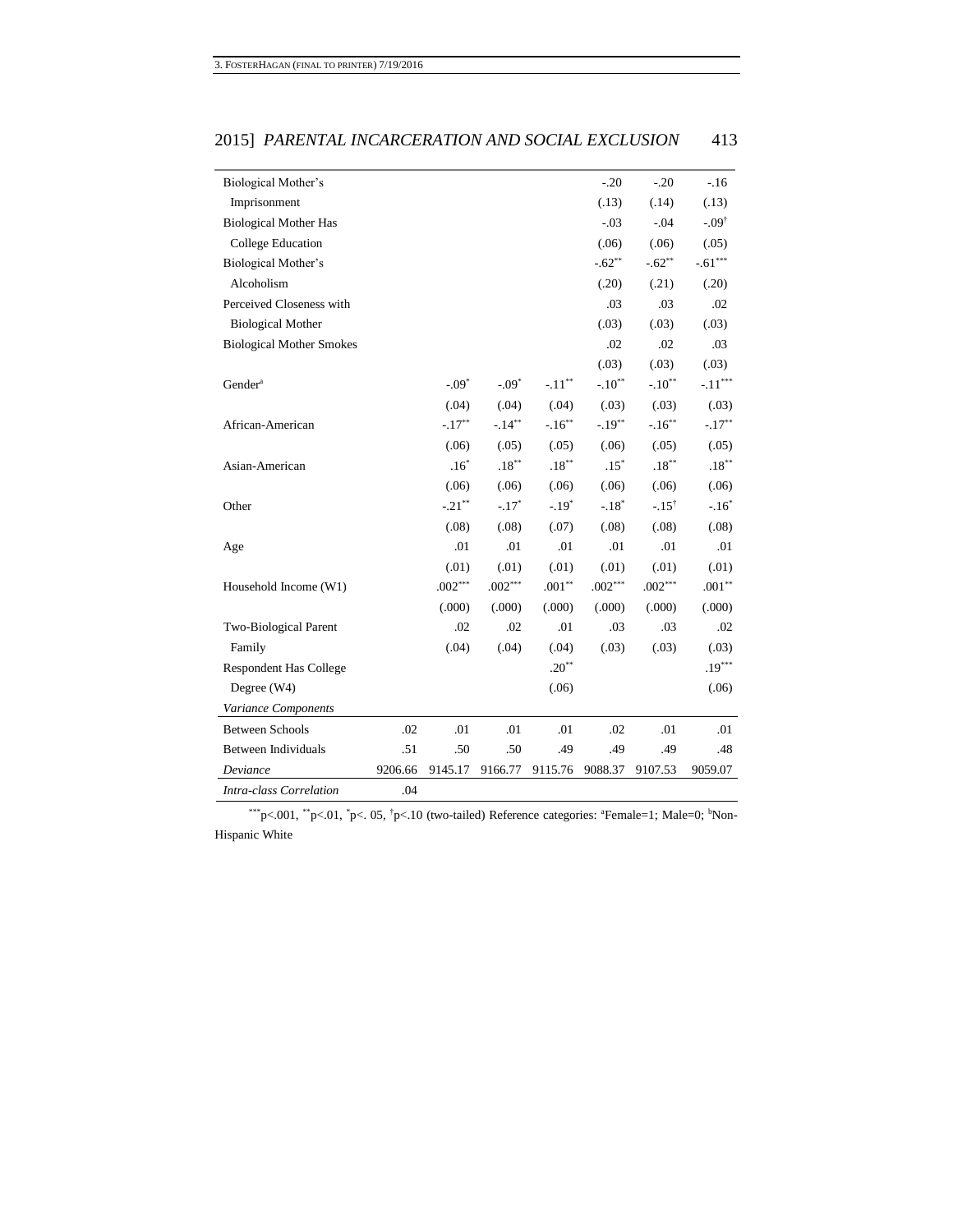Table 5 shifts attention from income to perceived socioeconomic status. As in the previous results for household income, there is significant variation between schools, but there are school-level effects of neither paternal nor maternal incarceration on child's perceived socioeconomic status in early adulthood. Thus school-level incarceration effects are not found for perceived socioeconomic status. At the school level, perceived socioeconomic status is most strongly driven by the school mean household income (Columns 3 and 4 and 6 through 8, b=.20-.25, p<.05-.001), and to a lesser degree by size of school (Columns 6 and 7, b=-.12 to  $-.16$ , p<.05-.01) and number of full-time teachers  $(b=12-16, p<10-05)$ .

In contrast, at the individual level, father (Columns 2 and 3,  $b=-.30$  to -.27, p $\lt$ .01-.05) and mother (Columns 5 and 6, b= $-0.63$ - to  $-0.40$ , p $\lt$ .05) imprisonment each significantly affect perceived socioeconomic status. Child's college completion again (i.e., as with personal and household incomes) reduces the individual-level paternal and maternal incarceration effects on child's perceived socioeconomic status respectively by 30 (from b=-.27, p<.05 to -.19, p<.10) and 33 (from b=-.60, p<.05 to -.40, p<.10) percent. The Sobel test for mediation by college education is again statistically significant for both the individual-level paternal and maternal incarceration effects ( $z=-2.19$  and  $-2.47$ ,  $p<-0.5$ ).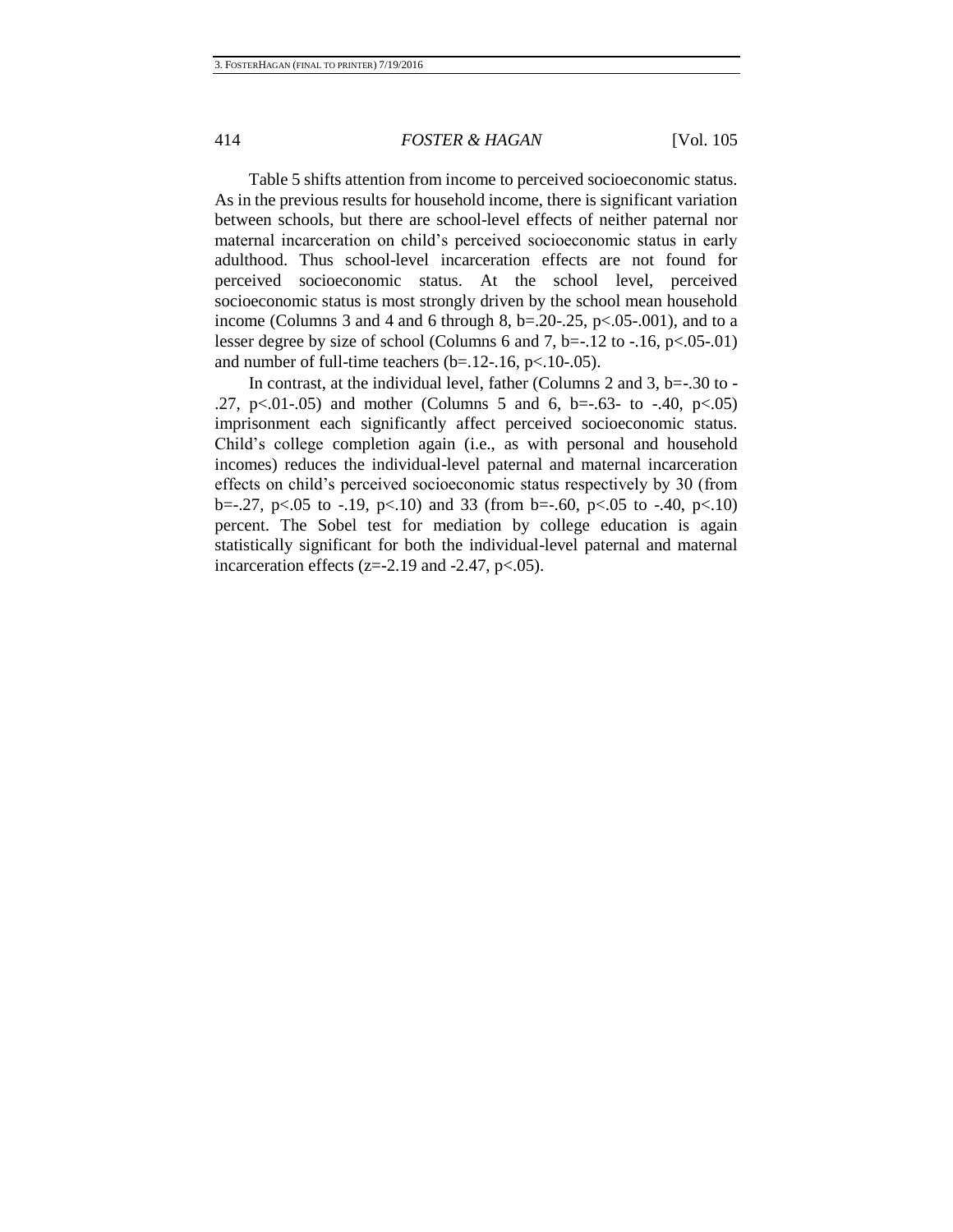| Standard Errors.                            |              |                |           |                  |           |                 |                 |                 |
|---------------------------------------------|--------------|----------------|-----------|------------------|-----------|-----------------|-----------------|-----------------|
|                                             | $\mathbf{1}$ | $\overline{2}$ | 3         | 4                | 5         | 6               | 7               |                 |
| Intercept                                   | $5.13***$    | $4.96***$      | $4.96***$ | $4.71***$        | $5.03***$ | $5.04***$       | $4.78***$       | $4.78***$       |
|                                             | (.07)        | (.11)          | (.10)     | (.10)            | (.11)     | (.11)           | (.11)           | (.11)           |
|                                             |              |                |           |                  |           |                 |                 |                 |
| School Characteristics $(n=125$ schools)    |              |                |           |                  |           |                 |                 |                 |
| Biological Father's                         |              |                | $-.04$    | .04              |           |                 |                 |                 |
| Imprisonment (Std.)                         |              |                | (.07)     | (.08)            |           |                 |                 |                 |
| Biological Mother's                         |              |                |           |                  |           | $-.06$          | $-.02$          | $-0.02$         |
| Imprisonment (Std.)                         |              |                |           |                  |           | (.05)           | (.05)           | (.05)           |
| Mean Household Income                       |              |                | $.24***$  | $.22*$           |           | $.25***$        | $.20***$        | $.20***$        |
| (Std.)                                      |              |                | (.06)     | (.07)            |           | (.05)           | (.05)           | (.05)           |
| Total Crime Rate (Std.)                     |              |                | $-06$     | $-0.05$          |           | $-.07$          | $-06$           | $-06$           |
|                                             |              |                | (.05)     | (.05)            |           | (.05)           | (.05)           | (.05)           |
| Number of Full-Time                         |              |                | $.16*$    | $.13^{\dagger}$  |           | $.14*$          | $.12^{\dagger}$ | $.12^{\dagger}$ |
| Teachers (Std.)                             |              |                | (.07)     | (.07)            |           | (.07)           | (.07)           | (.07)           |
| Average Daily School                        |              |                | $.10^*$   | .09              |           | $.09*$          | $.07^{\dagger}$ | $.07^{\dagger}$ |
| Attendance (Std.)                           |              |                | (.05)     | (.05)            |           | (.04)           | (.04)           | (.04)           |
| Size of School (Std.)                       |              |                | $-.12"$   | $-.15***$        |           | $-.12*$         | $-.16^{**}$     | $-16^{**}$      |
|                                             |              |                | (.06)     | (.06)            |           | (.06)           | (.06)           | (.06)           |
| Type of School (1=Public)                   |              |                | .04       | .05              |           | .07             | .07             | .07             |
| (Std.)                                      |              |                | (.04)     | (.04)            |           | (.04)           | (.04)           | (.04)           |
| Urbanicity of School (Std.)                 |              |                | .02       | .03              |           | .05             | .04             | .04             |
|                                             |              |                | (.04)     | (.04)            |           | (.04)           | (.04)           | (.04)           |
| Percent African-American                    |              |                | .10       | .08              |           | $.11^{\dagger}$ | .08             | .08             |
| (Std.)                                      |              |                | (.06)     | (.06)            |           | (.06)           | (.05)           | (.05)           |
|                                             |              |                |           |                  |           |                 |                 |                 |
| Individual Level Characteristics $(n=4208)$ |              |                |           |                  |           |                 |                 |                 |
| Biological Father's                         |              | $-.30**$       | $-.27*$   | $-.19^{\dagger}$ |           |                 |                 |                 |
| Imprisonment                                |              | (.11)          | (.11)     | (.11)            |           |                 |                 |                 |
| <b>Biological Father Has</b>                |              | $.27*$         | $.22*$    | $-0.05$          |           |                 |                 |                 |
| College Education                           |              | (.11)          | (.10)     | (.11)            |           |                 |                 |                 |
| Biological Father's                         |              | $-13$          | $-15$     | $-.11$           |           |                 |                 |                 |
| Alcoholism                                  |              | (.10)          | (.10)     | (.09)            |           |                 |                 |                 |
| Perceived Closeness with                    |              | .003           | .002      | .01              |           |                 |                 |                 |
| <b>Biological Father</b>                    |              | (.05)          | (.05)     | (.05)            |           |                 |                 |                 |
| <b>Biological Father Smokes</b>             |              | .05            | .06       | .09              |           |                 |                 |                 |
|                                             |              | (.08)          | (.07)     | (.07)            |           |                 |                 |                 |

#### **Table 5** *HLM Model of Perceived Socioeconomic Status at Wave IV with Robust Standard Errors.*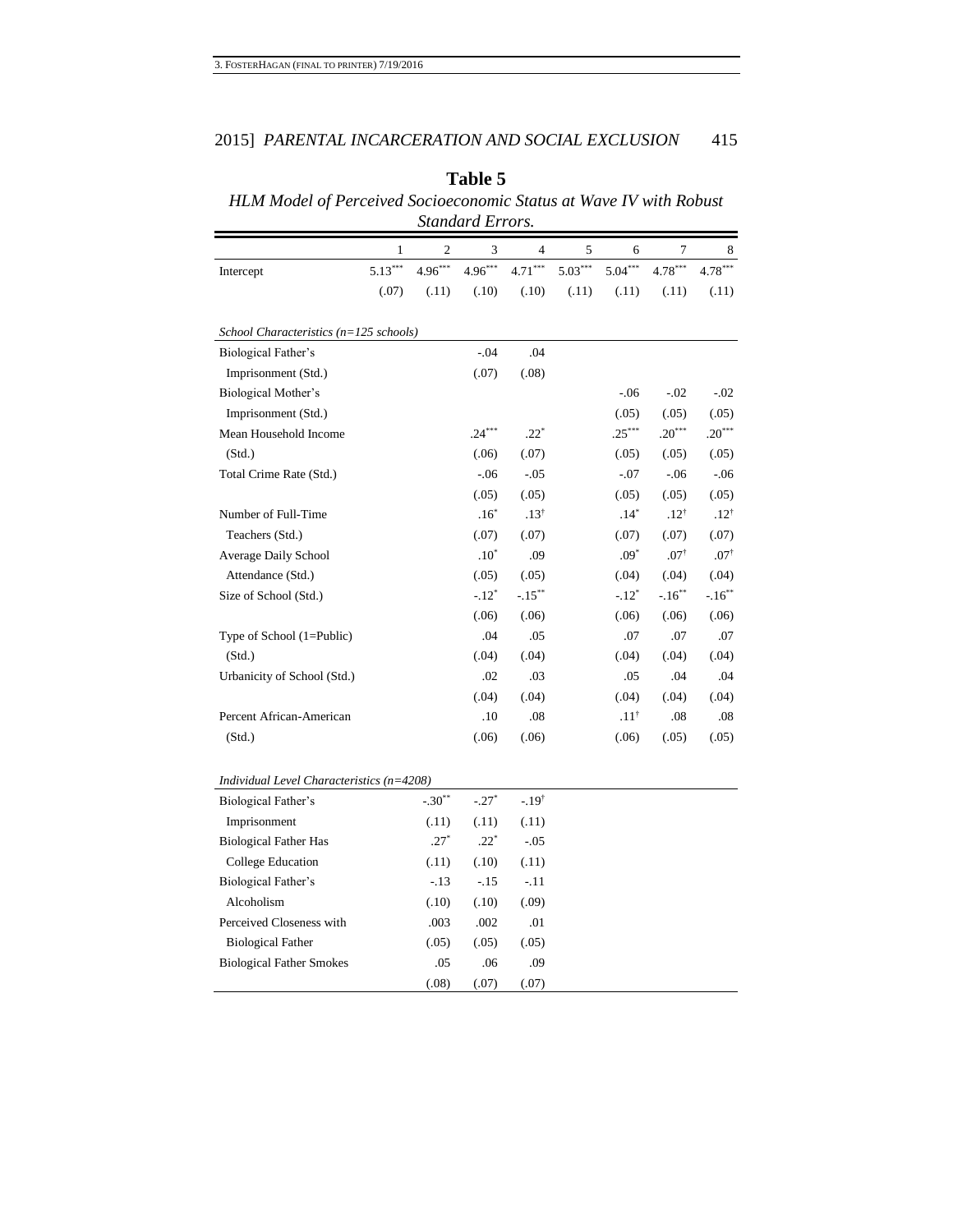| Biological Mother's             |                      |           |                 |          | $-.63*$   | $-.60*$  | $-.40^{\dagger}$ | $-.36$                 |
|---------------------------------|----------------------|-----------|-----------------|----------|-----------|----------|------------------|------------------------|
| Imprisonment                    |                      |           |                 |          | (.26)     | (.26)    | (.24)            | (.27)                  |
| <b>Biological Mother Has</b>    |                      |           |                 |          | $.34***$  | $.30**$  | .05              | .05                    |
| College Education               |                      |           |                 |          | (.11)     | (.10)    | (.09)            | (.09)                  |
| Biological Mother's             |                      |           |                 |          | $-.31$    | $-.30$   | $-.25$           | $-27$                  |
| Alcoholism                      |                      |           |                 |          | (.33)     | (.33)    | (.28)            | (.28)                  |
| Perceived Closeness with        |                      |           |                 |          | .04       | .04      | .01              | .004                   |
| <b>Biological Mother</b>        |                      |           |                 |          | (.05)     | (.05)    | (.05)            | (.05)                  |
|                                 |                      |           |                 |          |           |          |                  |                        |
| <b>Biological Mother Smokes</b> |                      |           |                 |          | $-.20^*$  | $-.19*$  | $-.13^{\dagger}$ | $-.12^{\dagger}$       |
|                                 |                      |           |                 |          | (.08)     | (.08)    | (.08)            | (.08)                  |
| Gender <sup>a</sup>             |                      | .03       | .03             | $-.04$   | .03       | .03      | $-.04$           | $-.04$                 |
|                                 |                      | (.07)     | (.07)           | (.08)    | (.07)     | (.07)    | (.08)            | (.08)                  |
| Hispanic <sup>b</sup>           |                      | $-.07$    | .009            | .05      | $-.10$    | $-.02$   | .02              | .03                    |
|                                 |                      | (.15)     | (.14)           | (.17)    | (.17)     | (.16)    | (.18)            | (.18)                  |
| African-American                |                      | .01       | .04             | $-.03$   | $-0.04$   | $-.004$  | $-.05$           | $-.05$                 |
|                                 |                      | (.13)     | (.11)           | (.11)    | (.12)     | (.11)    | (.11)            | (.11)                  |
| Asian-American                  |                      | $-.03$    | $-.01$          | $-.03$   | $-.08$    | $-.06$   | $-.08$           | $-.07$                 |
|                                 |                      | (.19)     | (.18)           | (.19)    | (.20)     | (.18)    | (.18)            | (.18)                  |
| Other                           |                      | $-23$     | $-19$           | $-0.26$  | $-.21$    | $-16$    | $-.24$           | $-0.24$                |
|                                 |                      | (.25)     | (.24)           | (.24)    | (.26)     | (.25)    | (.25)            | (.25)                  |
| Age                             |                      | $-.02$    | $-.02$          | $-0.00$  | $-.02$    | $-.02$   | $-.005$          | $-0.005$               |
|                                 |                      | (.02)     | (.02)           | (.02)    | (.03)     | (.02)    | (.02)            | (.02)                  |
| Household Income (W1)           |                      | $.005***$ | $.004**$        | $.003*$  | $.005***$ | $.004**$ | $.003^{\dagger}$ | .003 <sup>†</sup>      |
|                                 |                      | (.001)    | (.001)          | (.001)   | (.001)    | (.001)   | (.001)           | (.001)                 |
| <b>Two-Biological Parent</b>    |                      | .17       | $.19^{\dagger}$ | .16      | $.19*$    | $.20*$   | $.17*$           | $.17*$                 |
| Family                          |                      | (.11)     | (.11)           | (.11)    | (.09)     | (.08)    | (.08)            | (.08)                  |
| <b>Respondent Has College</b>   |                      |           |                 | $.99***$ |           |          | $.94***$         | $.94***$               |
| Degree (W4)                     |                      |           |                 | (.09)    |           |          | (.10)            | (.10)                  |
| Mother's Imprisonment           |                      |           |                 |          |           |          |                  | $-1.06$ <sup>***</sup> |
| *Hispanic                       |                      |           |                 |          |           |          |                  | (.32)                  |
| Mother's Imprisonment           |                      |           |                 |          |           |          |                  | $-.21$                 |
| *African-American               |                      |           |                 |          |           |          |                  | (.47)                  |
|                                 |                      |           |                 |          |           |          |                  |                        |
| Variance Components             |                      |           |                 |          |           |          |                  |                        |
| <b>Between Schools</b>          | $.18^{\ast\ast\ast}$ | $.09***$  | $.03***$        | $.03***$ | $.09***$  | $.03***$ | $.03***$         | $.03***$               |
| Between Individuals             | 2.42                 | 2.37      | 2.37            | 2.19     | 2.35      | 2.35     | 2.19             | 2.19                   |
| Deviance                        | 15822.70             | 15725.30  | 15694.03        | 15376.45 | 15686.67  | 15656.13 | 15367.58         | 15363.94               |
| Intra-class Correlation         | .07                  |           |                 |          |           |          |                  |                        |

\*\*\*p<.001, \*\*p<.01, \*p<. 05, \*p<.10 (two-tailed) Reference categories: \*Female=1; Male=0; <sup>b</sup>Non-Hispanic White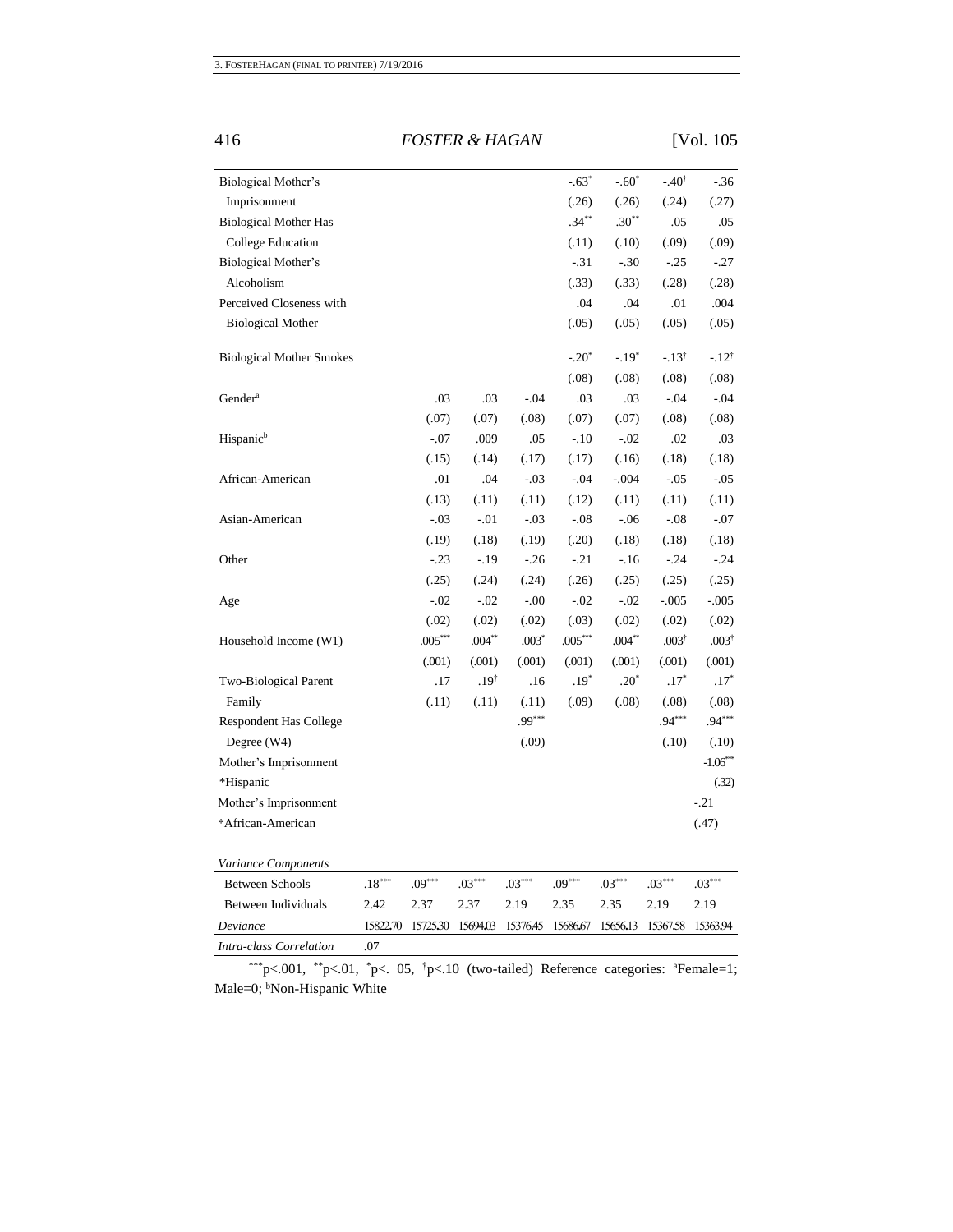A final set of models in Table 6 presents results for the estimation of the child's perceived sense of powerlessness in early adulthood. This is a further way of examining the relational component of social exclusion. Prior empirical work has not examined powerlessness in relation to parental incarceration. There is significant between-school variation in perceived powerlessness, with an intra-class correlation of 3%.

The most notable sources of perceived powerlessness in Table 6 involve the individual-level salience of maternal incarceration. We see in Columns 5 through 7 that when mothers are imprisoned (b=.22 to .18, p<.05 to p<.10), their children are more likely to report a sense of powerlessness. As well, the individual-level maternal imprisonment effect is significantly reduced by child education (from  $b=0.22$ ,  $p<0.05$  to .18,  $p<0.10$ ) and the Sobel test of the mediation of this effect is statistically significant ( $z=2.47$ ,  $p<.05$ ). Paternal incarceration does not have a significant individual-level effect on powerlessness.

The coefficients in Columns of 3 and 4 in Table 6 indicate a salient school-level effect of paternal imprisonment on powerlessness (b=.05–.04, p<.05–.10) that withstands controls for significant effects of perceived closeness with father, gender, and two-parent families. This is evidence of paternal salience at the school level. When child's college completion is introduced in Column 4, the effect of school-level paternal incarceration on adult child's perception of powerlessness is reduced  $(b=.05, p<.05-.04,$ p<.10) and this reduction is statistically significant according to Sobel's test  $(z=3.33, p<0.05)$ . Maternal incarceration does not have a significant schoollevel effect on powerlessness.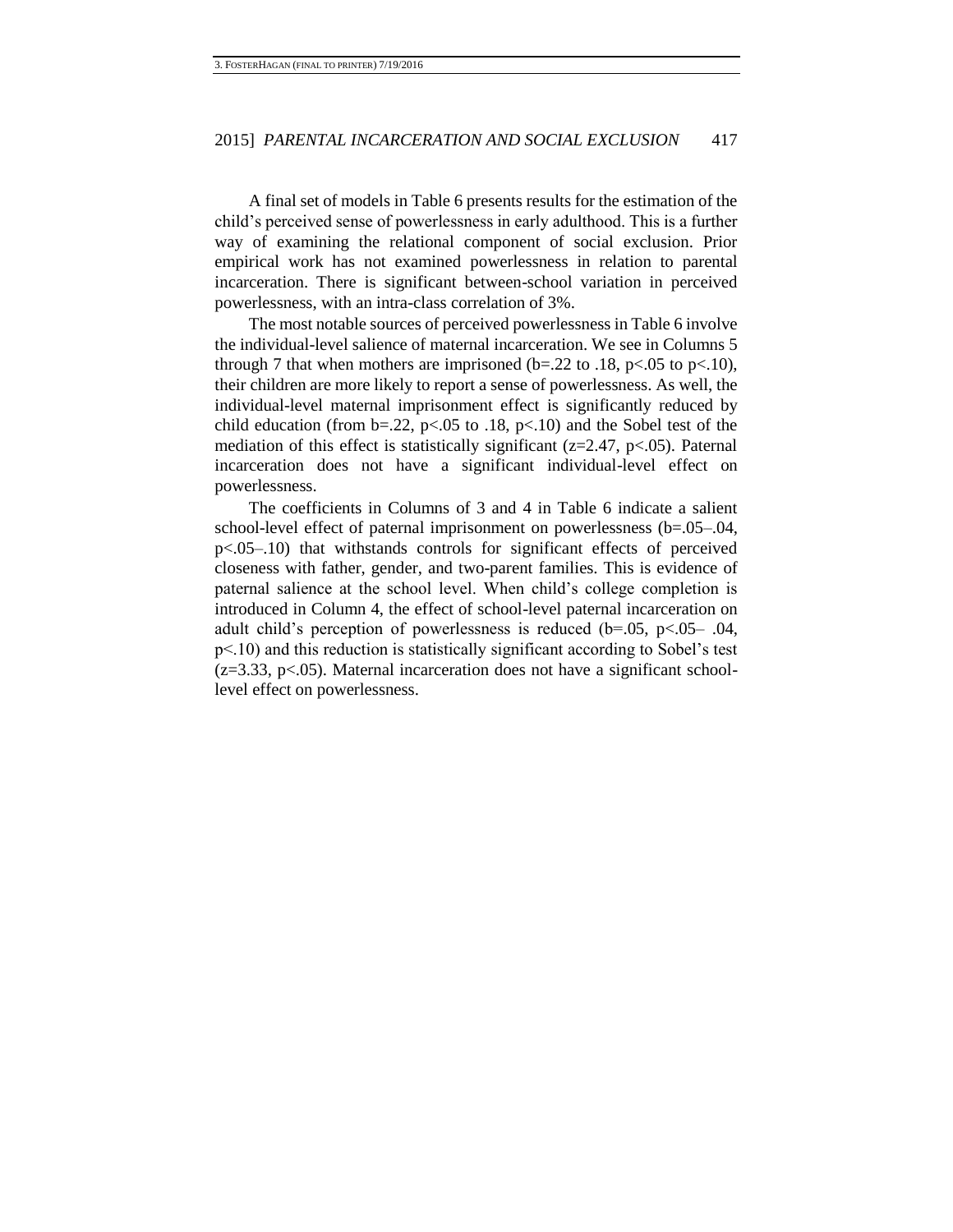| Robust Standard Errors.                     |           |           |           |                  |           |                      |           |           |  |  |
|---------------------------------------------|-----------|-----------|-----------|------------------|-----------|----------------------|-----------|-----------|--|--|
|                                             | 1         | 2         | 3         | 4                | 5         | 6                    | 7         | 8         |  |  |
| Intercept                                   | $2.06***$ | $2.09***$ | $2.07***$ | $2.11***$        | $2.10***$ | $2.08***$            | $2.13***$ | $2.13***$ |  |  |
|                                             | (.03)     | (.04)     | (.03)     | (.03)            | (.04)     | (.04)                | (.04)     | (.04)     |  |  |
|                                             |           |           |           |                  |           |                      |           |           |  |  |
| School Characteristics ( $n=125$ schools)   |           |           |           |                  |           |                      |           |           |  |  |
| Biological Father's                         |           |           | $.05*$    | $.04^{\dagger}$  |           |                      |           |           |  |  |
| Imprisonment                                |           |           | (.02)     | (.02)            |           |                      |           |           |  |  |
| (Standardized)                              |           |           |           |                  |           |                      |           |           |  |  |
| Biological Mother's                         |           |           |           |                  |           | .003                 | $-.007$   | $-0.06$   |  |  |
| Imprisonment                                |           |           |           |                  |           | (.02)                | (.02)     | (.02)     |  |  |
| (Standardized)                              |           |           |           |                  |           |                      |           |           |  |  |
| Mean Household Income                       |           |           | .02       | .02              |           | $-.001$              | .008      | .009      |  |  |
| (Std.)                                      |           |           | (.01)     | (.01)            |           | (.01)                | (.01)     | (.01)     |  |  |
| Total Crime Rate (Std.)                     |           |           | $-.01$    | $-0.09$          |           | $-.002$              | $-.004$   | $-.004$   |  |  |
|                                             |           |           | (.02)     | (.02)            |           | (.02)                | (.02)     | (.02)     |  |  |
| Number of Full-Time                         |           |           | $-.04*$   | $-.03^{\dagger}$ |           | $-.03^{\dagger}$     | $-.03†$   | $-0.03$   |  |  |
| Teachers (Std.)                             |           |           | (.02)     | (.02)            |           | (.02)                | (.02)     | (.02)     |  |  |
| Average Daily School                        |           |           | $-.01$    | $-.01$           |           | $-.03*$              | $-.03*$   | $-.03*$   |  |  |
| Attendance (Std.)                           |           |           | (.01)     | (.01)            |           | (.01)                | (.01)     | (.01)     |  |  |
| Size of School (Std.)                       |           |           | .01       | .02              |           | .001                 | .01       | .01       |  |  |
|                                             |           |           | (.02)     | (.02)            |           | (.02)                | (.02)     | (.02)     |  |  |
| Type of School                              |           |           | .02       | .01              |           | .02                  | .02       | .02       |  |  |
| $(1=Public) (Std.)$                         |           |           | (.01)     | (.01)            |           | (.02)                | (.02)     | (.02)     |  |  |
| <b>Urbanicity of School</b>                 |           |           | $-.003$   | $-.004$          |           | $-.02$               | $-.01$    | $-.01$    |  |  |
| (Std.)                                      |           |           | (.02)     | (.02)            |           | (.01)                | (.01)     | (.01)     |  |  |
| Percent African-                            |           |           | $-.04$    | $-.04$           |           | $-0.05$ <sup>†</sup> | $-.04$    | $-.04$    |  |  |
| American (Std.)                             |           |           | (.02)     | (.02)            |           | (.03)                | (.03)     | (.03)     |  |  |
|                                             |           |           |           |                  |           |                      |           |           |  |  |
| Individual Level Characteristics $(n=4208)$ |           |           |           |                  |           |                      |           |           |  |  |
| Biological Father's                         |           | .05       | .03       | .02              |           |                      |           |           |  |  |
| Imprisonment                                |           | (.05)     | (.05)     | (.05)            |           |                      |           |           |  |  |
| <b>Biological Father Has</b>                |           | $-.06$    | $-.05$    | $-.01$           |           |                      |           |           |  |  |
| College Education                           |           | (.04)     | (.04)     | (.04)            |           |                      |           |           |  |  |
| Biological Father's                         |           | $.11^*$   | $.10*$    | $.10*$           |           |                      |           |           |  |  |
| Alcoholism                                  |           | (.05)     | (.05)     | (.05)            |           |                      |           |           |  |  |

**Table 6** *HLM Model of Powerlessness at Wave IV with*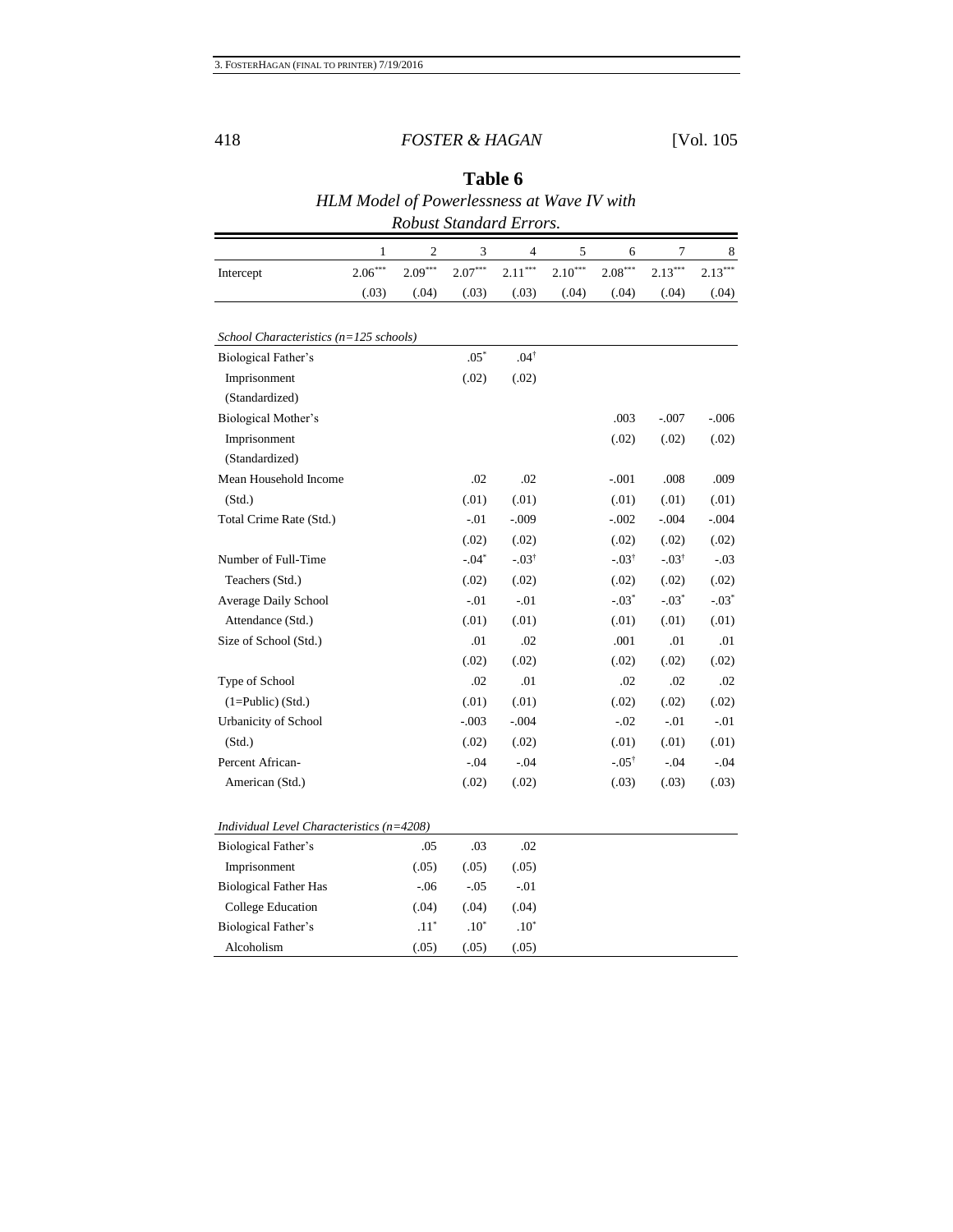|                                 | 1 | $\boldsymbol{2}$    | 3           | $\overline{4}$ | 5                   | 6                    | 7               | 8          |
|---------------------------------|---|---------------------|-------------|----------------|---------------------|----------------------|-----------------|------------|
| Perceived Closeness with        |   | $-.04*$             | $-.04*$     | $-04*$         |                     |                      |                 |            |
| <b>Biological Father</b>        |   | (.02)               | (.02)       | (.02)          |                     |                      |                 |            |
| <b>Biological Father Smokes</b> |   |                     | $-.02$      | $-.03$         |                     |                      |                 |            |
|                                 |   |                     | (.03)       | (.02)          |                     |                      |                 |            |
| Biological Mother's             |   |                     |             |                | $.22*$              | $.21*$               | $.18^{\dagger}$ | $.35***$   |
| Imprisonment                    |   |                     |             |                | (.11)               | (.11)                | (.11)           | (.12)      |
| <b>Biological Mother Has</b>    |   |                     |             |                | .03                 | .04                  | .08             | .08        |
| College Education               |   |                     |             |                | (.05)               | (.05)                | (.05)           | (.05)      |
| Biological Mother's             |   |                     |             |                | .17                 | .16                  | .16             | .11        |
| Alcoholism                      |   |                     |             |                | (.13)               | (.12)                | (.11)           | (.09)      |
| Perceived Closeness with        |   |                     |             |                | $-0.02$             | $-.01$               | $-.01$          | $-.01$     |
| <b>Biological Mother</b>        |   |                     |             |                | (.02)               | (.02)                | (.02)           | (.02)      |
| <b>Biological Mother Smokes</b> |   |                     |             |                | .01                 | .001                 | $-.01$          | $-.01$     |
|                                 |   |                     |             |                | (.04)               | (.04)                | (.04)           | (.04)      |
| Gender <sup>a</sup>             |   | $-.11***$           | $-.10^{**}$ | $-.09*$        | $-0.09***$          | $-.09**$             | $-.07*$         | $-.07*$    |
|                                 |   | (.04)               | (.04)       | (.04)          | (.03)               | (.03)                | (.03)           | (.03)      |
| Hispanic <sup>b</sup>           |   | $-.07$ <sup>†</sup> | $-.04$      | $-0.04$        | $-.07$ <sup>†</sup> | $-.04$               | $-.04$          | $-.04$     |
|                                 |   | (.04)               | (.05)       | (.05)          | (.04)               | (.05)                | (.05)           | (.05)      |
| African-American                |   | $-.14***$           | $-0.07$     | $-0.06$        | $-.13***$           | $-.07$               | $-.06$          | $-06$      |
|                                 |   | (.05)               | (.05)       | (.05)          | (.05)               | (.04)                | (.05)           | (.05)      |
| Asian-American                  |   | .02                 | .04         | .05            | $-000$              | .02                  | .03             | .03        |
|                                 |   | (.08)               | (.08)       | (.08)          | (.08)               | (.08)                | (.07)           | (.07)      |
| Other                           |   | $-.08$              | $-.09$      | $-.08$         | $-.08$              | $-.09$               | $-.07$          | $-.07$     |
|                                 |   | (.07)               | (.08)       | (.08)          | (.07)               | (.08)                | (.08)           | (.08)      |
| Age                             |   | .01                 | .01         | .01            | .007                | .009                 | .007            | .01        |
|                                 |   | (.01)               | (.01)       | (.01)          | (.009)              | (.01)                | (.01)           | (.01)      |
| Household Income (W1)           |   | $-.001$             | $-.001$     | $-0.000$       | $-.000*$            | $-.001$ <sup>†</sup> | $-.001$         | $-0.000$   |
|                                 |   | (.000)              | (.000)      | (.000)         | (.000)              | (.000)               | (.000)          | (.000)     |
| Two-Biological Parent           |   | $.09^{\circ}$       | $.08*$      | $.09*$         | .01                 | .01                  | .02             | .01        |
| Family                          |   | (.04)               | (.04)       | (.04)          | (.04)               | (.04)                | (.04)           | (.04)      |
| <b>Respondent Has College</b>   |   |                     |             | $-.15***$      |                     |                      | $-.18***$       | $-.18***$  |
| Degree $(W4)$                   |   |                     |             | (.03)          |                     |                      | (.02)           | (.02)      |
| Mother's Imprisonment           |   |                     |             |                |                     |                      |                 | $-46^{**}$ |
| *Gender                         |   |                     |             |                |                     |                      |                 | (.18)      |

Table 6. HLM Model of Powerlessness at Wave IV with Robust Standard Errors.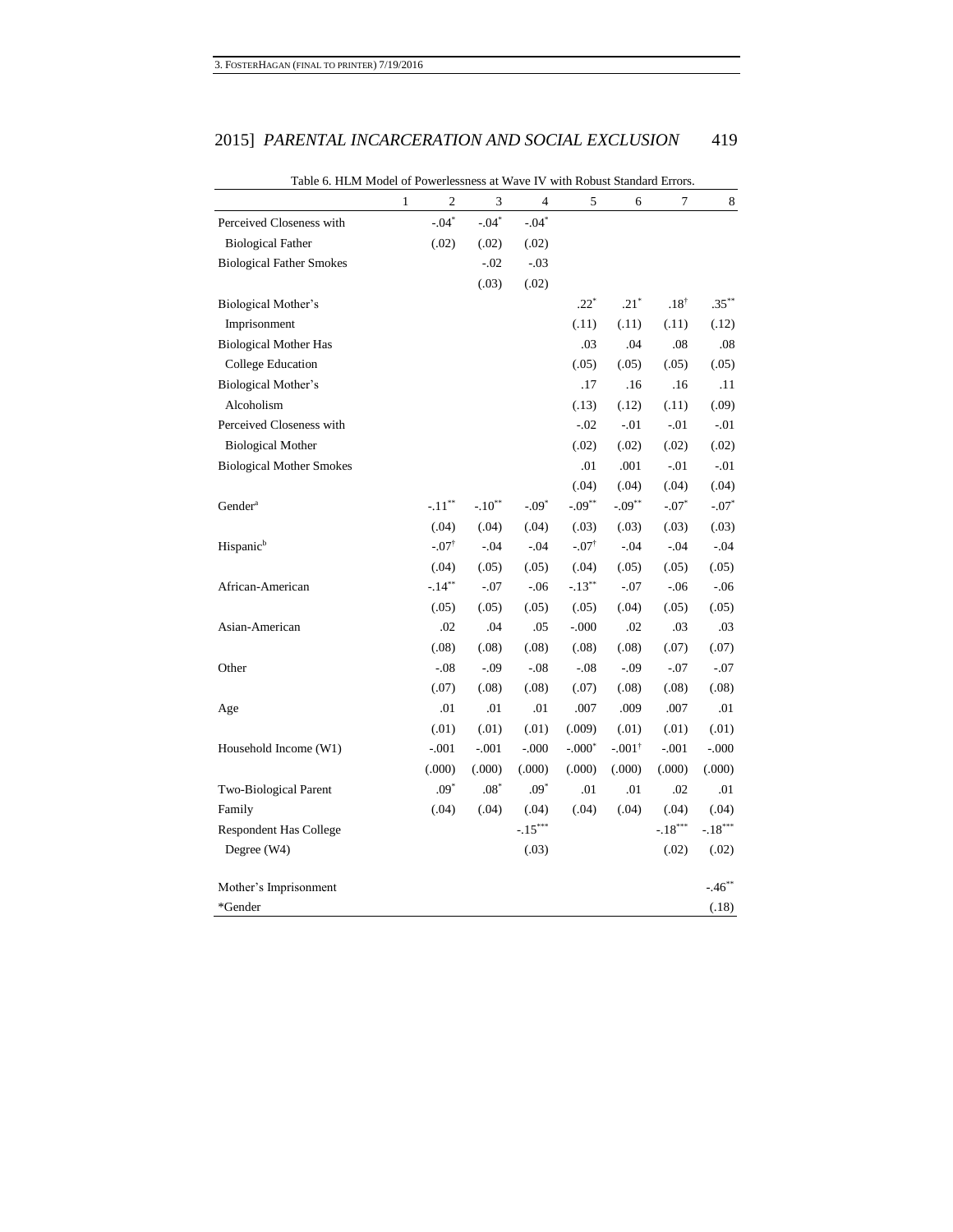| Table 6. HLM Model of Powerlessness at Wave IV with Robust Standard Errors. |     |     |                                                                                |                |             |      |      |
|-----------------------------------------------------------------------------|-----|-----|--------------------------------------------------------------------------------|----------------|-------------|------|------|
|                                                                             |     |     |                                                                                | $\overline{4}$ | 6           |      | 8    |
| <i>Variance Components</i>                                                  |     |     |                                                                                |                |             |      |      |
| Between Schools                                                             |     |     | $0.01$ $0.003***$ $0.04***$ $0.003***$ $0.03***$ $0.03***$ $0.03***$ $0.02***$ |                |             |      |      |
| Between Individuals                                                         | 28. | -27 |                                                                                |                | 27 27 27 27 | - 27 | - 27 |
| Deviance                                                                    |     |     | 6648.94 6608.24 6635.99 6577.16 6623.81 6657.62 6572.63 6558.30                |                |             |      |      |
| <i>Intra-class Correlation</i>                                              | .03 |     |                                                                                |                |             |      |      |

Table 6. HLM Model of Powerlessness at Wave IV with Robust Standard Errors.

\*\*\*p<.001, \*\*p<.01, \*p<. 05, \*p<.10 (two-tailed) Reference categories: \*Female=1; Male=0; <sup>b</sup>Non-Hispanic White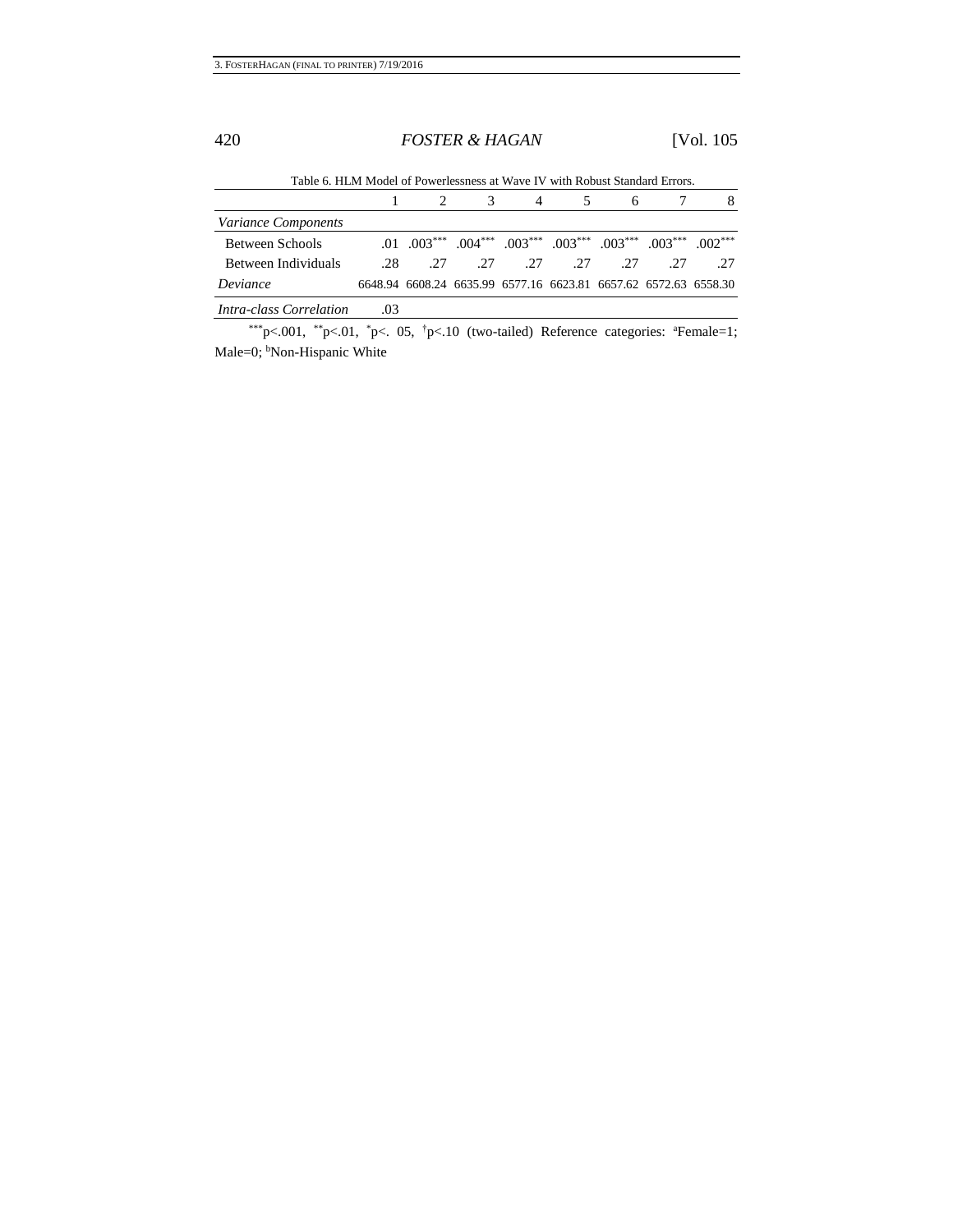| <i>LA</i> undu                       |                              |                               |                                           |                       |  |
|--------------------------------------|------------------------------|-------------------------------|-------------------------------------------|-----------------------|--|
|                                      | Personal<br>Earnings<br>(W4) | Household<br>Earnings<br>(W4) | Perceived<br>Socioeconomic<br>Status (W4) | Powerlessness<br>(W4) |  |
| Paternal Imprisonment (L1)           | X                            | 図                             | X                                         |                       |  |
| Maternal Imprisonment (L1)           |                              |                               | X                                         | X                     |  |
| School Paternal Imprisonment<br>(L2) | X                            |                               |                                           | X                     |  |
| School Maternal                      |                              |                               |                                           |                       |  |
| Imprisonment (L2)                    |                              |                               |                                           |                       |  |

### **Figure 1**

*Summary Table of Parental Imprisonment Effects on Young Adult Social Exclusion.*

X= Indicates the parental imprisonment effect is initially statistically significant at the p<.05 level. This effect is significantly mediated by children's college completion.

 $\boxtimes$  = When a square encloses the x, the net parental incarceration effect retains statistical significance at the p<.05 level, even though this effect is significantly partially mediated by children's college completion.

#### VII. DISCUSSION AND CONCLUSIONS

A summary of our findings is presented in Figure 1. The results indicated by an X indicate the effects of maternal and paternal imprisonment before the addition of our focal mediator of college completion. The results summarized in this figure indicate paternal and maternal incarceration effects at the individual level of analysis and paternal incarceration effects at the school level of analysis. The effects represented by X's indicate that the effects of parental incarceration are mediated by college completion, as indicated by the reduction of the parental effects to a marginal level of statistical significance or nonsignificance. The effect represented by an X enclosed in a box represents the uniquely robust effect of paternal incarceration on household earnings, net even of the notable mediation of college completion.

Paternal imprisonment at the individual level significantly reduces three of the four individual-level outcomes—personal and household earnings and perceived socioeconomic status in young adulthood—while maternal imprisonment significantly reduces two of four individual-level outcomes perceived socioeconomic status and powerlessness. These findings are evidence of a trajectory of parental incarceration effects well into adulthood—net of a wide range of other factors—on the future socioeconomic prospects and social exclusion of the children of the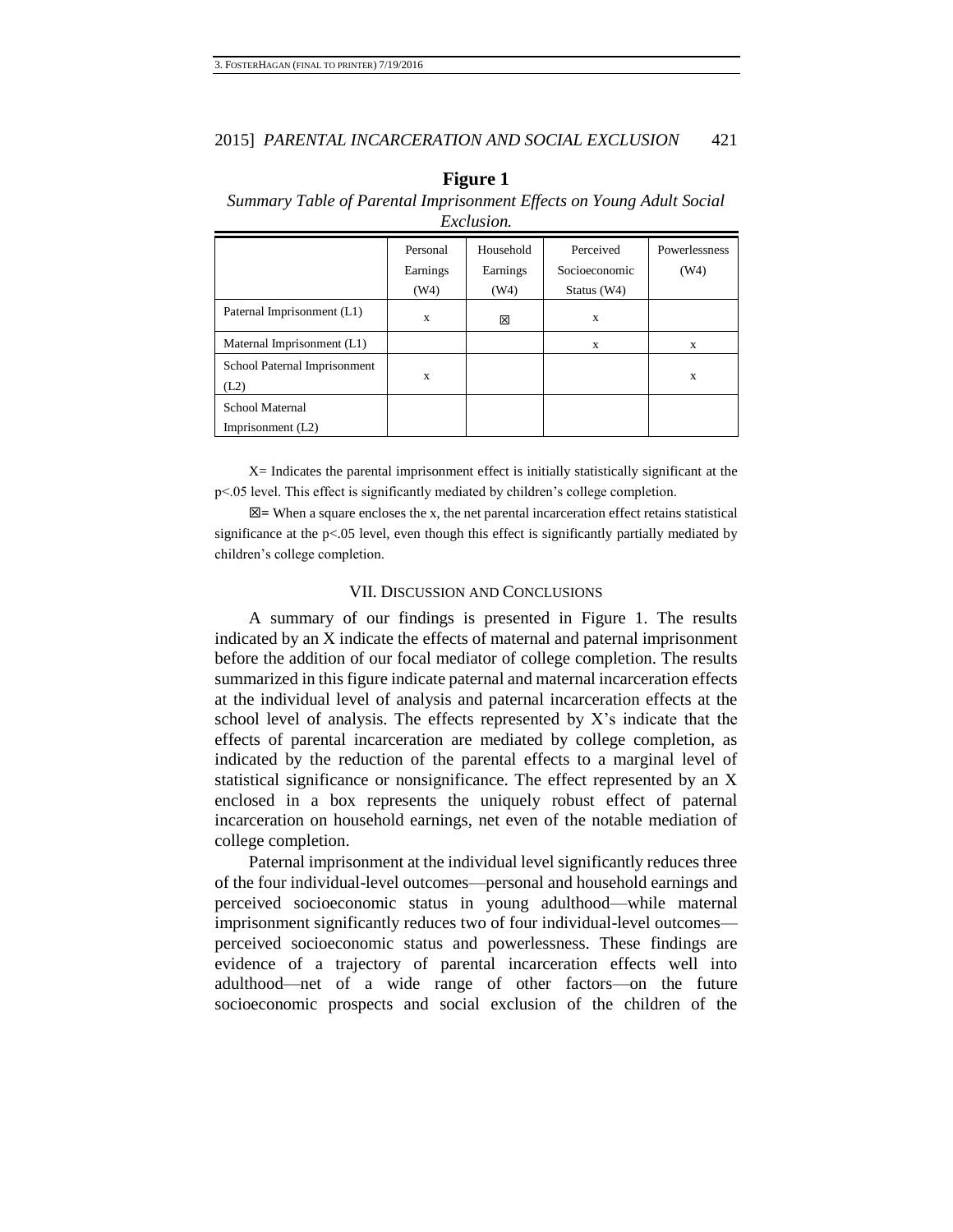American prison generation. These findings additionally indicate that the educational attainment of the children of incarcerated parents is largely the mediating variable that explains later socially exclusionary socioeconomic outcomes in adulthood.

An exception to the pattern of educational mediation is the effect we observed of individual-level paternal imprisonment on household earnings net of the educational attainment of their children. There is evidence of educational mediation here, too, but the effect of paternal incarceration remains significant. The persistence of the latter finding is a particularly striking indication of paternal salience in the effects of parental incarceration. Even aside from this finding, however, there is broad evidence in our results that paternal incarceration may be more salient than maternal incarceration that is, whether its influence operates through or net of children's education.

Paternal salience is emerging as a robust hypothesis in the still limited research literature that compares maternal and paternal incarceration influences on exclusionary outcomes for children.<sup>81</sup> Yet there is also notable evidence in our findings at the individual level of maternal incarceration effects, with these effects largely operating through educational outcomes of the children of incarcerated parents.<sup>82</sup>

At the school level, paternal—but not maternal—imprisonment significantly reduces personal earnings and increases young adult feelings of powerlessness. These findings may be further evidence of paternal salience. However, additional comparative work on maternal and paternal salience is needed at both individual and school levels and over a range of outcomes and stages of the life course.

Altogether, these findings add to the rapidly growing literature on the collateral consequences of parental incarceration.<sup>83</sup> It may be especially

<sup>81</sup> *See, e.g.*, Johnson, *supra* note [54,](#page-10-4) at 196; Christopher Wildeman & Kristin Turney, Positive, Negative, or Null? The Effects of Maternal Incarceration on Children's Behavioral *Problems*, 51 DEMOGRAPHY 1041, 1058 (2014).

<sup>82</sup> *See generally* Foster & Hagan 2007, *supra* not[e 8](#page-4-0) (showing that education mediates the effect of paternal imprisonment on offspring social exclusion); Hagan & Foster, *supra* note 17 (showing maternal and paternal effects of imprisonment on child educational outcomes).

<sup>83</sup> *See, e.g.*, SARA WAKEFIELD & CHRISTOPHER WILDEMAN, CHILDREN OF THE PRISON BOOM: MASS INCARCERATION AND THE FUTURE OF AMERICAN INEQUALITY (2014) (updating research on parental incarceration influences to the present context); John Hagan & Ronit Dinovitzer, *Collateral Consequences of Imprisonment for Children, Communities, and Prisoners*, 26 CRIME & JUST. 121 (1999) (providing an overview of the earlier findings of the collateral consequences of parental incarceration); Murray & Farrington, *supra* note [51](#page-10-5) (providing a more recent overview of the collateral consequences of parental incarceration); Christopher Wildeman & Christopher Muller, *Mass Imprisonment and Inequality in Health and Family Life*, 8 ANN. REV. L. AND SOC. SCI. 11 (2012) (updating findings on collateral consequences of parental incarceration).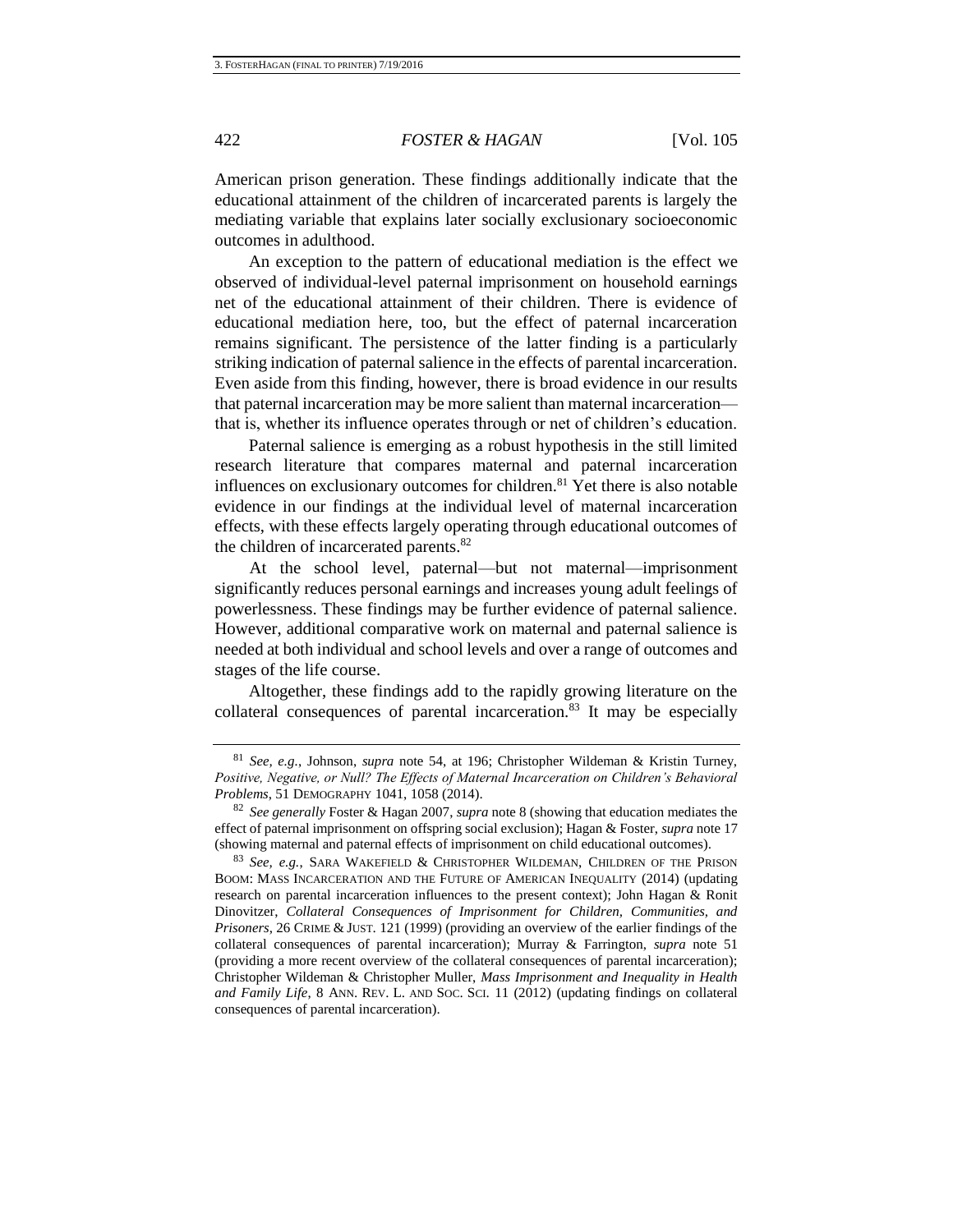important to emphasize the substantial evidence we have observed that intergenerational maternal and paternal incarceration effects on young adult children are mediated by educational attainment of sons and daughters. As a recent study anticipated,<sup>84</sup> education is a central pathway through which upward mobility of children of incarcerated parents is influenced. Successful completion of college is a statistically significant mediator of inequality effects of maternal and paternal incarceration—net of the mediating influence of the college completion of the mothers and fathers—reducing parental imprisonment effects in our models by 14% to 50%.

This mediating college effect is consistent with growing evidence of the salience of the non-college/college divide in American society. The implication of our analysis is that prisons and schools are today strongly linked institutions in the intergenerational reproduction of American socioeconomic inequality. Our findings thus demonstrate the importance of criminal justice policies to patterns of social exclusion and status attainment in American society. We find that maternal and paternal incarceration impacts the adult socioeconomic mobility of children, with effects now traced into their late twenties and early thirties. This evidence indicates that parental incarceration significantly constrains and compromises intergenerational family mobility.

Parental incarceration thus compromises the educational outcomes of children and their prospects for achieving the socioeconomic success that is central to the American Dream.<sup>85</sup> Further research should examine other adult components of social exclusion in relation to the life course consequences of parental imprisonment. These further aspects of social exclusion more broadly include interpersonal relationships and nonmaterial resources.<sup>86</sup>

The linkage we have found between parental imprisonment and the production of intergenerational socioeconomic inequality raises human rights issues. The 2011 decision of the United States Supreme Court in *Brown v. Plata* reasoned that the health consequences of the overcrowding of the California state prisons constituted violations of constitutional rights protecting citizens from cruel and unusual punishment.<sup>87</sup> We have presented evidence that the massive scale of the imprisonment involved in the California punishment regime and elsewhere in the United States extends beyond violation of political and civil rights of adults to infringe on social and economic rights of children. More specifically, the massiveness of U.S.

<sup>84</sup> PEW CHARITABLE TRUST, *supra* note [1,](#page-3-0) at 21.

<sup>85</sup> *See generally* STEVEN F. MESSNER & RICHARD ROSENFELD, CRIME AND THE AMERICAN DREAM (5th ed. 2013) (linking the American Dream to crime in American society).

<sup>86</sup> Silver, *supra* note [21,](#page-6-0) at 2, 5.

<sup>87</sup> Brown v. Plata, 131 S. Ct. 1910 (2011).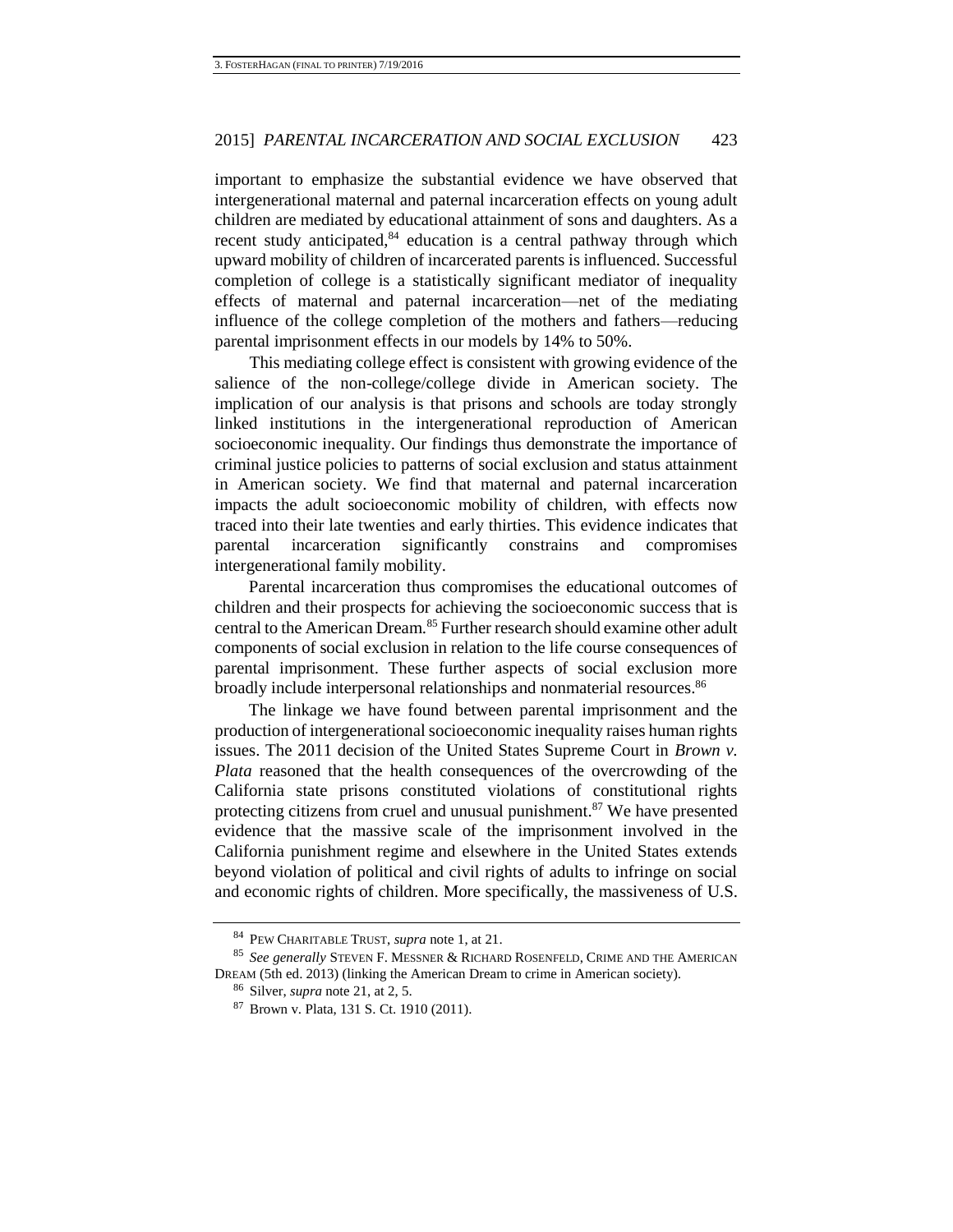incarceration policies catches in its web large numbers of mothers and fathers and thereby impacts in cruel and unusual ways on many American children as many as three million U.S. children by recent counts.

The unanticipated benefit of our findings is to identify a point of intervention. Our findings imply that the educational and occupational outcomes of the children of incarcerated parents and in high incarceration schools can benefit from remedial educational interventions. While this research does not identify the best practices that can improve the educational and socioeconomic prospects of the affected children, our findings do direct attention to schools and also emphasize the urgency of research to identify effective forms of remediation for these students and to inform decision makers about such remedies.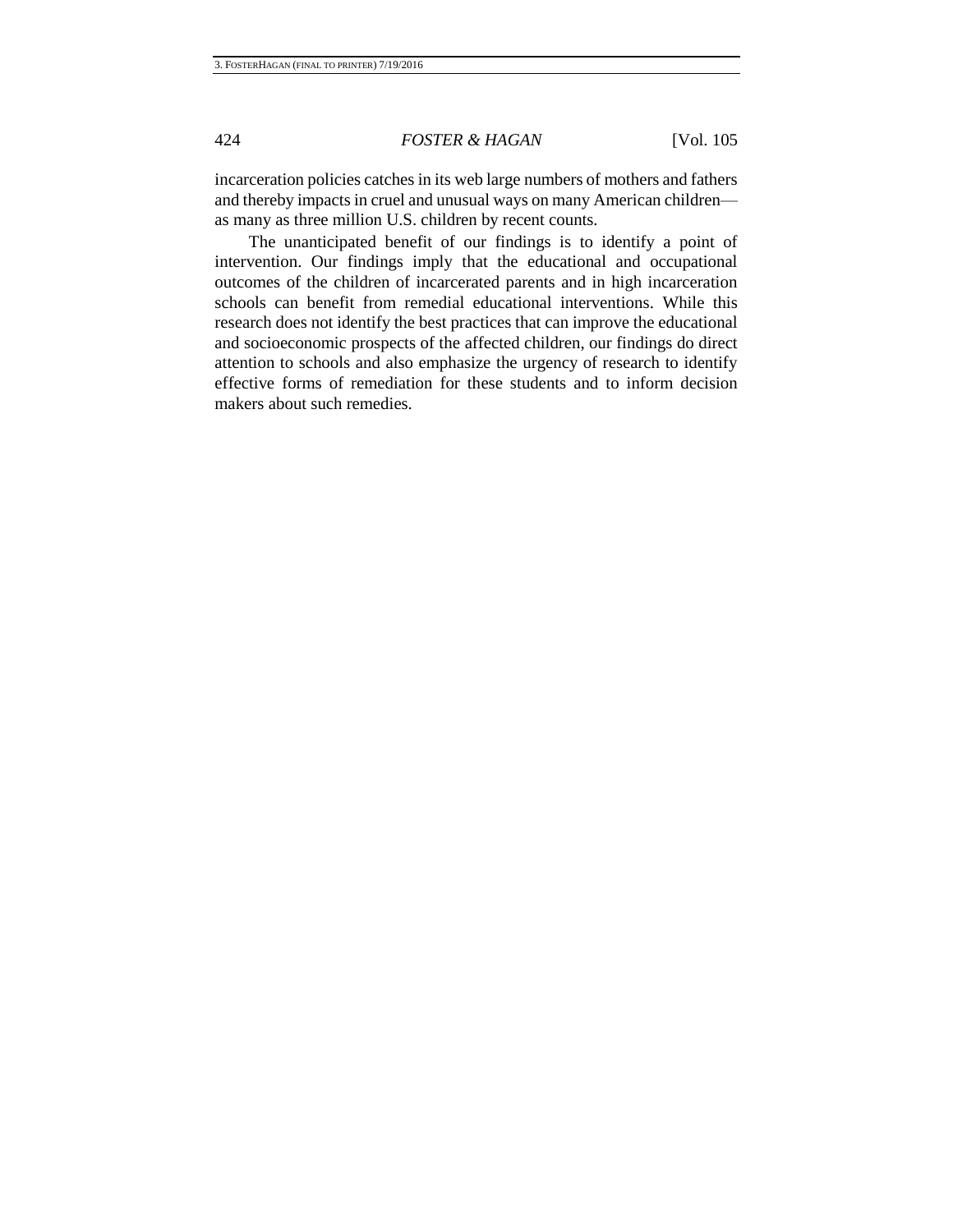|                        | Respondent Social Inequality and Powerlessness Outcome Variables                        |
|------------------------|-----------------------------------------------------------------------------------------|
| Logged                 | Respondents were asked, "Thinking about your income and the income of                   |
| Household              | everyone who lives in your household and contributes to the household budget,           |
| Income (Wave           | what was the total household income before taxes and deductions in                      |
| IV)                    | $(2006/2007/2008)$ ?" Include all sources of income, including non-legal sources.       |
|                        | Response scales indicate the midpoint of the income category ranging from               |
|                        | \$2,500 [less than \$5,000] to \$150,000 [\$150,000 or more]. [This variable is logged  |
|                        | in our analyses.]                                                                       |
| <b>Logged Personal</b> | Respondents were asked, "In (2006/2007/2008) how much income did you                    |
| Earnings (Wave         | receive from personal earnings before taxes, that is wages or salaries, including       |
| IV)                    | tips, bonuses, and overtime pay, and income from self-employment?" Responses            |
|                        | were recoded to indicate income categories ranging from 0 [no earnings] to              |
|                        | \$150,000 [\$150,000 or more]. This variable was used for respondents still             |
|                        | working ten hours or more a week at their first full-time job or those who indicated    |
|                        | they are currently working for pay at least ten hours a week. Missing responses         |
|                        | were indicated for those who are not working for pay or refused or answered             |
|                        | "don't know" regarding personal earnings. [This variable is logged in our               |
|                        | analyses.]                                                                              |
| Perceived              | Respondents were presented with a symbol of a ladder. They were then asked to           |
| Socioeconomic          | "[t]hink of this ladder as representing where people stand in the United States. At     |
| Status (Wave           | the top of the ladder (step 10) are the people who have the most money and              |
| IV)                    | education, and the most respected jobs. At the bottom of the ladder (step 1) are        |
|                        | the people who have the least money and education, and the least respected jobs         |
|                        | or no job. Where would you place yourself on this ladder? Pick the number for           |
|                        | the step that shows where you think you stand at this time in your life, relative to    |
|                        | other people in the United States."                                                     |
| Powerlessness          | Respondents were asked: "How much do you agree or disagree with the following           |
| (Wave IV)              | statements? (1) There is little I can do to change the important things in my life;     |
|                        | (2) Other people determine most of what I can and cannot do; (3) There are many         |
|                        | things that interfere with what I want to do; (4) I have little control over the things |
|                        | that happen to me; (5) There is really no way I can solve the problems I have."         |
|                        | The responses to these statements were reverse coded where strongly agreeing            |
|                        | with the statement corresponds to high levels of powerlessness.                         |

### Appendix A. Measurement of Variables.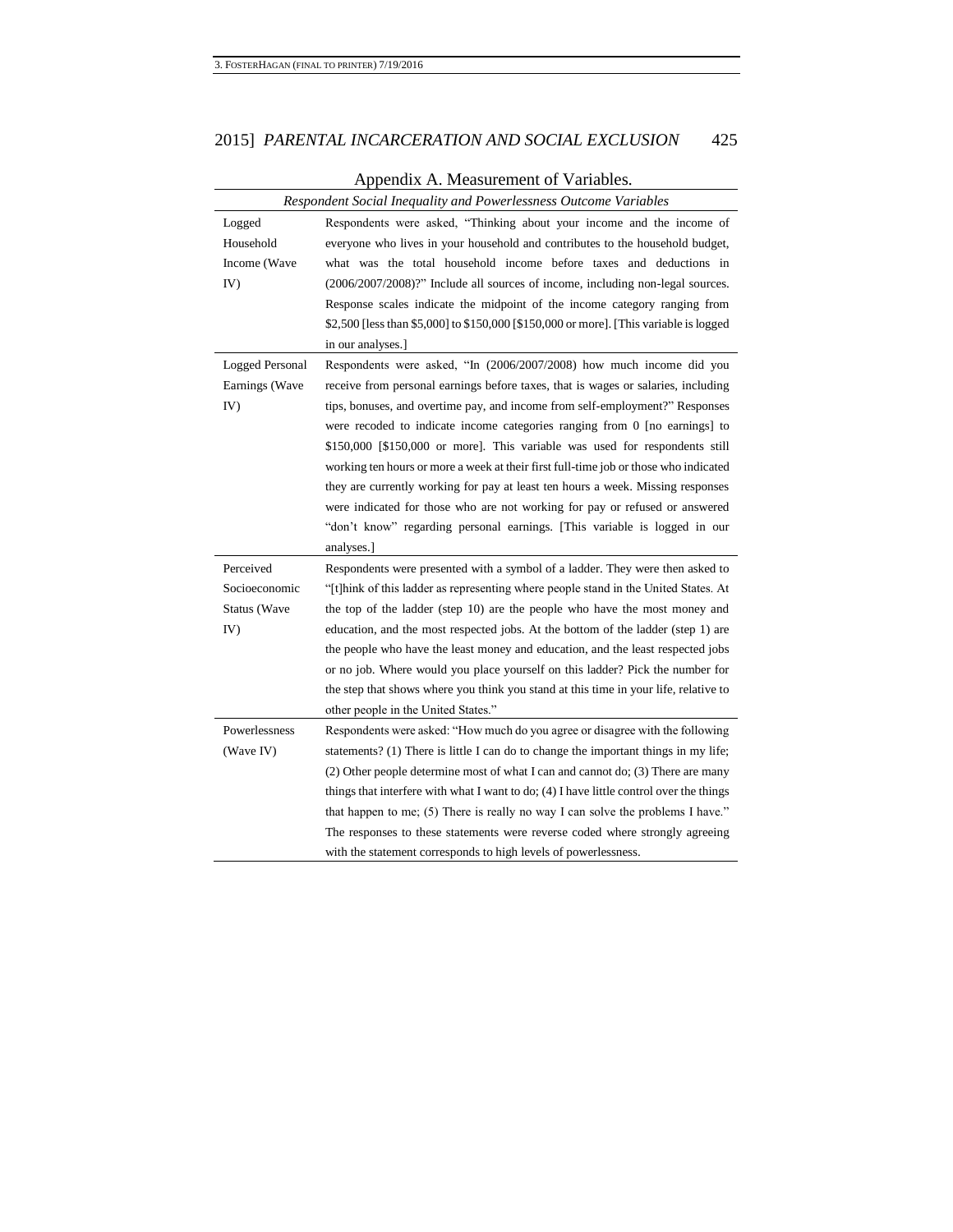| <b>School Characteristics</b>     |                                                                                     |
|-----------------------------------|-------------------------------------------------------------------------------------|
| Biological Father's               | A mean indicator was formed at the school level at Wave I to measure                |
| Imprisonment                      | the proportion of students whose biological father had ever been                    |
|                                   | imprisoned. This variable was then standardized.                                    |
| Biological Mother's               | A mean indicator was formed at the school level at Wave I to measure                |
| Imprisonment                      | the proportion of students whose biological mother had ever been                    |
|                                   | imprisoned. This variable was then standardized.                                    |
| <b>Total Crime Rate</b>           | Wave I contextual data was used to form a school-level indicator of                 |
|                                   | the average county-level total crime rate per 100,000 population in the             |
|                                   | reporting area for each adolescent. This variable was then                          |
|                                   | standardized.                                                                       |
| School Level Household            | A school-level mean indicator was formed from the adolescent's                      |
| Income                            | family household income at Wave I as reported by the parent. This                   |
|                                   | variable was then standardized.                                                     |
| Average Daily School              | A school administrator was asked at Wave I: "What is the approximate                |
| <b>Attendance Level</b>           | average daily attendance level in your school?" The response scale                  |
|                                   | was reverse coded to the following values: $75\% - 79\% = (1)$ ; 80%-               |
|                                   | $84\% = (2)$ ; $85\% - 89\% = (3)$ ; $90\% - 94\% = (4)$ ; $95\%$ or more=(5). This |
|                                   | variable was then standardized.                                                     |
| Number of Full-Time               | A school administrator was asked at Wave I: "How many people work                   |
| Teachers                          | as full-time classroom teachers in your school (excluding teacher's                 |
|                                   | aides)?" This variable was then standardized.                                       |
| Size of School                    | The size of the school was coded on the school administrator's                      |
|                                   | questionnaire as: small $(1-400$ students $)=(1)$ ; Medium $(401-1000)$             |
|                                   | students $)=(2)$ ; Large (1001-4000 students $)=(3)$ . This variable was            |
|                                   | then standardized.                                                                  |
| Type of School (1=public)         | The type of school was indicated on the school administrator's                      |
|                                   | questionnaire and was coded to a dummy variable as: $public=(1)$ or                 |
|                                   | $private=(0)$ . This variable was then standardized.                                |
| <b>Urbanicity of School</b>       | The location of the school was indicated on the school administrator's              |
|                                   | questionnaire as: $Urban=(1)$ , with suburban or rural constituting the             |
|                                   | reference category (0). This variable was then standardized.                        |
| Proportion African-               | A school-level indicator of the proportion of African-American                      |
| American                          | respondents was formed from respondents' self-reported race and                     |
|                                   | ethnicity.                                                                          |
| <b>Adolescent Characteristics</b> |                                                                                     |
| Biological Father's               | At Wave IV, respondents were asked: "Has your biological father ever                |
| Imprisonment (Wave IV)            | served time in jail or prison?" $Yes=(1)$ .                                         |
| Biological Father's               | A dummy variable was created where a positive response indicated                    |
| Alcoholism (Wave I)               | the child's biological father had alcoholism as indicated in a question             |
|                                   | posed in the parent questionnaire at Wave I.                                        |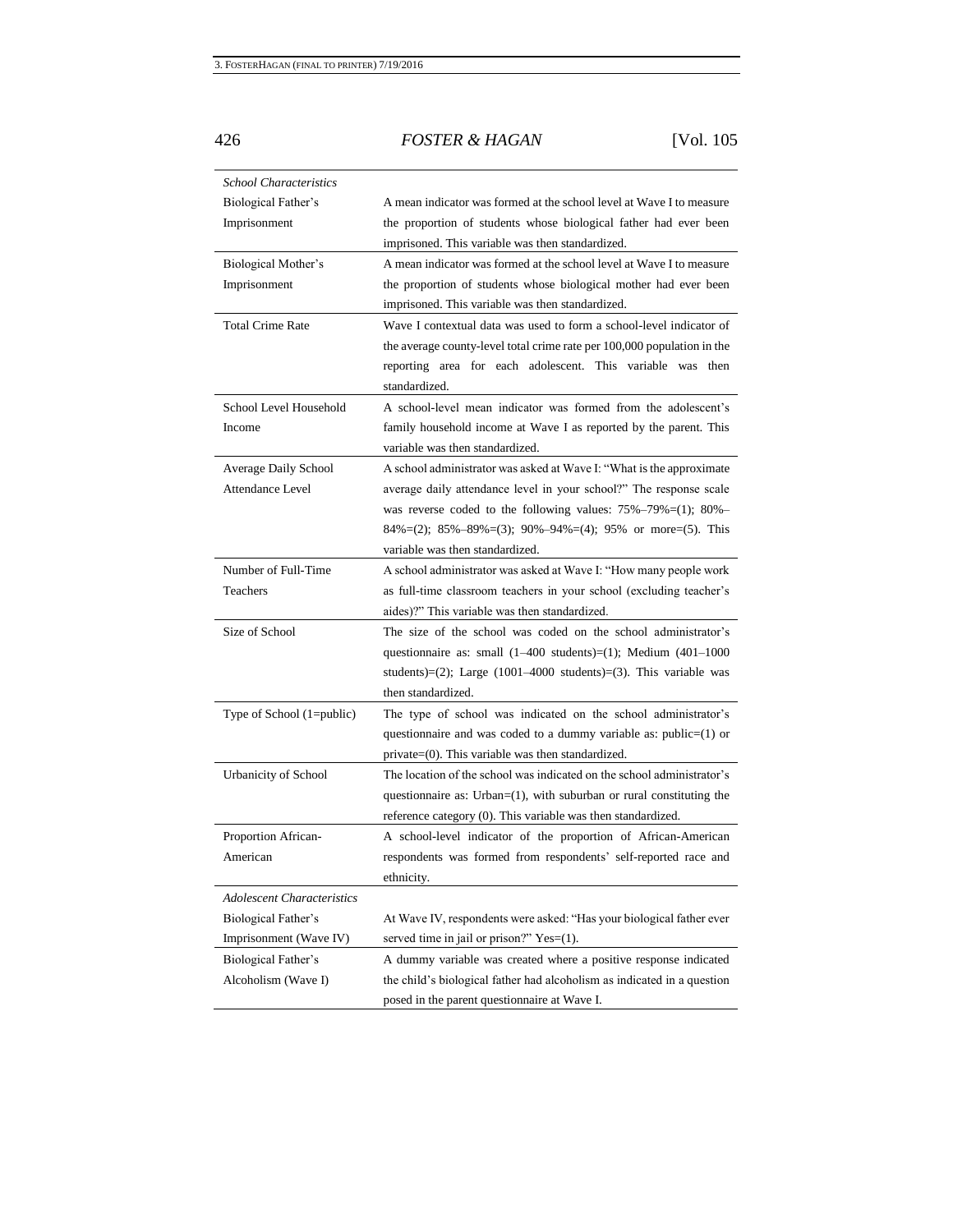| Perceived Closeness to<br>Biological Father (Wave I) | This variable combines information from adolescent reports on<br>biological fathers from the nonresident biological father section of the<br>questionnaire and the resident father section. Youth with nonresident<br>biological fathers were asked "How close do you feel to your<br>biological father?" Not close at all= $(1)$ , not very close= $(2)$ , somewhat<br>$close=(3)$ , quite $close=(4)$ , extremely $close=(5)$ . Information was also |
|------------------------------------------------------|--------------------------------------------------------------------------------------------------------------------------------------------------------------------------------------------------------------------------------------------------------------------------------------------------------------------------------------------------------------------------------------------------------------------------------------------------------|
|                                                      | used on relations with the father figure if the parent interview                                                                                                                                                                                                                                                                                                                                                                                       |
|                                                      | indicated the person filling out the parent questionnaire was the child's                                                                                                                                                                                                                                                                                                                                                                              |
|                                                      | biological father or that the biological father lived in the household                                                                                                                                                                                                                                                                                                                                                                                 |
|                                                      | using the item: "How close do you feel to your (father figure)?" Not                                                                                                                                                                                                                                                                                                                                                                                   |
|                                                      | at all= $(1)$ , very little= $(2)$ , somewhat= $(3)$ , quite a bit= $(4)$ , very                                                                                                                                                                                                                                                                                                                                                                       |
|                                                      | much=(5). The two questions were combined to take a non-missing                                                                                                                                                                                                                                                                                                                                                                                        |
|                                                      | response as the indicator of their closeness to their biological father.                                                                                                                                                                                                                                                                                                                                                                               |
| Biological Father's College                          | This variable combines information from adolescent reports at Wave                                                                                                                                                                                                                                                                                                                                                                                     |
| Completion (Wave I)                                  | I on biological fathers from the nonresident biological father section                                                                                                                                                                                                                                                                                                                                                                                 |
|                                                      | of the questionnaire and the resident father section. This measure uses                                                                                                                                                                                                                                                                                                                                                                                |
|                                                      | responses to the question "How far in school did your biological father                                                                                                                                                                                                                                                                                                                                                                                |
|                                                      | go?" where graduation from college or university to professional                                                                                                                                                                                                                                                                                                                                                                                       |
|                                                      | training beyond a four-year college or university was coded 1 and less                                                                                                                                                                                                                                                                                                                                                                                 |
|                                                      | than college education was coded 0. The same response scale was used                                                                                                                                                                                                                                                                                                                                                                                   |
|                                                      | for a question regarding the education level of the resident father                                                                                                                                                                                                                                                                                                                                                                                    |
|                                                      | which was used if the person filling out the parent questionnaire was                                                                                                                                                                                                                                                                                                                                                                                  |
|                                                      | the child's biological father or it was indicated that the biological                                                                                                                                                                                                                                                                                                                                                                                  |
|                                                      | father lived in the household.                                                                                                                                                                                                                                                                                                                                                                                                                         |
| <b>Biological Father Smokes</b>                      | This variable combines information from adolescent reports on                                                                                                                                                                                                                                                                                                                                                                                          |
| (Wave I)                                             | biological fathers from the nonresident biological father section of the                                                                                                                                                                                                                                                                                                                                                                               |
|                                                      | questionnaire as well as the resident father section. Adolescents                                                                                                                                                                                                                                                                                                                                                                                      |
|                                                      | responded to the question on nonresident fathers regarding: "Has your                                                                                                                                                                                                                                                                                                                                                                                  |
|                                                      | biological father ever smoked cigarettes?" Yes=(1). This measure also                                                                                                                                                                                                                                                                                                                                                                                  |
|                                                      | uses information on the resident father if the parent interview indicated                                                                                                                                                                                                                                                                                                                                                                              |
|                                                      | the person filling out the parent questionnaire was the child's                                                                                                                                                                                                                                                                                                                                                                                        |
|                                                      | biological father or that the biological father lived in the household                                                                                                                                                                                                                                                                                                                                                                                 |
|                                                      | from the item: "Has he ever smoked?" $Yes=(1)$ . A positive response                                                                                                                                                                                                                                                                                                                                                                                   |
|                                                      | to either of these two questions indicated the biological father smoked.                                                                                                                                                                                                                                                                                                                                                                               |
| Biological Mother's                                  | Respondents were asked at Wave IV: "Has/did your biological mother                                                                                                                                                                                                                                                                                                                                                                                     |
| Imprisonment                                         | ever (spent/spend) time in jail or prison?" $Yes=(1)$ .                                                                                                                                                                                                                                                                                                                                                                                                |
| <b>Biological Mother's</b>                           | A dummy variable was created where a positive response indicated                                                                                                                                                                                                                                                                                                                                                                                       |
| Alcoholism (Wave I)                                  | the child's biological mother had alcoholism as indicated in a question                                                                                                                                                                                                                                                                                                                                                                                |
|                                                      | posed in the parent questionnaire at Wave I.                                                                                                                                                                                                                                                                                                                                                                                                           |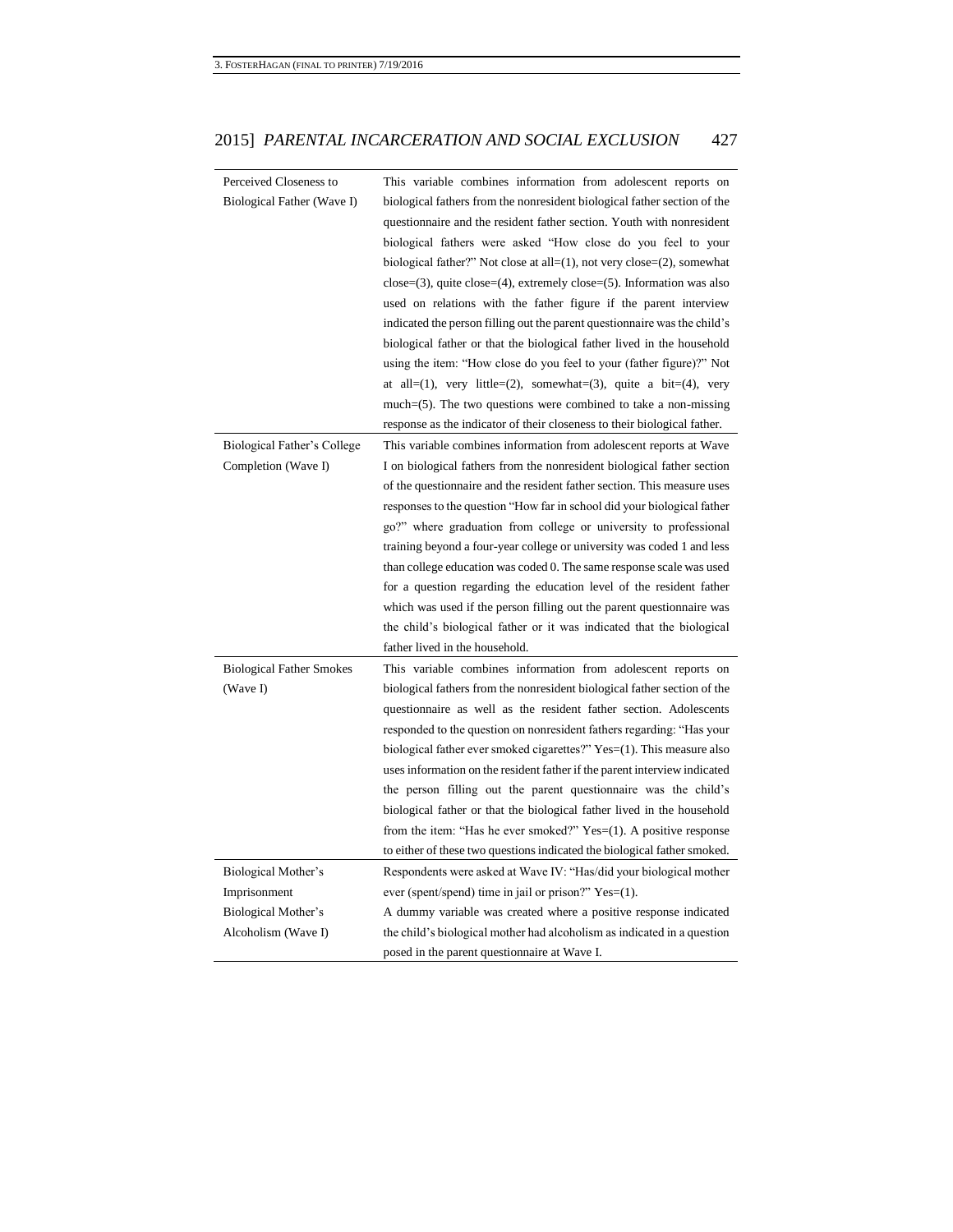| Perceived Closeness to<br>Biological Mother (Wave I) | This variable combines information from adolescent reports on<br>biological mothers. It combines information from the nonresident<br>biological mother and the resident mother sections of the<br>questionnaire. Youth with nonresident biological mothers were asked<br>"How close do you feel to your biological mother?" Responses were<br>coded as: not close at all= $(1)$ ; not very close= $(2)$ ; somewhat close= $(3)$ ;                                                                                                                                            |
|------------------------------------------------------|------------------------------------------------------------------------------------------------------------------------------------------------------------------------------------------------------------------------------------------------------------------------------------------------------------------------------------------------------------------------------------------------------------------------------------------------------------------------------------------------------------------------------------------------------------------------------|
|                                                      | quite close= $(4)$ ; extremely close= $(5)$ . Information was also used on<br>relations with the mother figure if the parent interview indicated the<br>person filling out the parent questionnaire was the child's biological<br>mother or that the biological mother lived in the household with the                                                                                                                                                                                                                                                                       |
|                                                      | item: "How close do you feel to your (mother figure)?" Responses not<br>at all=(1), very little=(2), somewhat=(3), quite a bit=(4), very<br>$much=(5)$ . The two questions were combined to take a non-missing<br>response as the indicator of their closeness to their biological mother.                                                                                                                                                                                                                                                                                   |
| Biological Mother's College<br>Completion (Wave I)   | This variable combines information from adolescent reports at Wave<br>I on biological mothers from the nonresident biological mother section<br>of the questionnaire and the resident mother section. This measure<br>uses responses to the question "How far in school did your biological<br>mother go?" where graduation from a college or university to<br>professional training beyond a four-year college or university was<br>coded 1 and less than a college education was coded 0. The same<br>response scale was used for a question regarding the education level |
|                                                      | of the resident mother which was used if the person filling out the<br>parent questionnaire was the child's biological mother or it was<br>indicated that the biological mother lived in the household.                                                                                                                                                                                                                                                                                                                                                                      |
| <b>Biological Mother Smokes</b><br>(Wave I)          | This variable combines information from adolescent reports on<br>biological mothers from the nonresident biological mother section of<br>questionnaire as well as the resident mother section. Adolescents<br>responded to the question on nonresident mothers regarding: "Has<br>your biological mother ever smoked cigarettes?" Yes=(1). This<br>measure also uses information on the resident mother if the parent<br>interview indicated the person filling out the parent questionnaire was<br>the child's biological mother or that the biological mother lived in the |
|                                                      | household from the item: "Has she ever smoked?" Yes=(1). A positive<br>response to either of these two questions indicated the biological<br>mother smoked.                                                                                                                                                                                                                                                                                                                                                                                                                  |